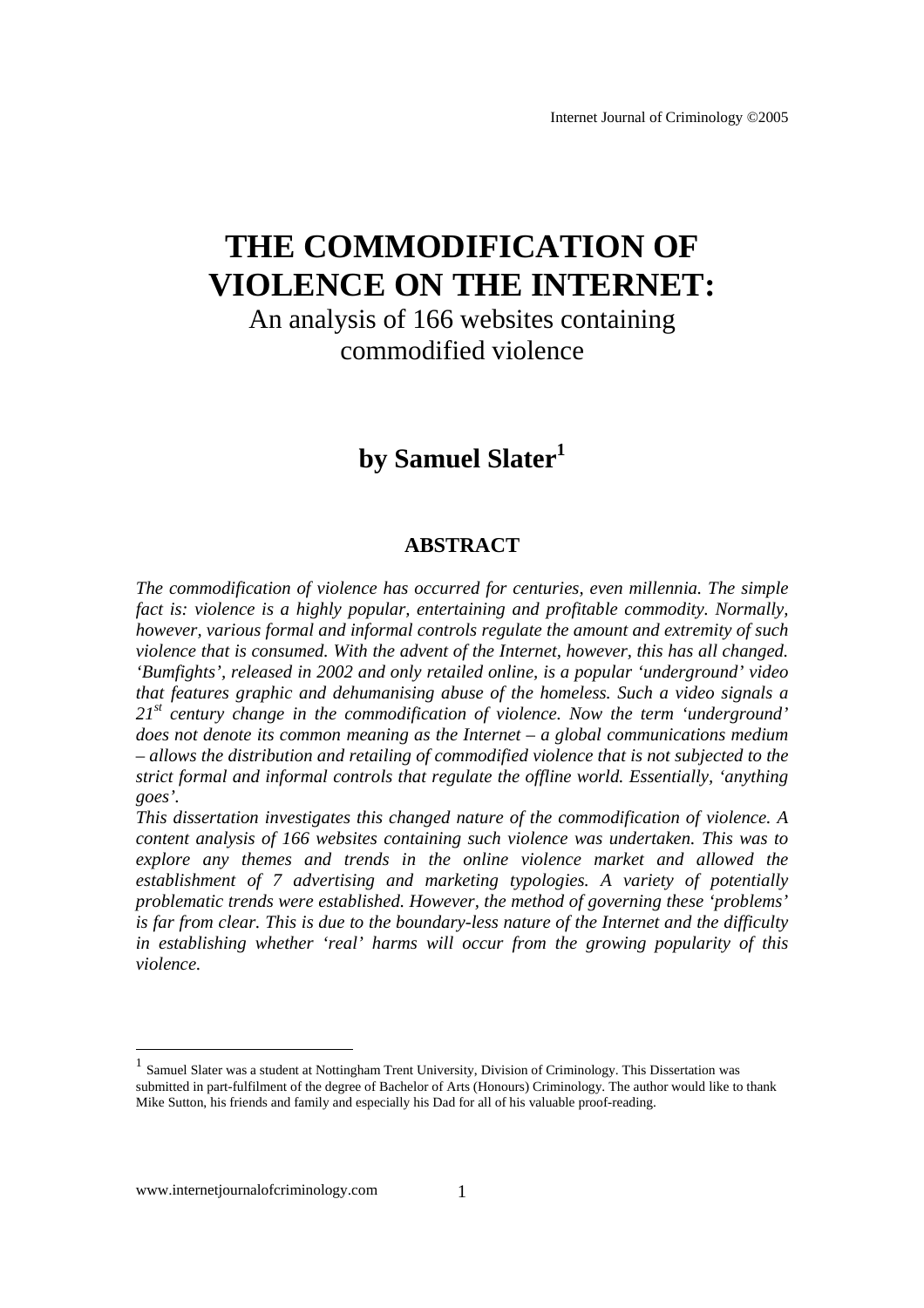#### **Introduction**

#### **Aims and Structure of the Dissertation**

The general aim of this dissertation is to investigate the growing availability and popularity in 'commodified violence' available on the Internet, to recognise any trends in this violence and to discuss any real or perceived effects it can have on society. The specific research question is: How easy is it to find violence that is commodified on the Internet, and how does this take place? In other words: are there a number of identifiable themes surrounding the commodification of violence on the Net<sup>2</sup>. To explain this research aim, an introduction to the nature and concepts of 'commodified violence' and the 'Internet' (and their relationship) is given. This is followed by a critical literature review concerning the impact of the Internet on such violence and the implications for policing and control. Then the actual study will be presented and the findings discussed. Recommendations for future research will be suggested and the conclusion will emphasise key findings from the study (for a full glossary of terms see Appendix A).

#### **Background to the Study**

Violence is very prominent within society. It takes many forms and can be considered both legitimate and/or illegitimate. We are constantly bombarded with news stories informing us that violence and the perpetrators of violence are on the increase (Levi  $\&$ Maguire, 2002). Much of this violence can indeed be considered undesirable and

<sup>&</sup>lt;sup>2</sup> It is common practice to use the terms 'Internet' and 'Net' interchangeably. For a full glossary of terms see Appendix A.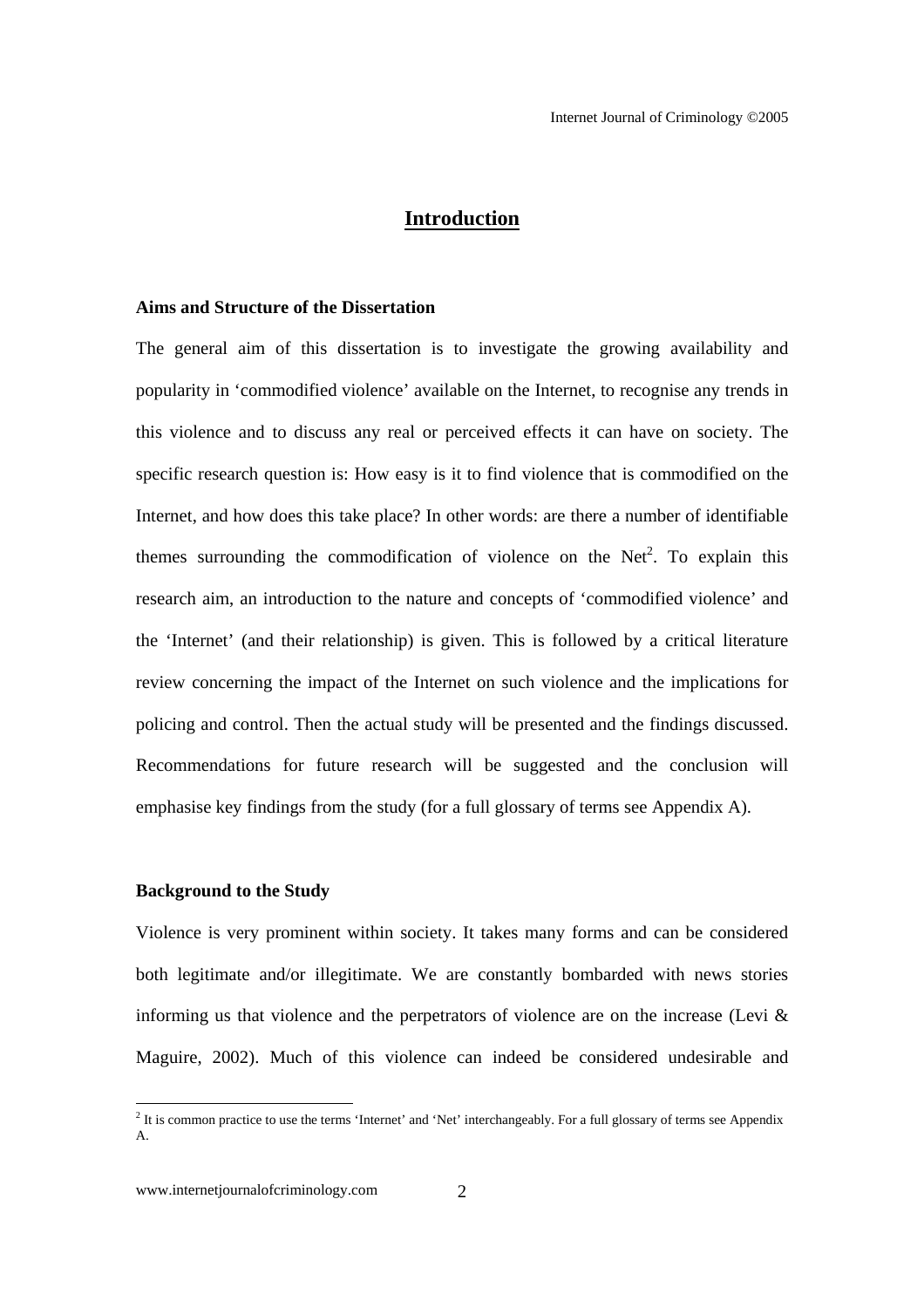harmful, and therefore cause for concern<sup>3</sup>. However, there are forms of violence within society that most people willingly interact with, encourage and even *enjoy*. Furthermore, such violence is so popular that it is commercially tradable and highly profitable, so much so that it has huge financial markets making it 'big-business'. The violence in question can be termed: 'commodified violence'. In other words, just like any commercial product, some forms of violence can be regarded as a 'commodity' for entertainment and profitable purposes. Such violence can be read in crime novels, played on a violent computer game, watched on cinema or television screens, listened to on the radio and even witnessed live at a boxing or martial arts match. Here, the concept of 'violence as commodity' or 'commodified violence' allows some violence to be regarded as legitimate, enjoyable and popular<sup>4</sup>.

It is important to note, however, that the concept of the 'commodification of violence' is not a new phenomenon but has occurred for thousands of years. Most Ancient Civilisations had some form/s of commodified violence. Ancient Greek and Roman cultures embraced violent spectator sports such as wrestling and Gladiatorial combat. Initially used for religious meaning and purpose, such games eventually developed to be enjoyed by the masses and frequently had combatants fighting to the death (Encarta Encyclopaedia, 2004). Indeed, by the  $1<sup>st</sup>$  Century A.D. the Roman Gladiatorial games have been described as a 'national obsession', with the opening of the Colosseum involving 100 days of entertainment including the slaughter of 11,000 animals and contests between 10,000 gladiators (Encarta Encyclopaedia, 2004). Public torture and

<sup>&</sup>lt;sup>3</sup> Such as domestic violence, violence associated with anti-social behaviour, rape and murder.

<sup>&</sup>lt;sup>4</sup> This is generally due to the serious literary, artistic, sporting, political or scientific nature of some of it (such as news reporting or boxing), or the fictional or 'non-serious' nature of the rest (such as comedic violence on TV).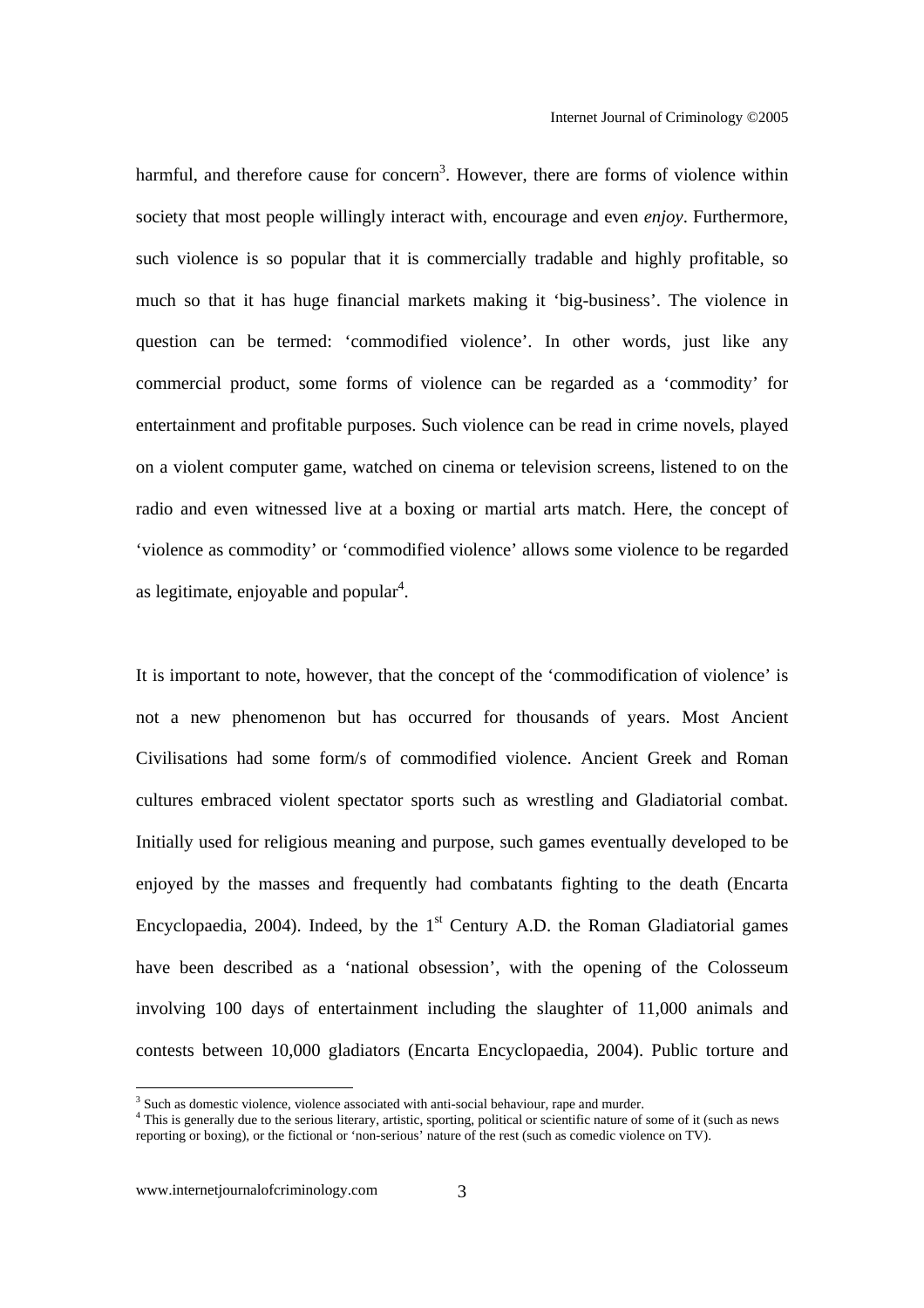executions of criminals in the Middle-Ages in Britain were considered a public spectacle and were attended and enjoyed by many. This time also saw hunting and prize-fighting develop as popular entertainment and sport, with the remnants of such commodified violence within today's society and culture<sup>5</sup>.

This brief historical overview serves to highlight how the commodification of violence is a phenomenon that has existed for centuries. However, it is within the twentieth century that commodified violence became accessible to far more people than ever before. This is due to the development of mass media and Information Communications Technologies (ICTs). Here, ICTs such as cinematic movies, television, radio, video cassettes and the Internet (along with books and newspapers), make the commodification of violence easier and cheaper, and also distributable to far larger markets and audiences. It has even been said that the 'spectacle' of the executions of the past have become minor events 'compared to the executions (real or metaphoric) on the screens of modern television' (Mathieson 1997: 231, cited in Palmer, 2002: 97). Despite this, a range of formal and informal controls work to regulate the amount and extremity of commodified violence available in the mass media and  $ICTs<sup>6</sup>$ .

Formal controls are usually required by states and political institutions to regulate and control the *forms* and *extremity* of commodified violence available to the population (Dwyer & Stockbridge, 1999). In the UK, the British Board of Film Classification

<sup>&</sup>lt;sup>5</sup> Prize-fighting developed into boxing after the establishment of the 'Queensbury Rules' (Gunn & Ormerod, 1995), and hunting remains a topical issue.

<sup>&</sup>lt;sup>6</sup> Although these controls have not developed just to regulate violence, but also apply to other concerning commodities, such as 'sex'.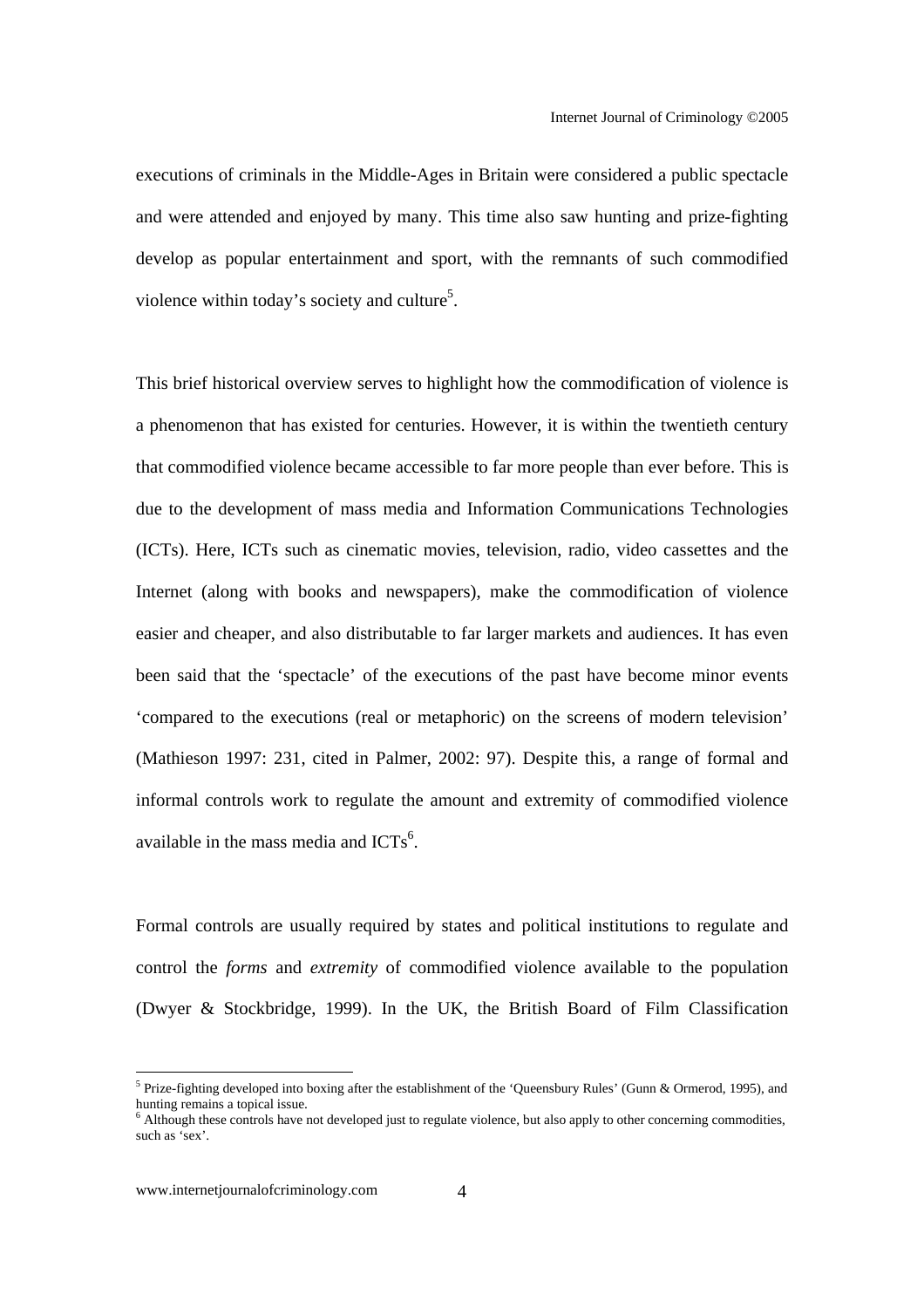(BBFC), the Trading Standards Agency, and the British Video and Film Distribution Associations, regulate and certify<sup>7</sup> motion pictures that enter the mainstream<sup>8</sup> cinematic, retail and rental arenas. The Office of Communications (Ofcom) regulates the communications industries, with responsibilities across television and radio services. Books are subjected to the scrutiny of publishers, and music and videogames require certification and warning labels if the violence within the product is considered too graphic or extreme for certain consumers<sup>9</sup>.

However, informal controls also play a large part. Once a violent product is available, these controls determine whether a person *wants* to interact with such a product, and like formal controls, if they *can*. Parenting and educational institutions are particularly important informal regulators for children. Such regulation is also witnessed in the '9pm watershed' that television and radio broadcasters operate with regards to graphic sexual and violent content – with the more extreme content broadcast after 9pm. Also, the importance of friendship and peer groups must be emphasised as a form of such control. Both formal and informal controls, however, are socially and culturally specific and vary between all individuals, societies and cultures (Reiner, 2002).

Despite these controls, public concerns (within many societies and cultures) have, at times, focused on the increased availability and extremity of certain forms of commodified violence. Such concerns have scrutinised 'motion pictures in the 1920s,

<sup>&</sup>lt;sup>7</sup> Currently the certificates are U, PG, 12A, 15 and 18 (BBFC.co.uk).

<sup>&</sup>lt;sup>8</sup> The 'mainstream' arenas are those popular retail and rental outlets such as the 'high street'. Not 'underground' outlets or the Internet.<br><sup>9</sup> Commonly '15' or '18' certificates are used to prevent underage purchasing of films and games, as well as 'Parental

Advisory: Explicit Lyrics' warnings for music CD's and Cassettes.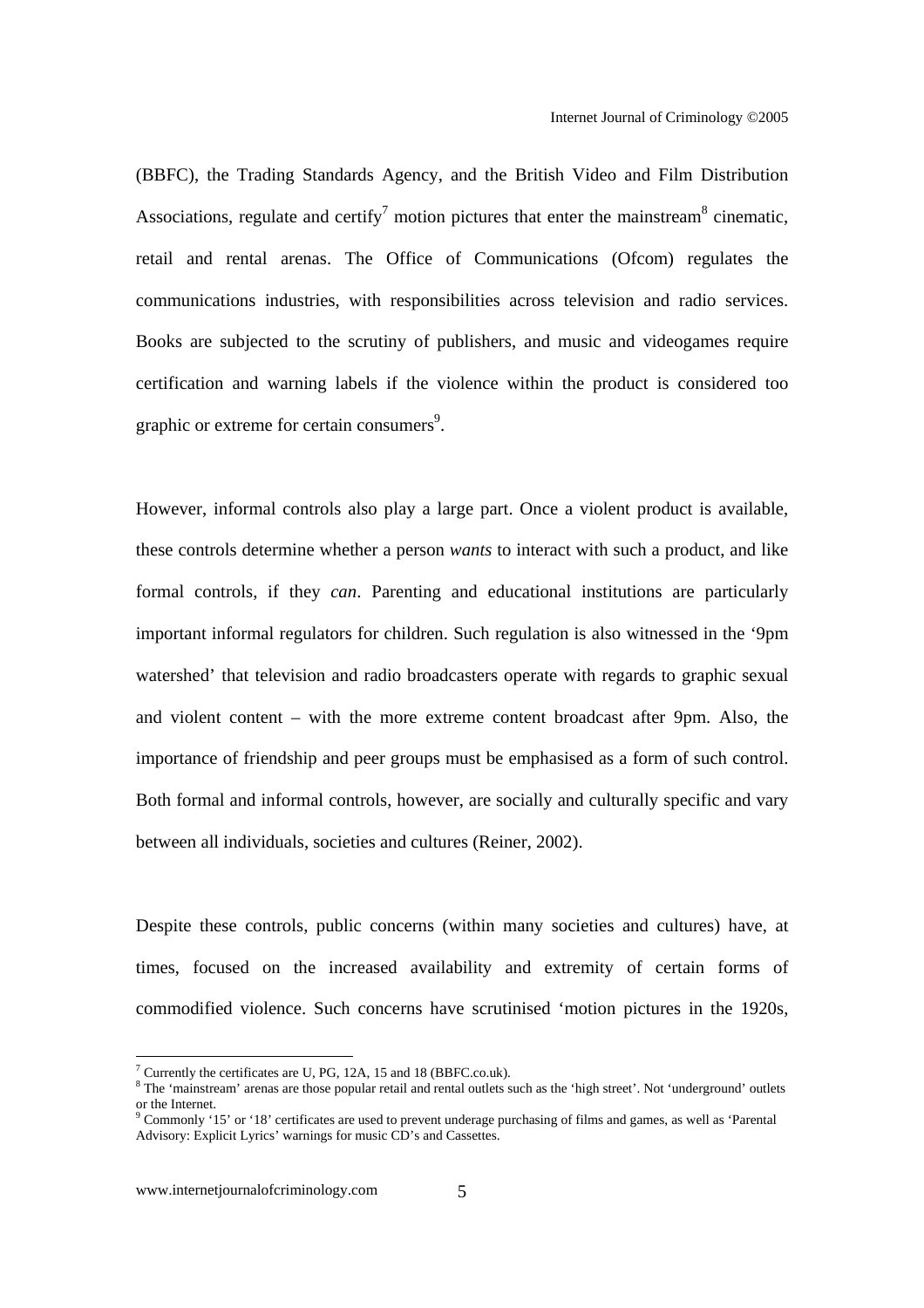horror comics in the 1950s, television in the 1960s (and) cable television and video cassette recorders in the 1980s' (Canadian Department of Justice, 1996). However, with the advent of the Internet, there arrived a far-reaching ICT that's boundary-less and uncontrollable nature has been called 'anarchic' (Mann & Sutton, 1998: 205). Essentially, the Net creates an ideal of 'anything goes' due to the lack of an effective formal controlling system. The very nature of the Internet has undermined – to a great extent – the formal and informal controls used to regulate 'mainstream' commodified violence. Indeed, this has been witnessed in the rise of the video – only available for purchase online – called 'Bumfights'. This 'underground' video graphically depicts homeless individuals fighting and performing dangerous violent stunts and has been called 'abusive' and 'dehumanising' (Doward & Dean, 2004: 11). It is also considered to be the inspiration for a number of copycat incidents which exploit the Net in the same way (Doward & Dean, 2004). Bruce Hepton, the producer of a documentary (broadcast on a mainstream British television channel) focusing on the video, comments that 'The technology is… there for this sort of stuff to be disseminated around the globe. In our documentary, you don't see a tenth of the violence that goes on' (Doward & Dean, 2004: 11).

It seems that such a video signals a ' $21<sup>st</sup>$  Century' shift in the nature of the commodification of violence. Here, the Internet now plays a major part in *who* and *how* violence is commodified, and indeed the *types* of violence commodified. The many-tomany (Thomas & Loader, 2002) nature of the Net creates a marketplace which renders the established formal and informal controls – to a great extent – obsolete. Thus, the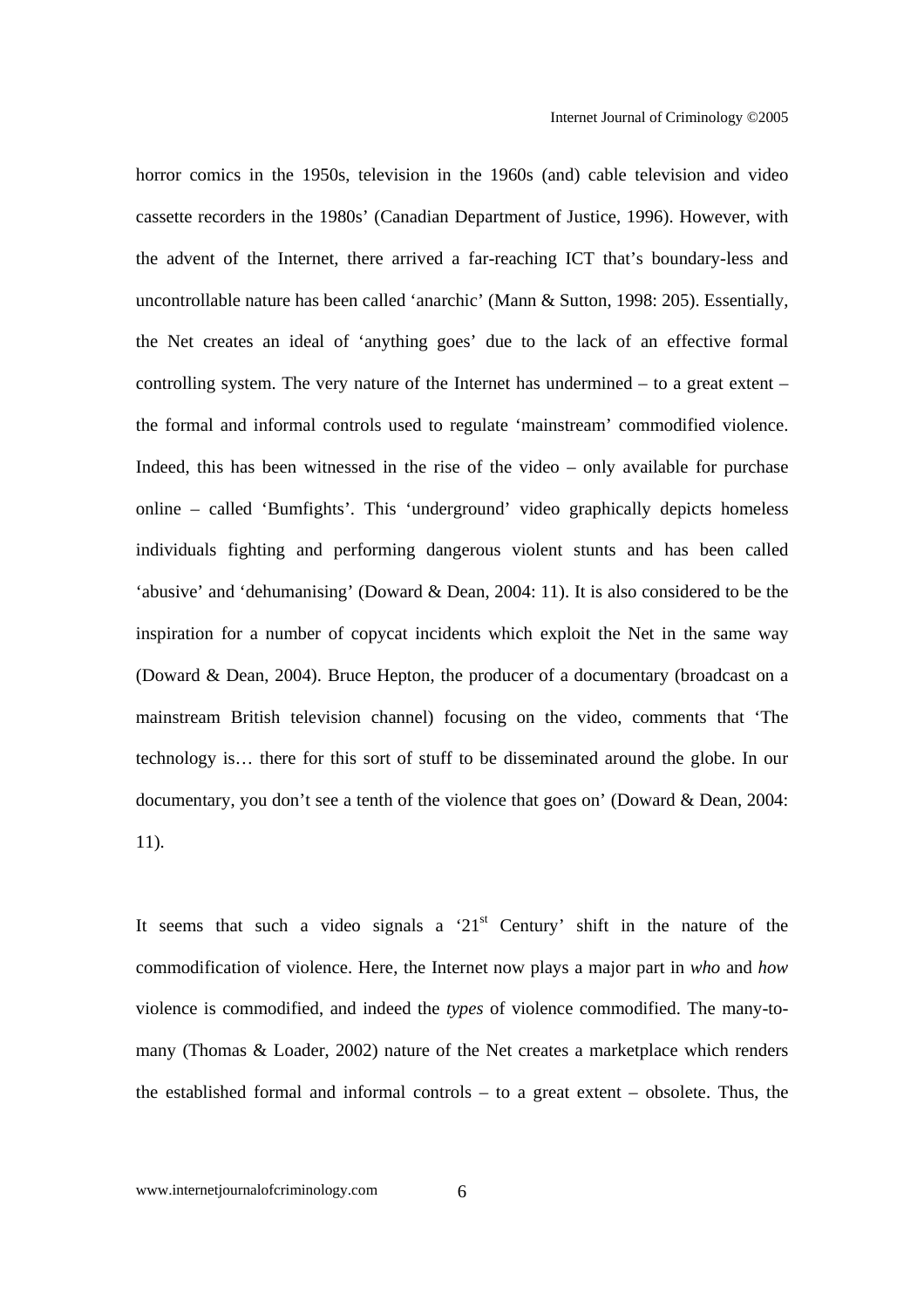controls which have been established for 'conventional' forms of media presentation such as television and film do not exist for the Web and materials such as 'Bumfights', points that are developed below.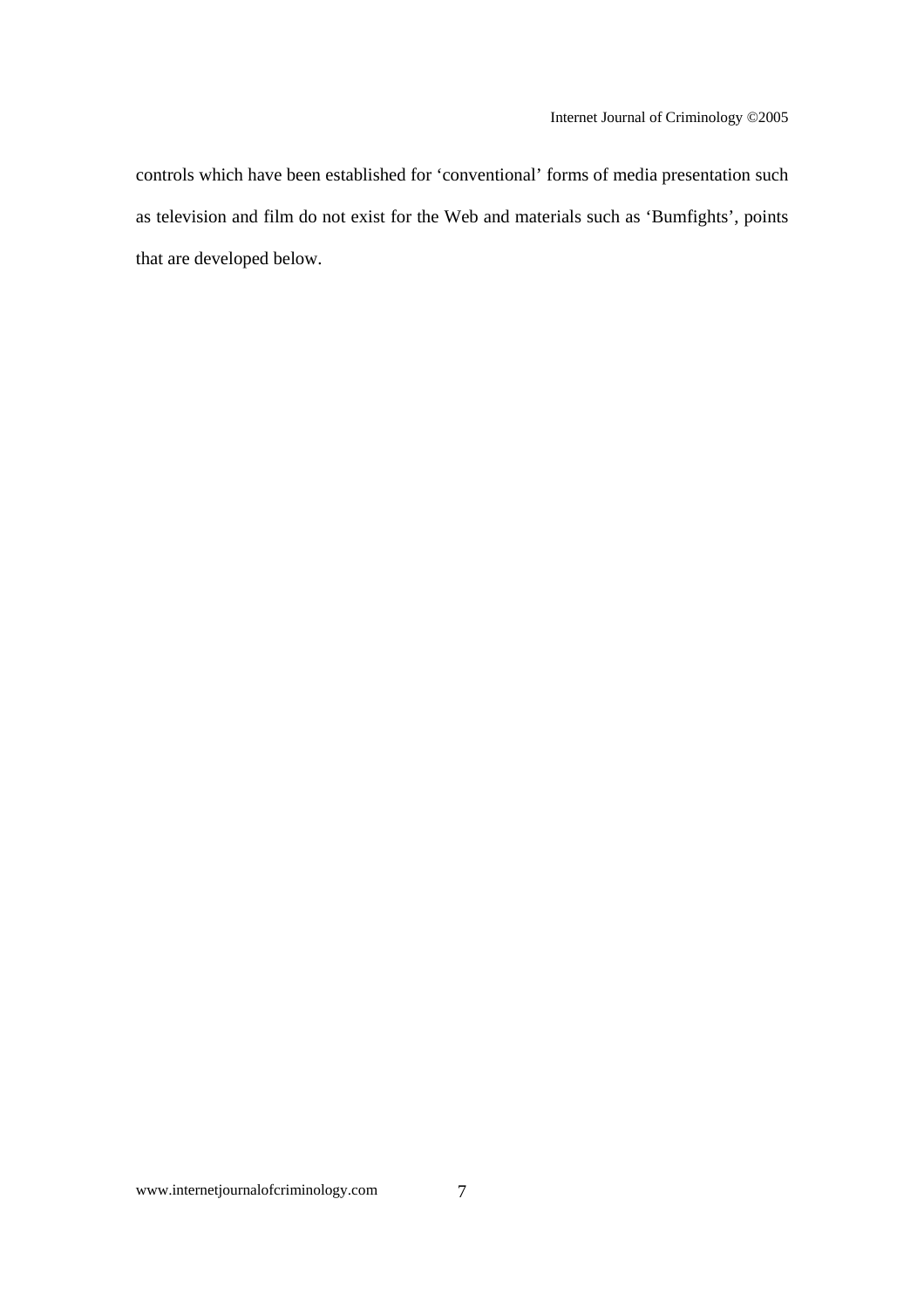#### **Literature review**

There is a distinct lack of literature that specifically focuses on the changing nature of the commodification of violence via the Internet. However, much literature is available that focuses on the Net's ability to change the nature of other activities (e.g. Mann & Sutton, 1998). Therefore, a broad discussion surrounding the general characteristics and potential impact of the Internet on deviant behaviour is given next. Then, the actual impact of the Net is discussed in relation to certain concerns and 'problems' and applied to commodified violence.

#### **The Characteristics of the Internet and its Potential Impact on Behaviour**

The Internet is a global network of interconnected computers. With a computer and Internet connection you are able to communicate with anyone else who also has access to these devices. You can share and download information, voice views and opinions in a 'WWW' web-site or news-group, and communicate to others via e-mail and Internetrelay chat  $(IRC)$ .<sup>10</sup> Or, in fact, combine a mixture of some or all of the above and much more (Mann & Sutton, 1998). It has been estimated that 1 billion users throughout the world are 'online' (Jewkes, 2003), all interacting across the medium of 'cyberspace'<sup>11</sup>.

The opportunities the Internet provides have been described as 'truly magical' (Jewkes, 2003: 15). The global interconnectivity that cyberspace provides allows us,

 $10$  See Appendix A for a full glossary of terms.

<sup>&</sup>lt;sup>11</sup> 'Cyberspace' is a term that is understood as: 'the non-physical place which comprises the whole Internet system' (Mann & Sutton, 1998: 203).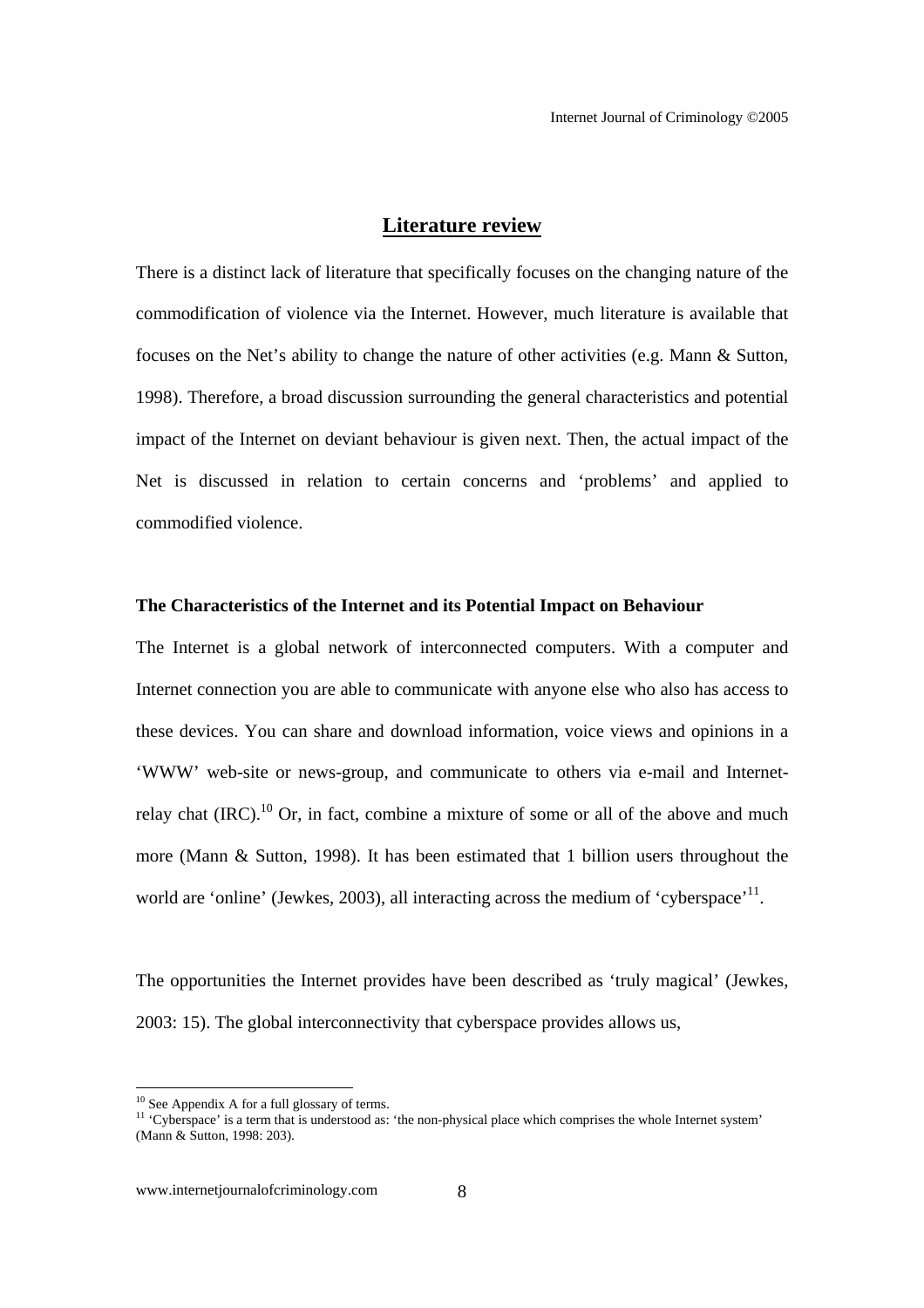to "connect" with like-minded individuals and groups, forming communities and alliances with others on the basis of shared interests rather than geographical proximity; we can enter worlds previously unknown to us and partake in events and experiences in contexts far removed from our own… And we can do all this with far less fear of surveillance, legal intervention or public retribution than would accompany such activities in other mediated spheres of life. (Jewkes, 2003: 15).

Clearly, the Internet provides an exciting opportunity for communication, informationexchange and interaction between people on a scale that no other ICT can provide. It has even been suggested that 'By allowing a multitude of previously unconnected people to communicate easily with each other… the Net represent(s) a new and unparalleled social dimension' (Mann & Sutton, 1998: 205). This 'social dimension' can be aptly named a 'global village', or, a global 'community' of shared interests and beliefs. The very nature of this new 'social dimension' gives it a wide variety of uses, from serious academic, artistic and political usage, to non-serious recreational and commercial usage (Spencer, 1999). It has even been charismatically described as 'the last truly free means of information exchange in the Western world' (Beam, 1996, as in Whine, 2002: 241).

Whilst the image of the Internet presented above suggests it to represent many of the best qualities of humankind, in reality, activities in cyberspace are free from the moral, ethical and legal controls that usually constrain our behaviour<sup>12</sup> (Jewkes, 2003). In cyberspace,

 $12$  As discussed in the Introduction.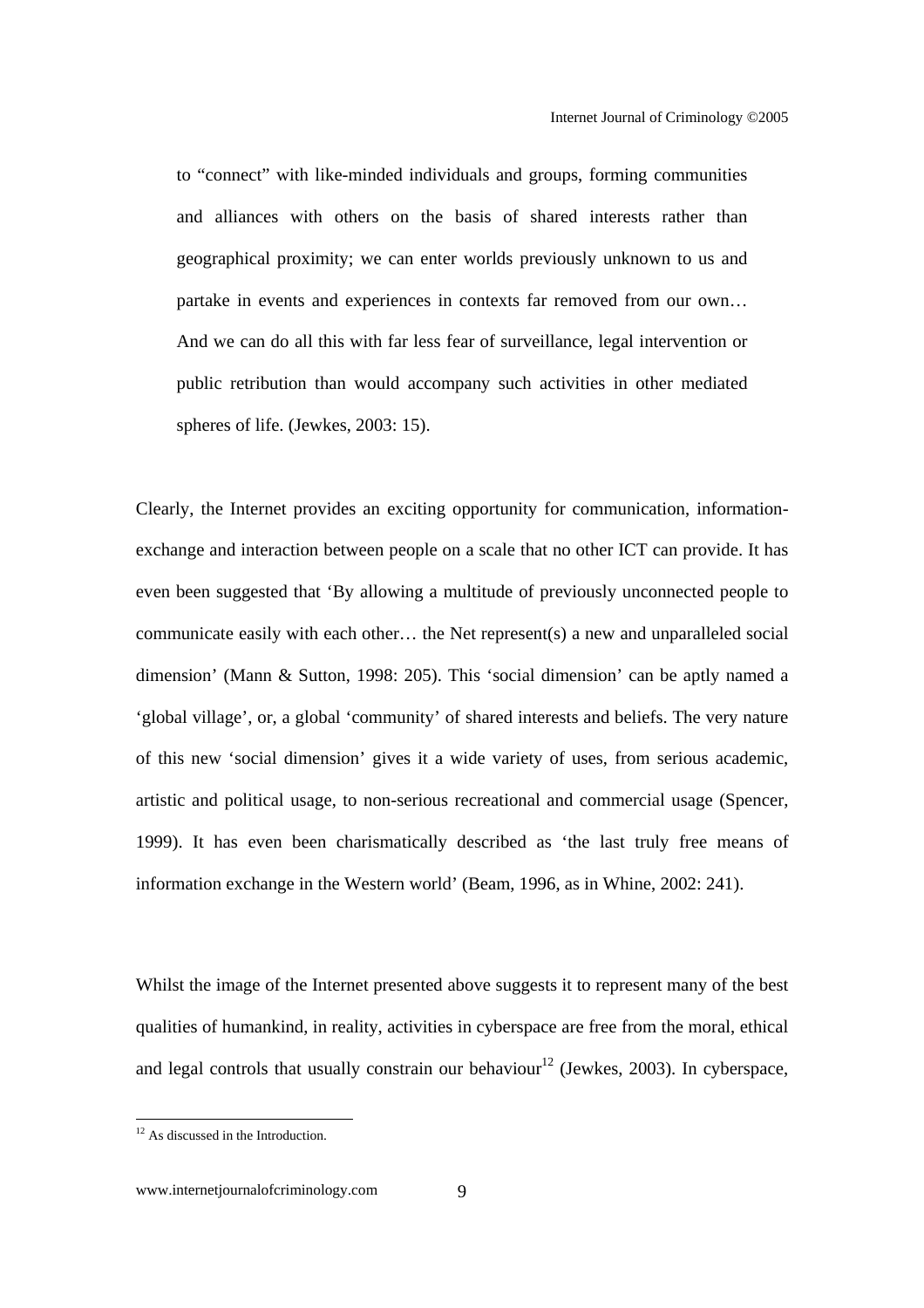groups and individuals often walk a fine line between freedom of expression and illegal activity (Thomas & Loader, 2002). Slouka (1996) argues that, 'Virtual systems, by offering us reality divorced from the world, from the limits and responsibilities of presence, offer us… a glimpse into an utterly amoral universe' (Slouka, 1996: 12). He goes on to suggest that, 'With the checks and the balances of the real world barred at the door, all the worst in human nature… (have) set up shop. What the planners (of the Internet) failed to reckon with, apparently, was the simple fact that freedom exists only within certain constraints, that morality matters only within the bounds of the physical world' (Slouka, 1996: 49). This slightly over-pessimistic view of people's use of the Net emphasizes the potential negative impacts cyberspace can have, as established formal and informal controls are lessened.

The arguments above highlight the potential the Internet offers for both good and bad behaviour – empowering the 'small person' with an Internet connection. They emphasise that the erosion of conventional formal political and legal controls in cyberspace can promote deviant behaviour. However, the Internet has not completely eroded effective informal controls such as moral standards, parenting, education, and peer groups. It is these controls that still fundamentally determine what a person does or does not want to do online, as in the 'real world'. Argument's such as Slouka's (1996) underemphasize the fact that people can simply choose to stay offline and not to become embroiled in the world of the Net, at least not the immoral, deviant world described. This idea is optimistically argued by Wall (2001a), who suggests that the anarchy that was predicted of the Net has not materialized, and that cyberspace is 'remarkably ordered considering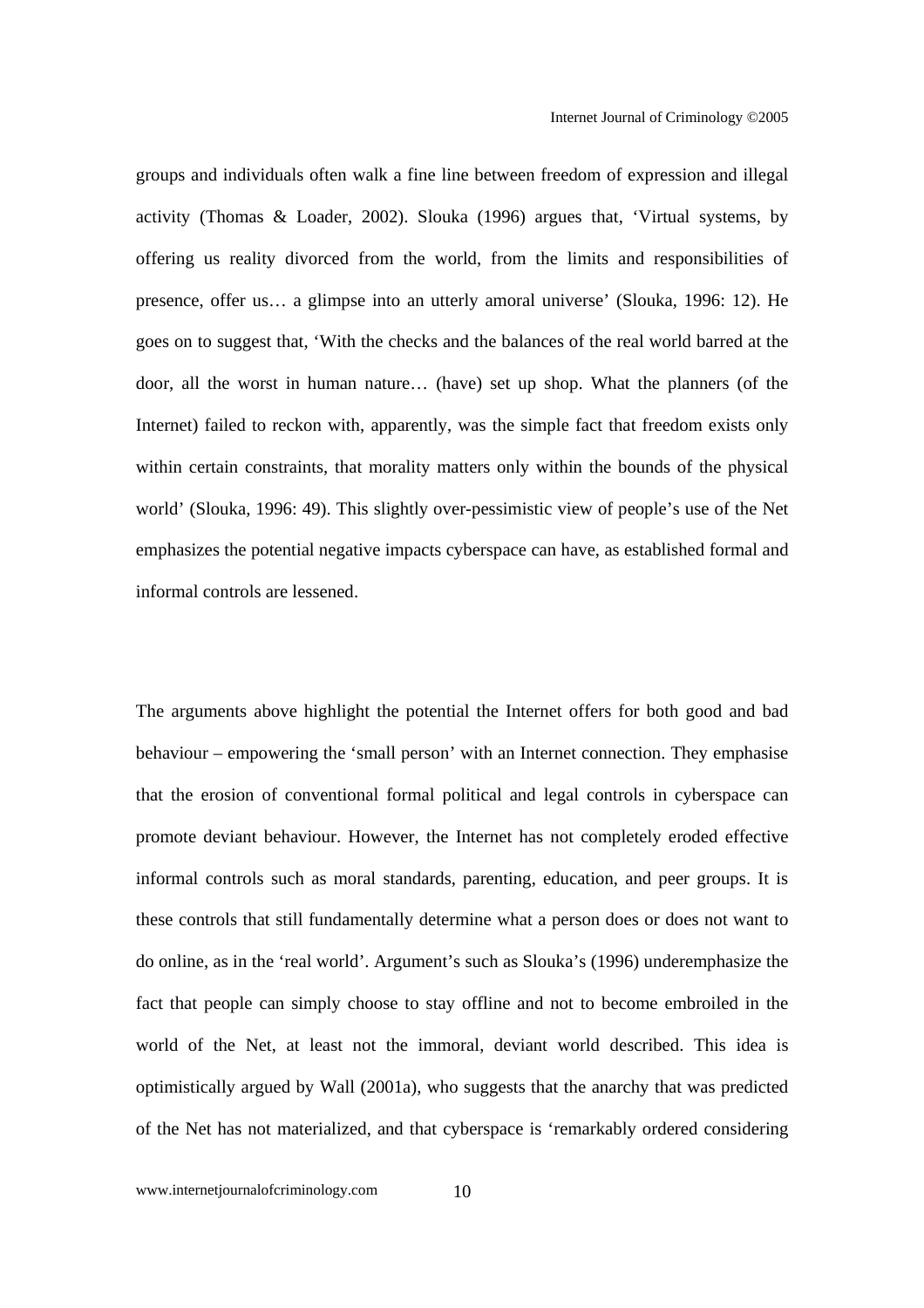its sheer size in terms of the large numbers of individuals involved and also the breadth of their involvement' (Wall, 2001a: 167). Wall goes on to suggest that claims about the Internet have been exaggerated and that a structure of governance is steadily emerging to encourage order (ibid.).

Essentially, most people are not going to engage in immoral, deviant behaviour just because more avenues of opportunity have opened up for such behaviour. In fact, most of the activities that people engage in online are legitimate and desirable. Like previous ICTs, it seems that the Internet has developed through a succession of 'moral panics' (Cohen, 1973) involving 'knee-jerk response(s) from the media, policymakers, politicians, academics and the public alike' (Wall, 2001b). These panics exacerbate a little known, or indeed, actual 'problem' which is usually associated with technological change (Reiner, 2002). For some, the mere mention of the word 'Internet' can exact an irrational response that is full of fear (Chaterjee, 2001). However, it is also clear that many people do see the Internet as a place to commit deviant activities. Also, as there are no 'rules' in cyberspace, many people can engage in deviant behaviour which is uncharacteristic of their 'offline' behaviour (Demetriou & Silke, 2003 and DiMarco, 2003).

Essentially, the Net provides a wide range of 'new forms of markets in commodities and services' (Spencer, 1999: 242), where users are free from the morality of the 'physical world'. The very nature of the Internet makes 'Physical location and all the usual markers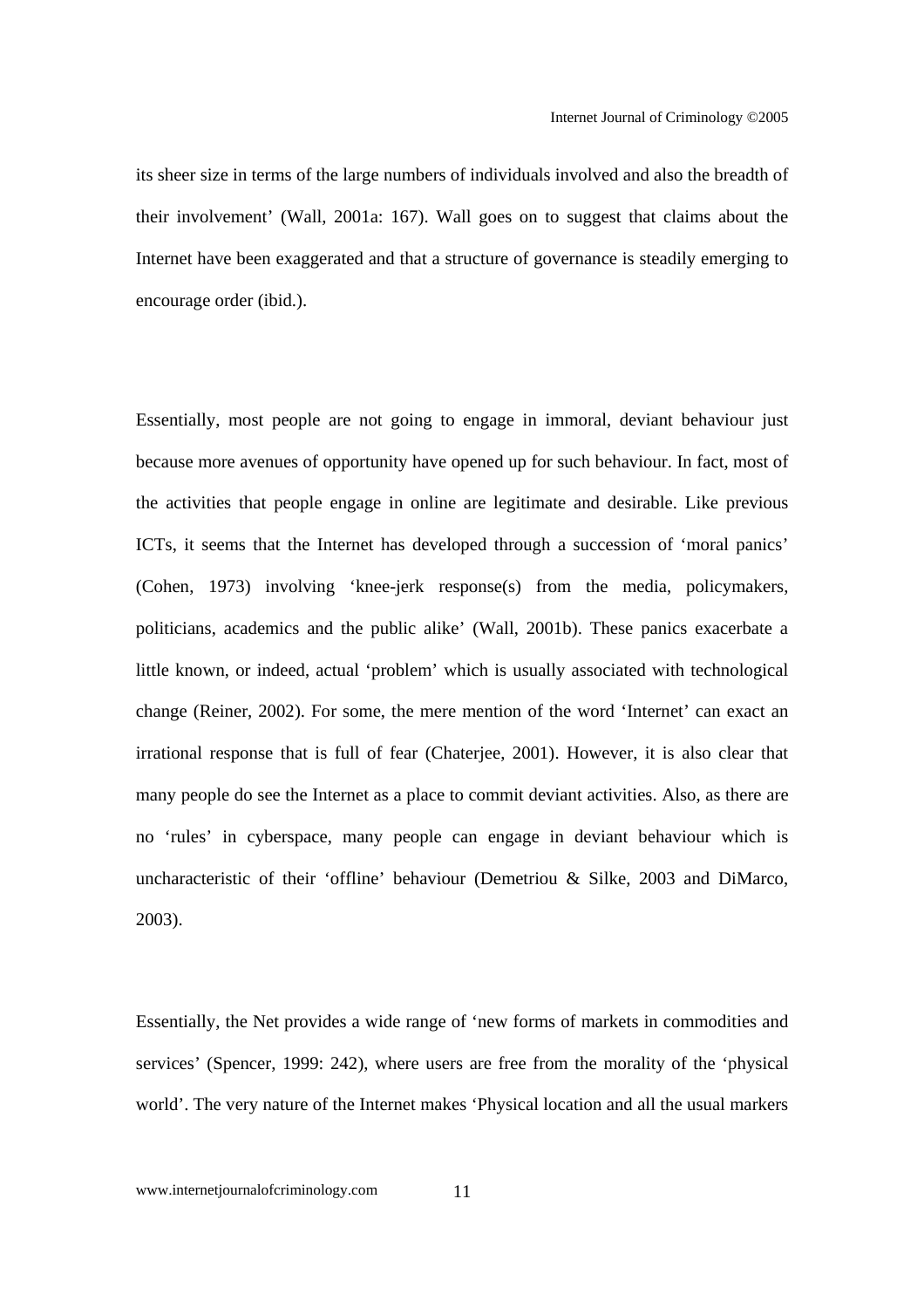of identity… irrelevant' (Jewkes, 2003: 15), whilst its boundary-less and uncontrollable nature is arguably 'anarchic' (Mann & Sutton, 1998: 205). This, therefore, makes it difficult 'to establish exactly who is regulating whom (and how) within the power-play that is currently taking place to control cyberspace' (Wall, 2001a: 167). Therefore, like most ICTs, the potential and actual impacts the Internet can have, can be both positive and negative. It is these characteristics that have allowed materials such as 'Bumfights' to be retailed online. The Internet is the only realistic medium with which to trade commodified violence that is restricted offline.

#### **The Actual Impact of the Internet on Deviant Behaviour and Commodified Violence**

Due to the nature of the Net, the actual impacts it can have vary widely. Concerns surrounding illegal and harmful content (Akdeniz, 2001), hate crime/far-right extremism (Whine, 2000), pornography (Akdeniz, 1997, and Chatterjee, 2001) and abusive images of children (Akdeniz, 1997  $\&$  2001), are constantly brought to the publics attention; and many have outlasted a moral panic status. There is no doubt that some concerns are taken very seriously. For example, paedophile activity online resulted in the high-profile global police operation in 2001 to smash the so-called 'Wonderland Club', one of the biggest Internet paedophile rings yet discovered (Jewkes,  $2003$ )<sup>13</sup>. Whilst 'Operation Ore<sup> $14$ </sup> used credit card details obtained from web-sites to investigate 250,000 suspected Internet paedophiles (BBC News Online, 2002). This resulted in the discovery of 6,000 suspects and 1,300 arrests from the joint UK and USA policing initiative (BBC News Online,

 $13$  This resulted in the 'arrest of 107 people and the seizure of around 750,000 computer images of children' (Jewkes, 2003: 21).

<sup>&</sup>lt;sup>14</sup> The UK section of the huge American enquiry codenamed: 'Operation Candyman'.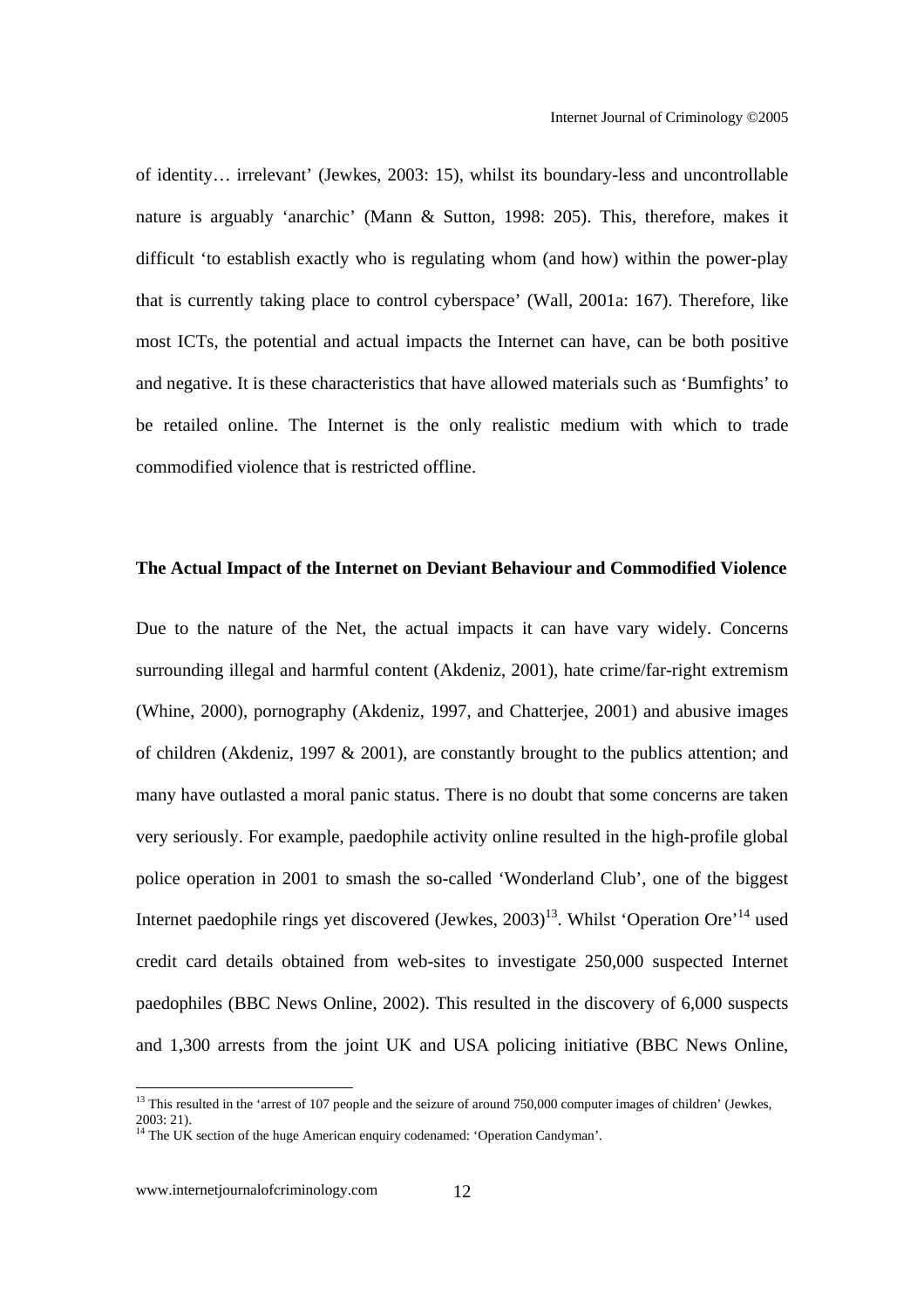2003). However, these responses emphasise the Net's lack of an effective formal controlling system which allows and encourages the proliferation of these 'cybercrimes' (Burden et. al., 2003). Problematic 'cybercrimes' have, in fact, been categorized into: 'obscenity, trespass, theft and violence' (Wall, 1998b: 81). Importantly, however, 'each group represents a range of *activities* rather than actual *offences*' (ibid. Emphasis added). 'Cyberobscenity' and 'Cyberviolence' represent the potential and actual 'cyber-crimes' that the above activities and commodified violence can be categorized into<sup>15</sup>.

'Cyberobscenity' is the publication of obscene and explicit materials on the Net (ibid.). Commodified violence published online, like 'Bumfights', would fall within this category. However, it is not generally argued that this type of activity is problematic on its own<sup>16</sup>. It is even suggested that the moral 'panickyness' (Jewkes, 2003: 17) surrounding cyberobscenity is far more problematic for society than the actual 'obscene' articles available. This 'panickyness' can encourage unnecessary policy changes (Wall, 2001b), allow failures in distinguishing between *potential* and *actual* harms (Jewkes, 2003), and can encourage regulation that tramples on freedom of speech and expression (Evans, 2001). In fact, ironically, the 'problem' of online pornography is considered to be one of the major factors in developing the Internet as an electronic service (Wall, 2001b and Chaterjee, 2001). The huge market for the 'virtual sex-trade not only pioneered the virtual transaction, but it also demonstrated the commercial potential of the Internet to the normally constructive business community' (Wall, 2001b: 6). In fact, the emergence of

<sup>&</sup>lt;sup>15</sup> It is considered unnecessary and irrelevant to discuss in detail 'Cybertheft' and 'Cybertrespass' due to time and space constraints of this dissertation.

<sup>&</sup>lt;sup>16</sup> Although concerns mainly surround children's access to obscene articles.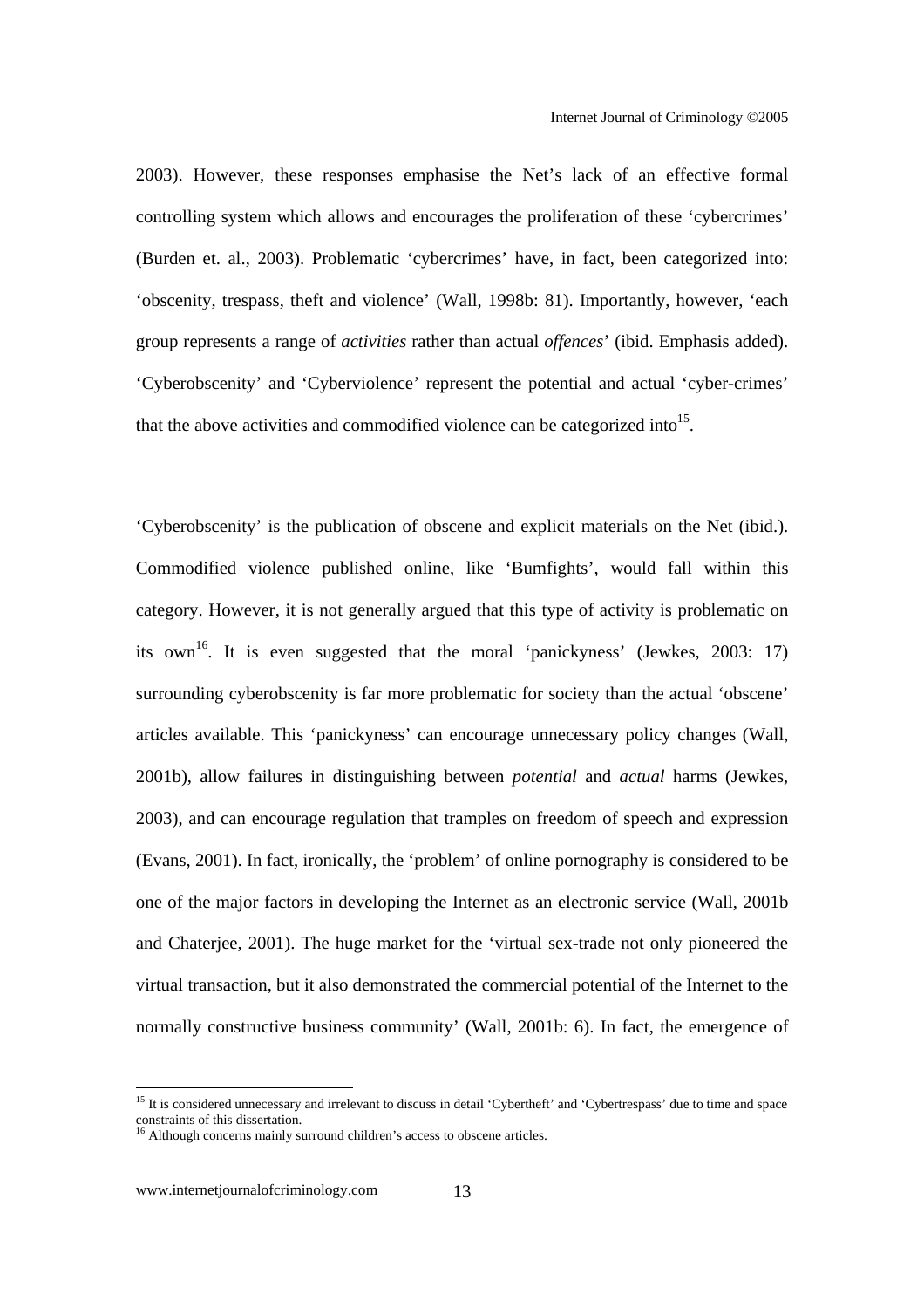commodified violence online mimics (to an extent), pornography online. In this sense, due to the control and censoring of these products offline, new commercial markets have opened on the Net which can retail the censored products very effectively. This is clearly witnessed with 'Bumfights', which sold over 300,000 copies (Doward & Dean, 2004).

'Cyberviolence' describes the 'violent impact of the cyberactivities of another upon an individual or a social or political grouping. Whilst such activities do not have to have a direct physical manifestation, the victim nevertheless feels the violence of the act and can bear long-term psychological scars as a consequence' (Wall, 1998b: 81). Here, when combined with cyberobscenity, it becomes clear that certain articles can harmfully impact people through their *creation* and *publication* on the Net. The abuse of the homeless for 'Bumfights' emphasizes the harmful impacts that can occur through the creation of commodified violence. The harmful impacts of publishing such violence are witnessed in the many 'copy-cat' incidents that mimic 'Bumfights' (Doward & Dean, 2004). Further harms that have resulted in the publishing of commodified violence online are witnessed in David Copeland's (the 'Brick-Lane Bomber') attacks on ethnic minority and homosexual communities in 1999, killing four and injuring one hundred (Hopkins & Hall, 2000). Copeland created his bombs after accessing a website which gave the ingredients and instructions for bomb-making. The website's dissemination of such information can certainly be classed as a form of commodified violence and are clearly very harmful.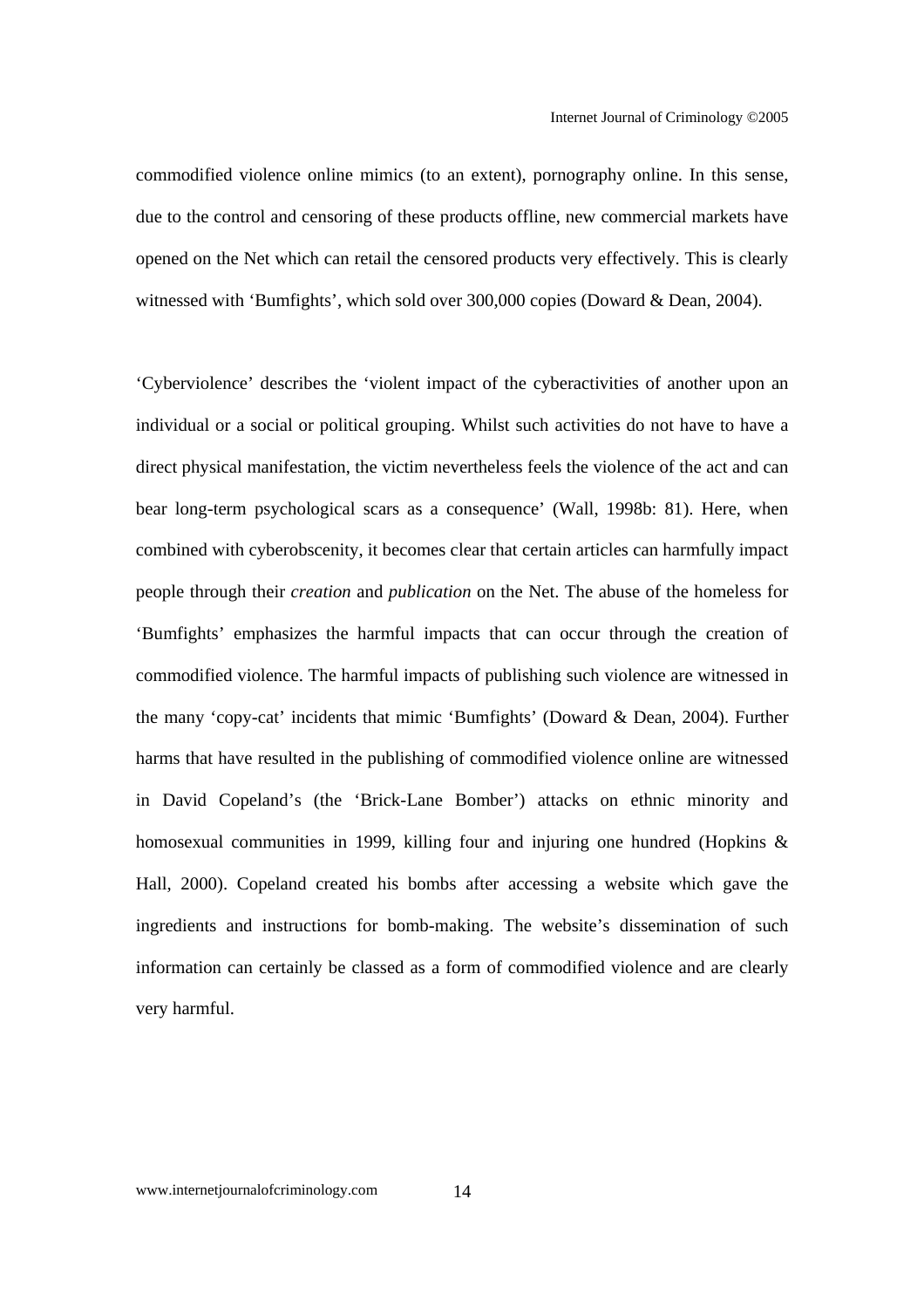However, another example of the Net's impact on such violence is the attempt by 'Entertainment Network Inc.' (ENI) to broadcast the live execution of Timothy McVeigh, the Oklahoma City bomber, in 2001 (Docherty, 2001 and Scheeres, 2001). ENI wished to charge \$1.95 for entry to the website 'webcasting' the execution, as a result of demands from many Americans. This, essentially, would have turned the (lawful) killing of McVeigh into a 'pay-per-view' event no different from a high profile boxing match (Scheeres, 2001). Although the U.S. Government eventually blocked the webcast from occurring and any money raised was destined for charities (Docherty, 2001), broadcasting such a highly controversial action would surely have been unthinkable without the Net. However, unlike 'Bumfights', it is difficult to establish what 'harms' could have occurred from this cyberviolence/obscenity. This case emphasizes how real market forces can encourage this  $21<sup>st</sup>$  Century' commodified violence to occur. However, with the number of ways violence can be commodified online, determining the problems of such violence is difficult to say the least.

In fact, varying moral codes and legal responses of the countries that have the Internet create further difficulties in defining and condemning cybercrimes and their 'problems' (Walker & Akdeniz, 1998, and Jewkes, 2003). For example, 'material that is considered mildly pornographic in the UK and Ireland may not be censured at all in Sweden or the Netherlands but may be subject to much stricter regulation in the Middle East' (Jewkes, 2003: 17). Walker and Akdeniz (1998) emphasise this fact, highlighting that,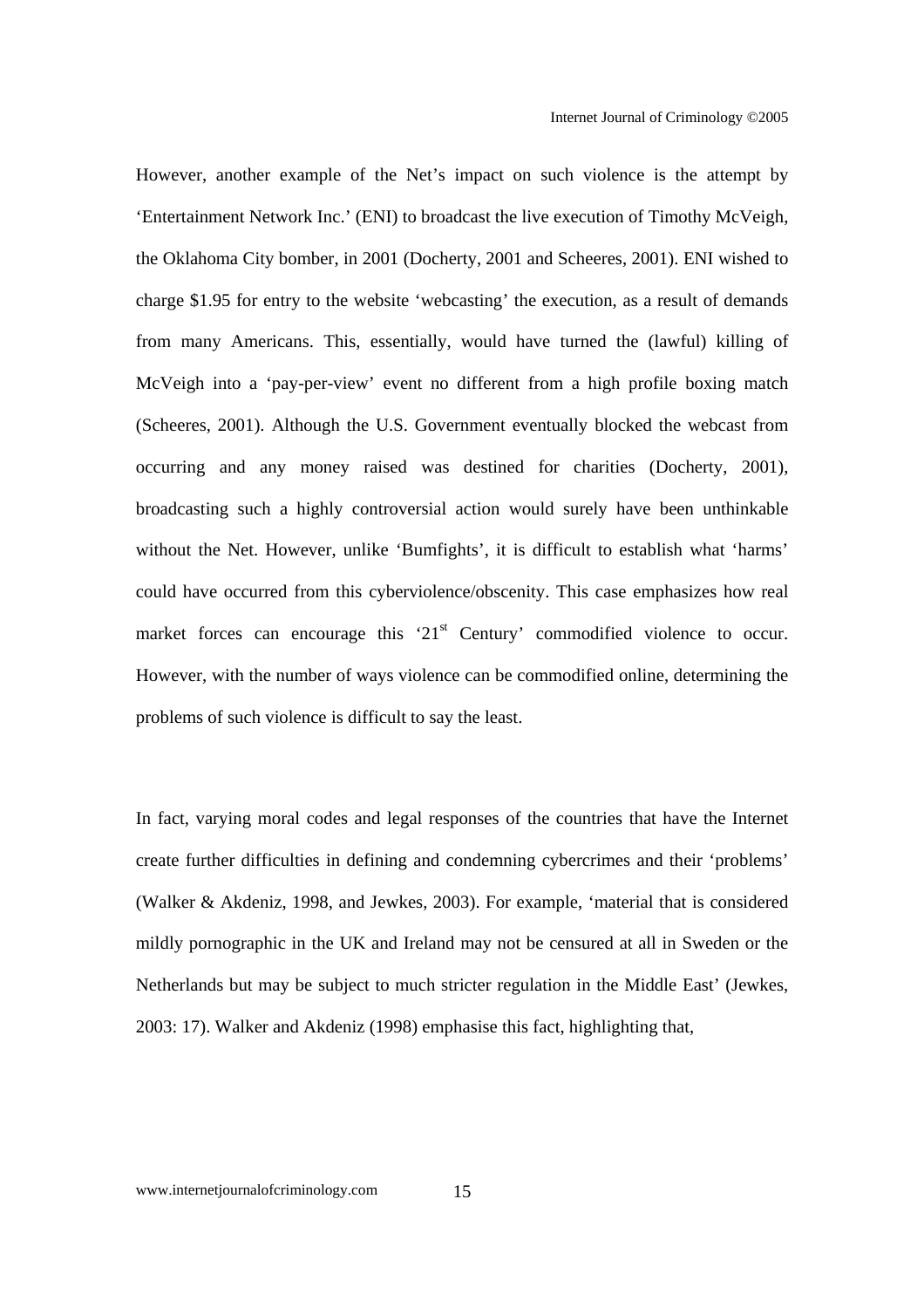While the German Government has political fears and sensitivities about the use of the Net by Neo-Nazis, the United Kingdom takes a more relaxed attitude to the dangers of racism but conversely has a long cultural tradition of repression towards the availability of sexually explicit material (Walker & Akdeniz, 1998: 7).

Therefore, the difficulty in establishing whether materials online are legal or illegal, harmful or obscene, and subsequently cause for concern, is apparent. This is incredibly important when considering the impact of online commodified violence as it is generally regarded as more socially and culturally acceptable.

It is clear that the established methods of control, regulation and policing used in the 'real' world, are inadequate for the online world (Davies, 1998). However, are we really free to offend others without consequence or shame in the 'abstract anarchy' (Slouka, 1996) of cyberspace? Wall (2001a & b) argues that there is, in fact, a mechanism operating in cyberspace which encourages order. Most writers in this area agree that this 'order' does, or should, revolve around a multi-tiered system of 'governance' which includes legal, political, commercial and individual involvement (Spencer, 1999; Wall, 2001a; Akdeniz, 2001 and Jewkes, 2003). Wall (2001b) suggests that this effective governance approach contains five levels: 'the Internet users themselves; the Internet Service Providers (ISPs); corporate security organisations; State-funded non-public police organisations, and State-funded public police organisations' (2001b: 171). This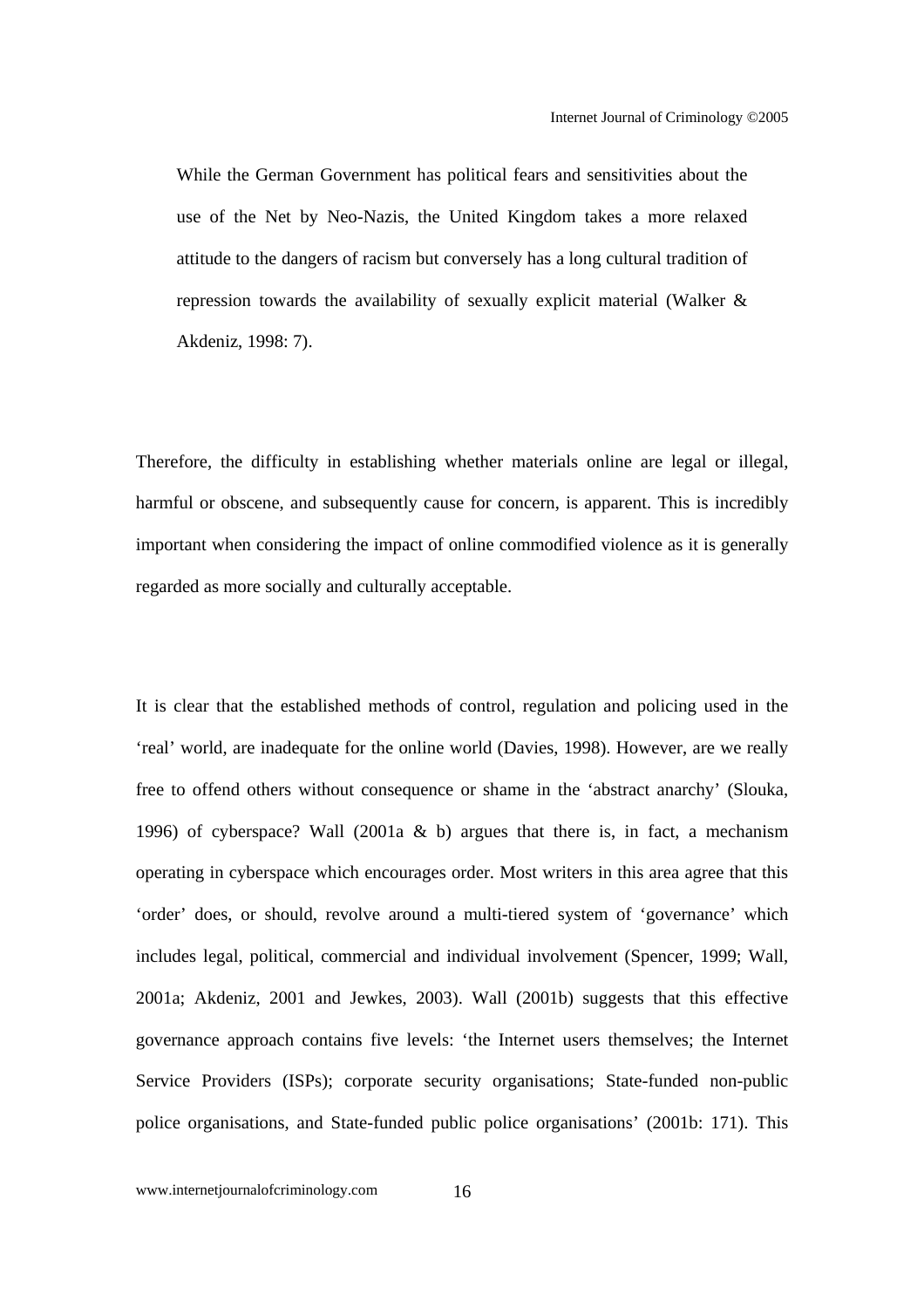need for 'governance' reflects a States' inability to legislate for national conditions. In fact, it is rightly argued that trying to enforce control using national legislation is 'futile' (Spencer, 1999: 244).

This 'futility' is emphasised by the use of the Obscene Publications Act (1959; 1964) to combat obscene materials online, such as pornography and abusive images of children. Under section 2(1), it is an illegal offence 'to publish an obscene article or to have an obscene article for publication for gain<sup> $17$ </sup>. This legislation was amended by the Criminal Justice and Public Order Act 1994 ('CJPOA 1994') to bring the UK laws up-to-date with technological changes such as the Internet (Akdeniz, 1997). However, these old forms of legal regulation are too 'reliant upon tangibility in time and space' (Akdeniz, 1997: unpaginated). The very nature of the Net, the anonymity it provides to users (Armstrong & Forde, 2003) and the vast number of people online, makes policing such laws virtually impossible. Therefore a multi-tiered, multi-national governance approach is the most pragmatic and logical option to regulate and control the Net.

However, most writers, and governance approaches, emphasise the need to control 'established' concerns such as abusive images of children, hate and pornography online. They fail to recognize the problems that can be associated with the huge impact the Internet has on retailing materials such as commodified violence, which are generally regarded as more socially and culturally acceptable. It is the ability of the Net to undercut

<sup>&</sup>lt;sup>17</sup> 'Obscene' is covered under section 1(1) as: any article/s or part of an article 'such as to tend to deprave and corrupt persons who are likely, having regard to all relevant circumstances, to read, see or hear the matter contained or embodied in it'.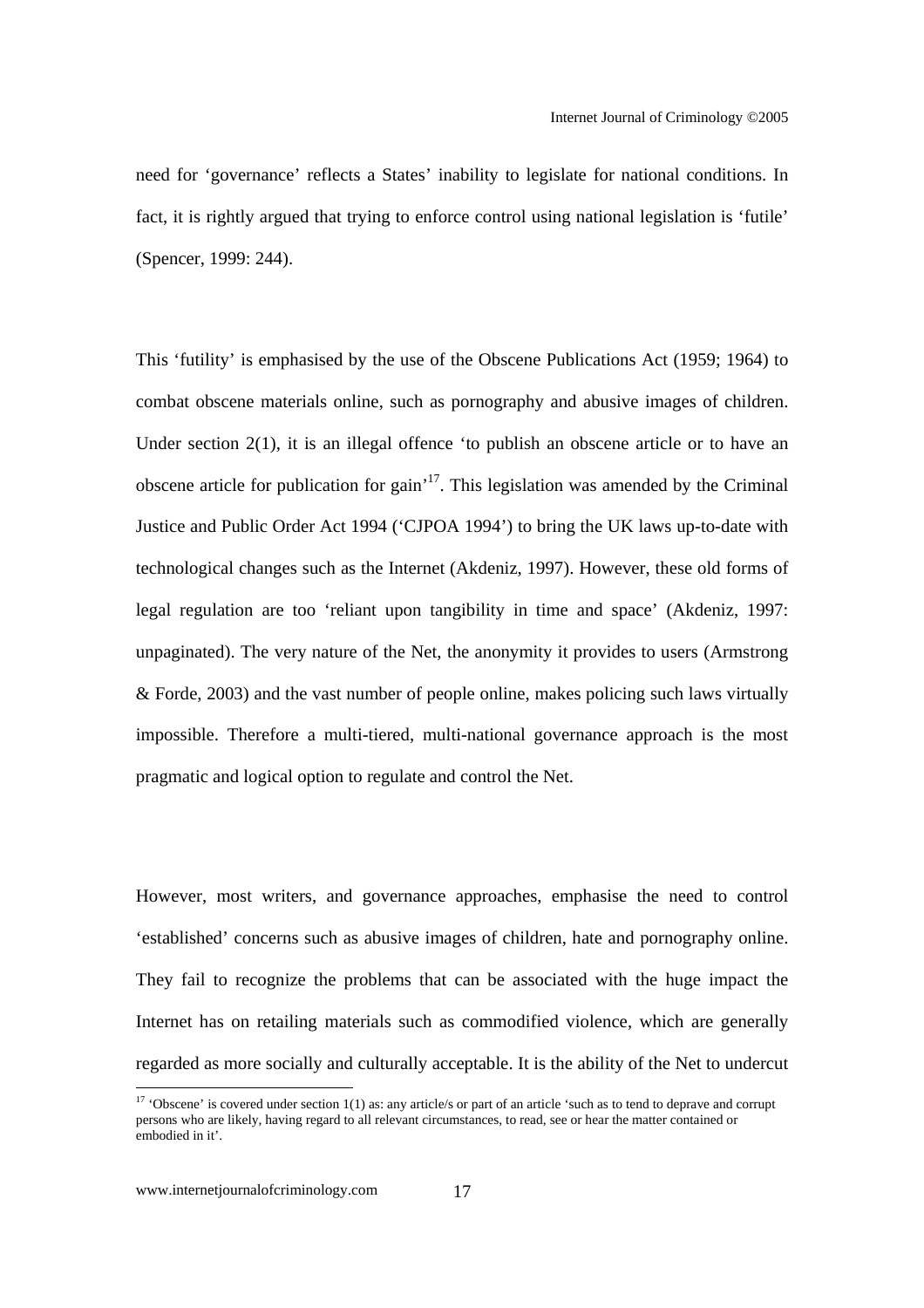current formal controls, and a governance approach that ignores such materials, that allows commodified violence to go unchecked. Therefore, online retailers can provide commodified violence that is more 'real', 'authentic', 'extreme' and 'exciting', such as 'Bumfights'. It is the market that sustains this commodified violence that can encourage increasing harms through the creation and publication of such materials. The trends of such violence will now be investigated in the study.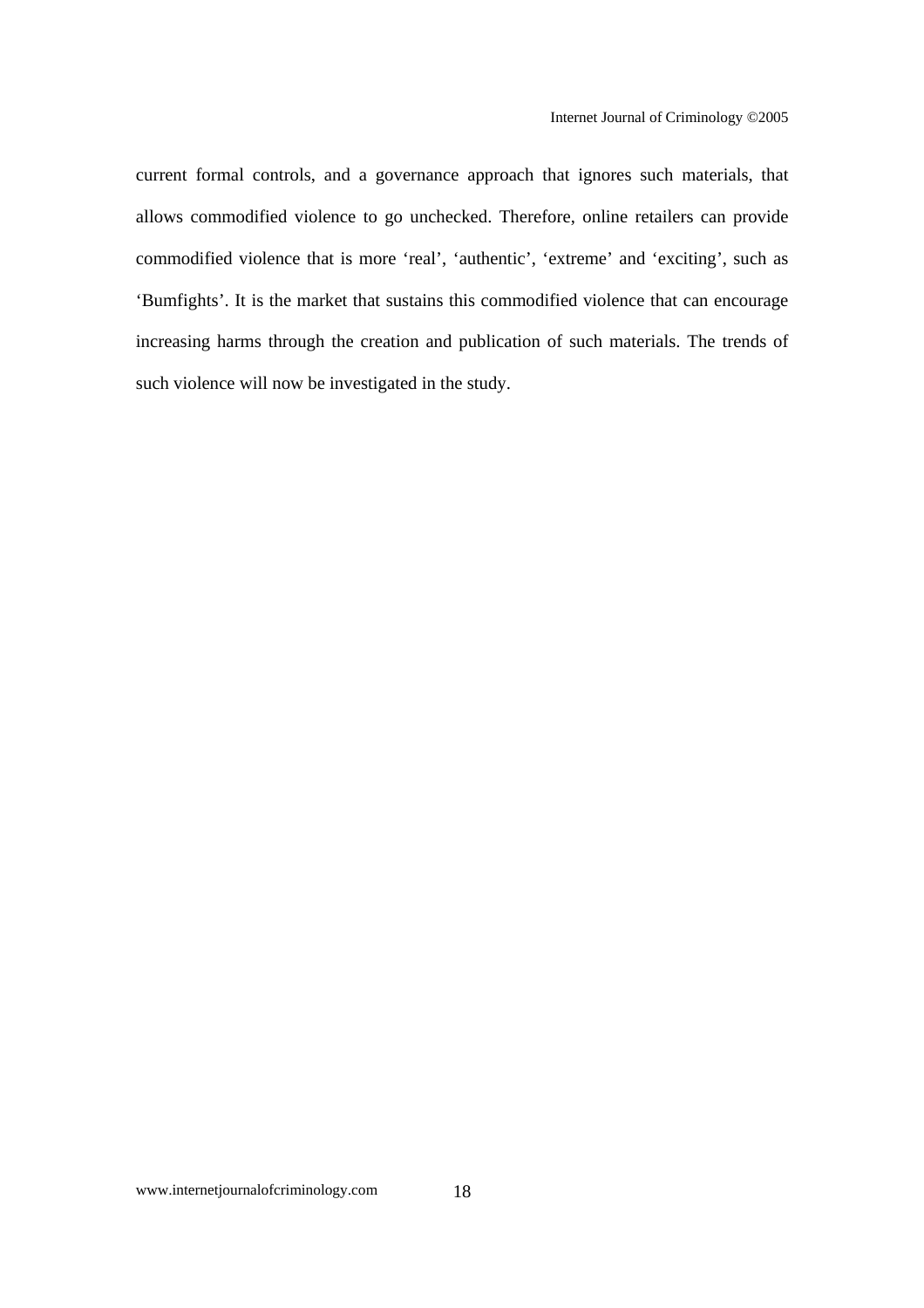#### **The Actual Study**

#### **Methodology**

Primary research was undertaken for this dissertation, and the research uses both quantitative and qualitative analysis. Due to time constraints set, investigation into websites alone was deemed the most suitable method $^{18}$ . 166 websites have been selected as the sample for analysis (see Appendix C) and offer a wide variety of forms and themes of commodified violence. Due to the unpredictable changing of Internet addresses, Web page material, and site owners (Gossett & Byrne, 2002), it is important to note that all websites in the sample were accessed in February 2005. Therefore, any descriptions of websites given is correct as of this time.

#### **Sample Selection**

The search engine UK *Google*<sup>19</sup> was used to locate the 166 websites that are the research sample. Such search engines work by providing the Internet user listings of possible sites, or 'hits', (with a brief description of the content of the site) relevant to a 'keyword search'. The 'keyword search' is usually a descriptive word or phrase ('search term') aimed at locating websites, or any online content, associated with it. For example, entering the term 'violence' may reveal a site offering commodified violence, alternatively, it may reveal an official Government site highlighting violence reduction initiatives or the home-page of a domestic violence counselling centre.

<sup>&</sup>lt;sup>18</sup> Investigation into other Internet capabilities such as: 'news-groups', 'Bulletin Board Systems' (BBS), 'web forums' and 'E-mail', was deemed beyond the scope of this dissertation and unreasonable to research. 19 www.google.co.uk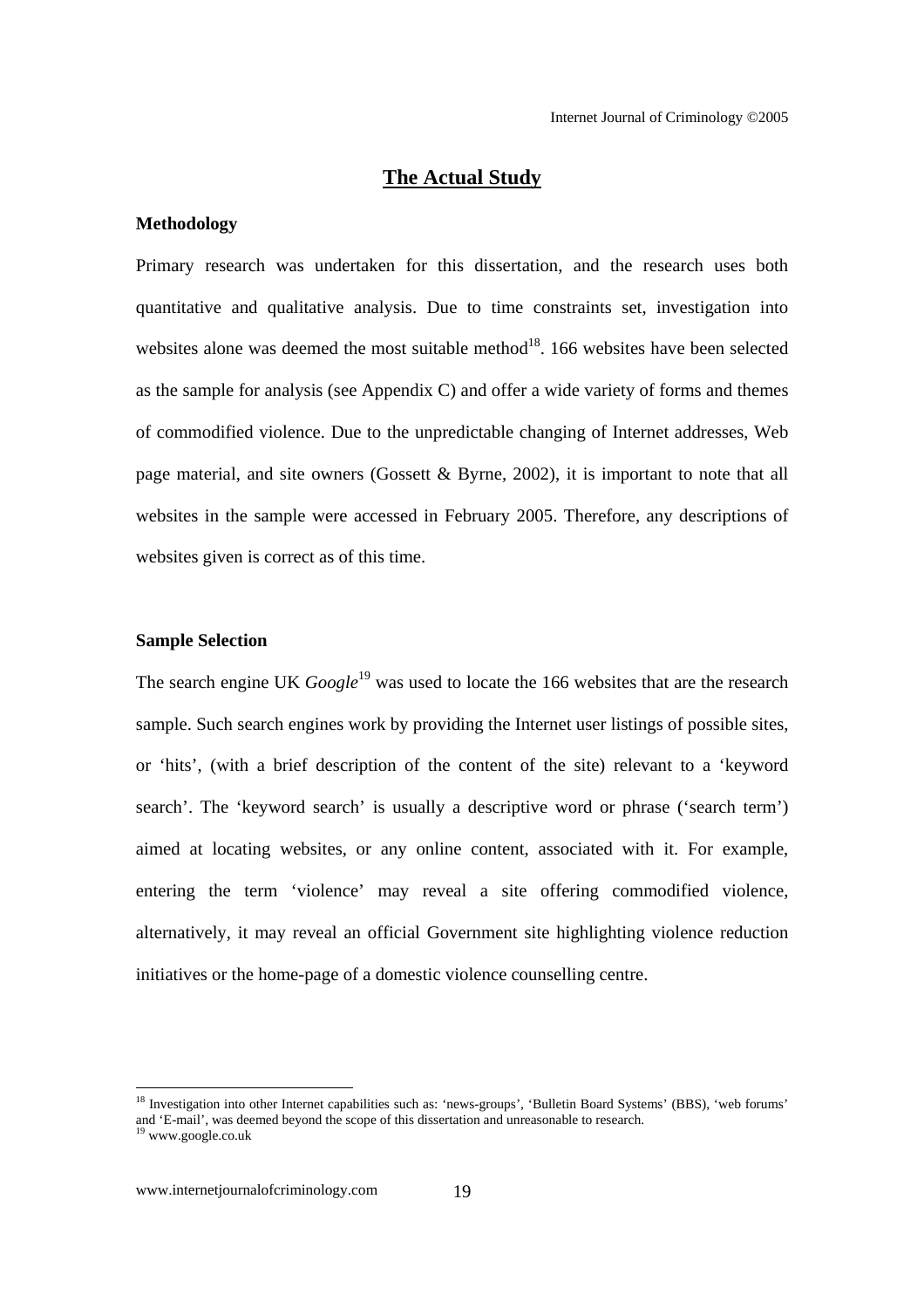For this study, the search terms entered initially use the word 'violence' or 'violent' in association with another. This is followed by the use of 'random' searching, with search terms entered such as 'extreme' & 'fighting' (see Appendix  $B^{20}$ ). These search styles are used to locate sites offering a whole range of themes and forms of violence. Also, as the amount of hits provided by *Google* often run into the thousands or millions<sup>21</sup>, suitable sites are only selected from the first 30 hits provided.

To be eligible for the sample, websites have to fit certain criteria. Firstly, they have to be of no serious literary, artistic, political or scientific value, and the commodities offered impossible, largely unavailable or distinctly difficult to obtain offline. This is to distinguish violence in the sample from 'mainstream' offline commodified violence. However, it is appreciated that this task is not entirely objective and some commodified violence within the sample may be available offline and considered 'mainstream' by some.

Secondly, the violent commodities offered have to be:

- *Literature* such as books, magazines, e-zines (online magazines), and comics.
- *Film* including videos, DVDs, online video clips and 'live video feeds'<sup>22</sup>.
- *Images* including posters, photographs, pictures and illustrations.
- *Interactive Games* such as computer or video games.
- *Music* such as CDs, MP3s, downloadable music and musical lyrics.

 $20$  For a complete analysis of the search terms entered, the amount of hits offered and the subsequent websites selected, see Appendix A.

 $^{21}$  For example: the search term 'extreme violence' yielded 3, 250, 000 hits.

 $22$  This is live video footage available through the website.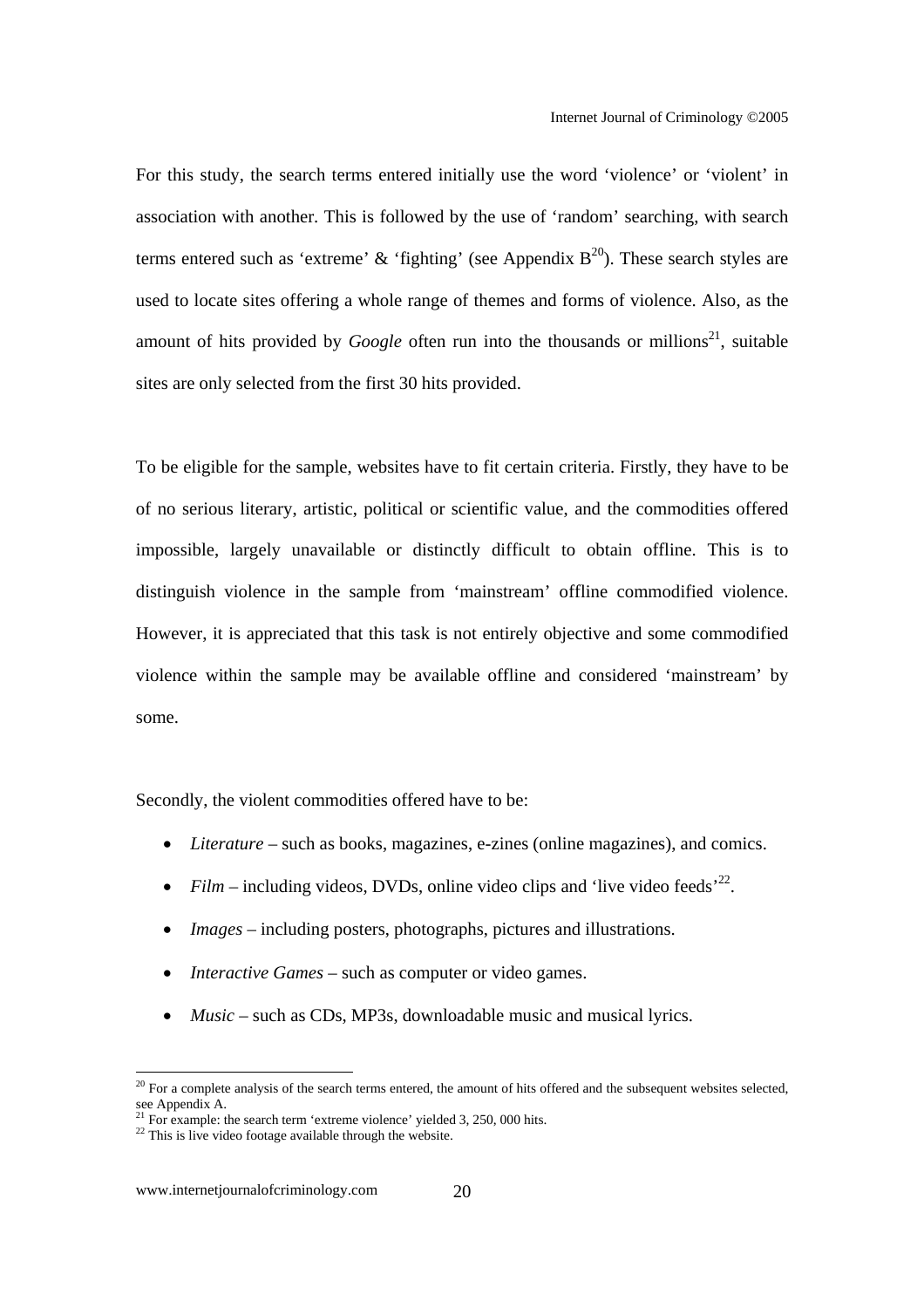- *Clothes* any clothing associated with violence.
- *Accessories* such as weapons or instructions to participate in offline violence.

This allows trends in the most marketable and popular forms of commodified violence to be recognized.

Thirdly, if payment is required for entry into a site, it is deemed unsuitable for this nonfunded study. Also, it could be suggested that requiring payment prevents access to a site for those people whose accessing could be considered harmful, such as children. Therefore, this can be regarded as an effective form of control and not necessary for study.

#### **Data Analysis of the Sample**

This study uses content analysis – which is an objective and systematic breakdown of a research sample (Bryman, 2001) – to analyze the websites. This also includes a deeper qualitative analysis of a handful of chosen websites<sup>23</sup>. By using these methods, certain trends and themes in online commodified violence can be recognized, as well as an establishment of advertising and marketing typologies.

For the content analysis, a full range of questions are used to break down the sites (see Appendix  $C^{24}$ . These questions are designed to investigate the amount of online commodified violence available, the profitability of such violence and also the dangers of

 $2<sup>23</sup>$  These websites are selected due to their features emphasizing key themes or ideas.

<sup>&</sup>lt;sup>24</sup> Appendix C shows the specific questions asked for each website and how each website answered.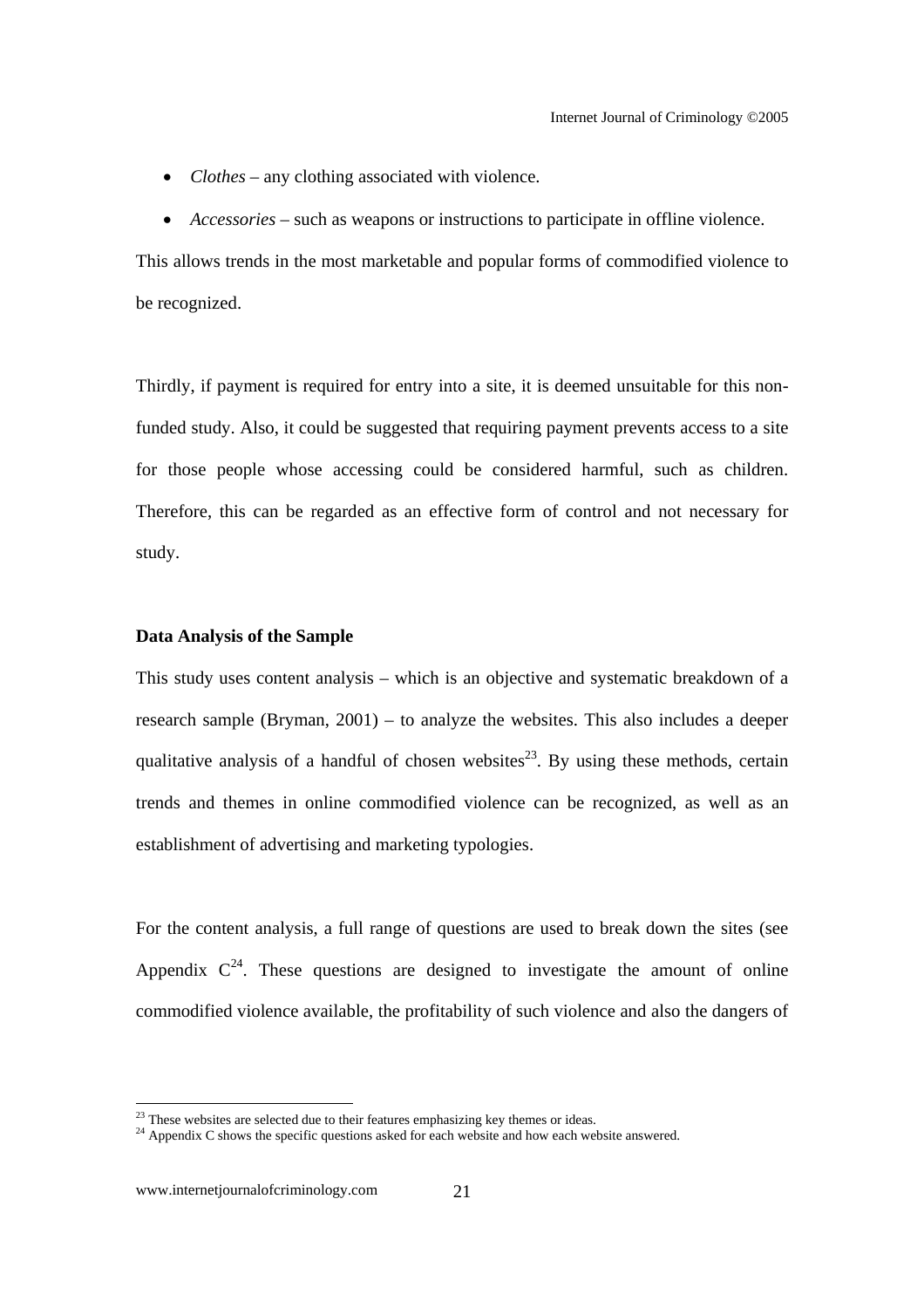$it^{25}$ . The qualitative analysis is used to highlight websites, or aspects of websites, which emphasise key points, such as the most problematic forms of commodified violence for governance. In particular, this analysis is used to emphasise key aspects of advertising and marketing typologies which will be established.

#### **Ethics and Health & Safety.**

It is important to note that this research requires the interaction (seeing, hearing and reading) with many forms of *potentially* harmful, extreme and illegal commodified violence. Therefore, to prevent any harmful or legal consequences for the author, the advertising of the content in 'extreme' websites content is accepted as true. This allows data analysis to be conducted without seeing, hearing or reading any problematic violence.

#### **Methodological Limitations**

In terms of research design, analysis of other capabilities of the Internet such as newsgroups, BBS's or email, would allow a broader picture of Internet violence to be established which 'WWW' websites alone do not show. Also, the results this study gathers are not applicable to these areas of the Net. It is also recognized that the use of one search engine from one area of the world is unlikely to provide a sample that is representative of all websites that offer violence. This is due to the search engine only providing websites that are registered to it. Another potential problem is the method of sample selection. It can be argued that the search terms entered do not allow a wide enough range of websites to be selected. Here, important sites (or a number of sites)

 $^{25}$  As in the research objectives set out in the Introduction.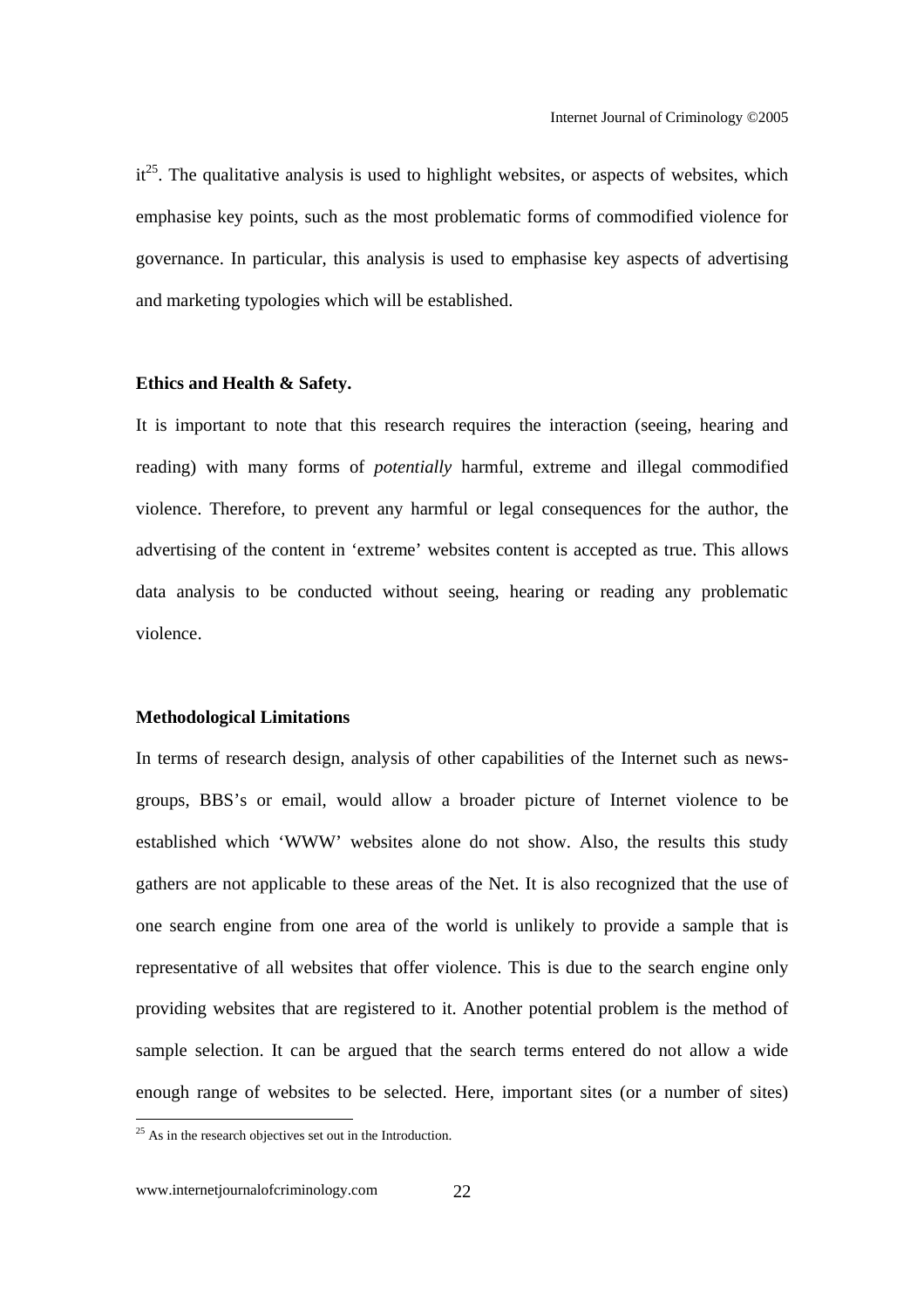which offer important themes, may be missed entirely, affecting the validity of the results.

In terms of research validity and reliability, another limitation that can be argued is the influence of researcher subjectivity. Here, deciding what constitutes violence of a 'serious literary, artistic, political or scientific nature'<sup>26</sup> is somewhat subjective. As is deciding what violent commodities are 'impossible, largely unavailable or distinctly difficult to obtain offline<sup> $27$ </sup>. It may be the case that the researcher is unaware of legitimate offline retailers offering such violence. It seems important to highlight the characteristics of the author who is a white, male, 'middle-class', 'liberal' university student. Therefore, when assessing subjective concepts of the commodified violence in the sample, the author really only represents groups of a similar nature and accepts that he may not represent groups of a different nature.

There are a number of potential ways to conduct research on this subject. Deeper qualitative analysis of a handful of sites is one possibility. Alternatively, a wider ranging sample could be used for more quantitative analysis. However, it is important to stress that the aims of this research are to recognize trends in the online commodified violence market and to recognize any problematic aspects of these trends. With the limited timescale available, it is believed that the chosen research style is most effective.

 $26$  See above – 'Sample Selection'.

 $27$  See above – 'Sample Selection'.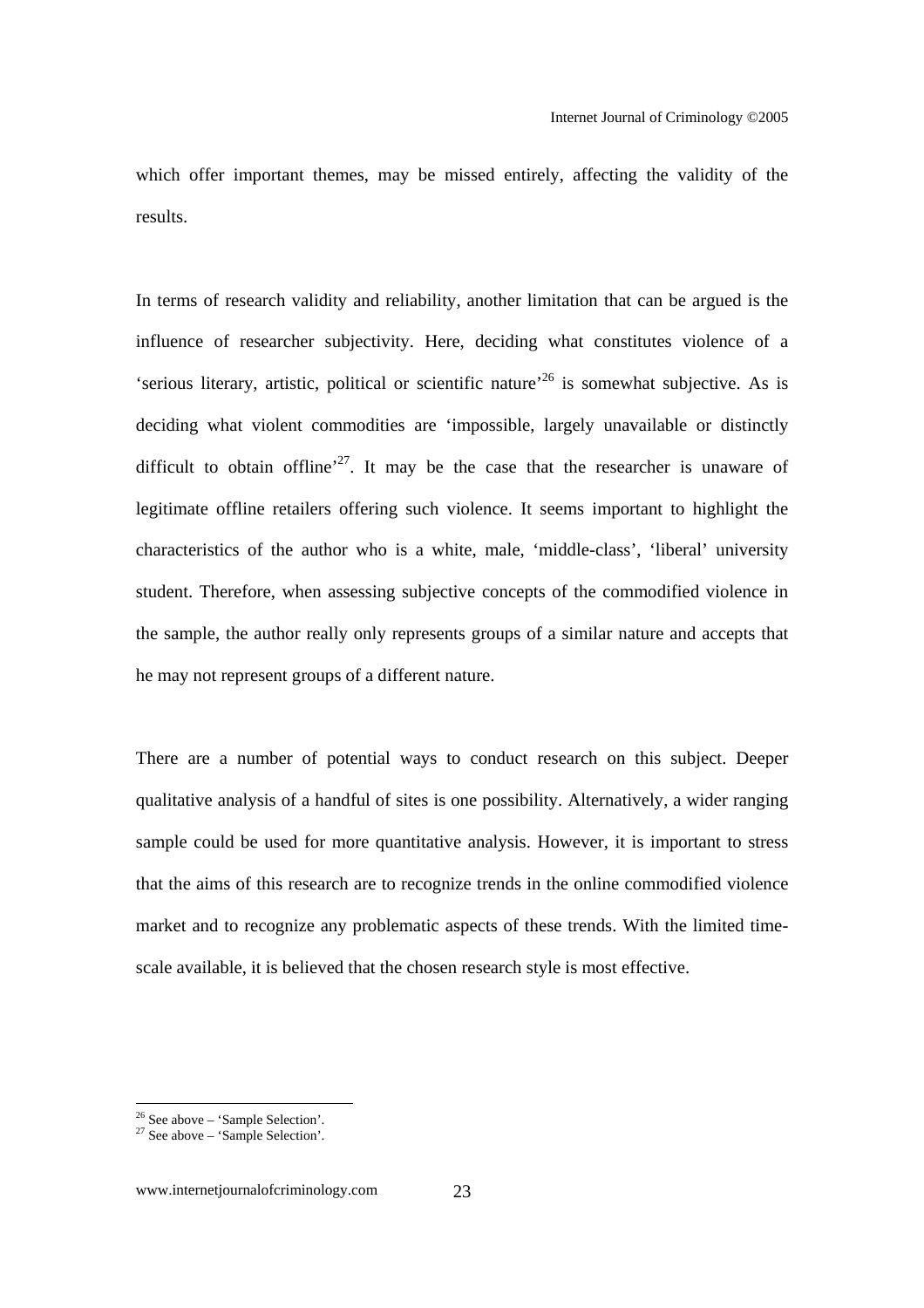#### **Findings**

#### **Country of Origin of Websites in the Sample**

In the sample it is possible to determine 114 websites' (69% of the sample) country of origin<sup>28</sup>. Of these, by far the vast majority originate from the USA  $(45%)$ , followed by those websites from the UK (12%). The rest of the sites can be attributed to ten other countries around the world, although predominantly originating in Europe and other 'Western' countries; highlighted in Table 1.

| <b>Country of Origin</b> | Percentage of sites (total number) |
|--------------------------|------------------------------------|
| <b>USA</b>               | 45% (75)                           |
| UK.                      | 12% (20)                           |
| Germany                  | $3\%$ (5)                          |
| Australia                | $2\%$ (3)                          |
| Canada                   | $2\%$ (3)                          |
| Japan                    | $1.2\%$ (2)                        |
| Philippines              | 0.6(1)                             |
| France                   | 0.6(1)                             |
| Korea                    | 0.6(1)                             |
| Holland                  | 0.6(1)                             |
| Russia                   | 0.6(1)                             |
| Portugal                 | 0.6(1)                             |
| Unknown                  | 31.2% (52)                         |

Table 1: The countries of origin of websites in the sample

Such a finding suggests an underlying trend for commodified violence being far more available and accessible within western societies such as the USA and Europe. This is highlighted by the absence of sites from China which has an estimated 120 million Internet users (Reuters, 2005). The lack of sites from China is most likely due to its adoption of one of the hardest-line approaches to Internet regulation and control (Jewkes,

l

<sup>&</sup>lt;sup>28</sup> Four key tools were used to help identify this: domain name (for example, a website ending in '.co.uk' will be registered in the UK); Contact details (many sites offer contact details which could be attributed to a specific country); product shipping form (many sites offering products for sale provide addresses from where their goods are shipped from); and any other blatant features (such as flags, language, images and features which can only be attributed to a certain country).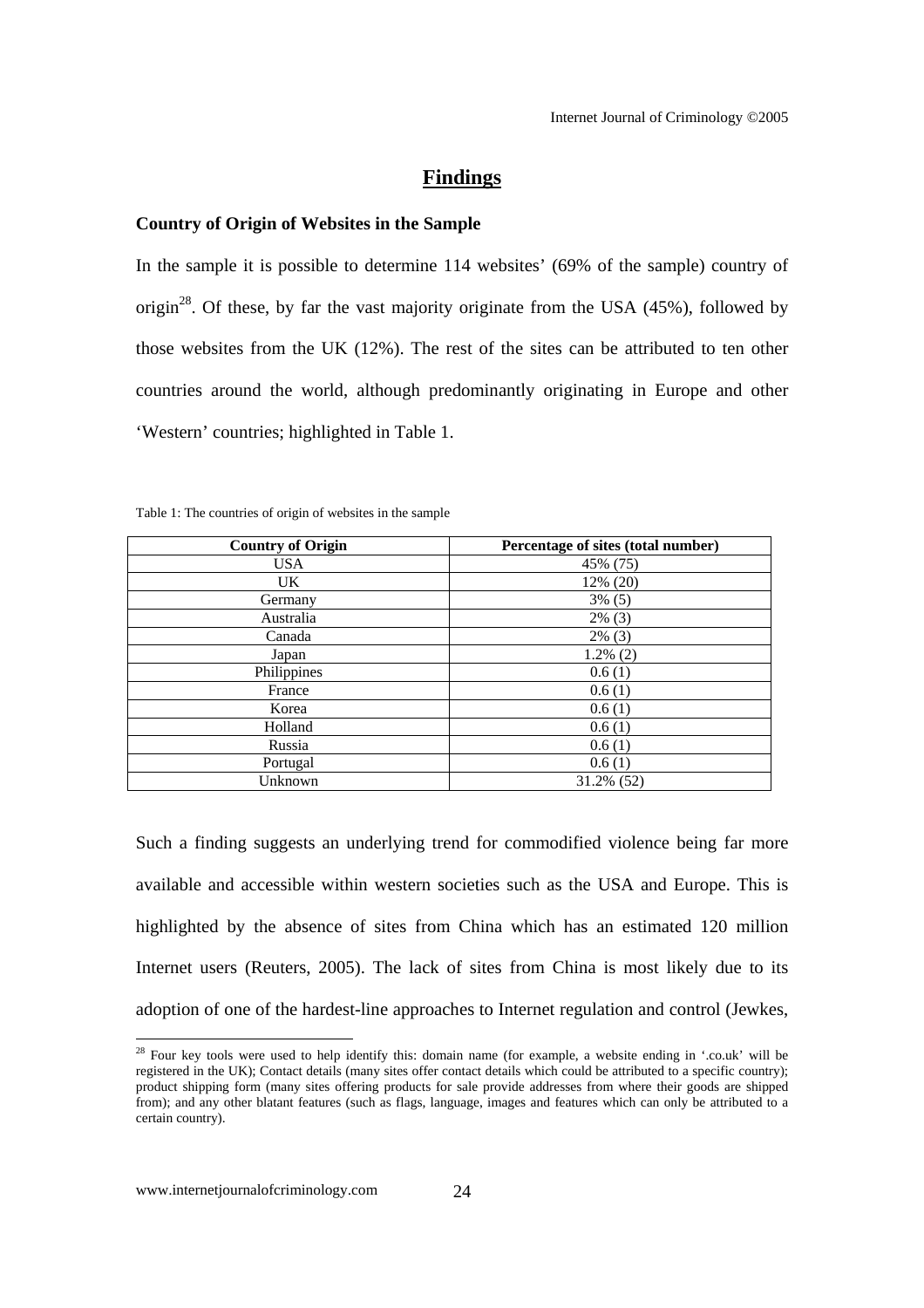$2003: 30<sup>29</sup>$ . The formal controls adopted by China emphasise the 'liberal' approach to Internet governance adopted by western societies. Here, upholding civil liberties such as freedom of speech and expression (Walker & Akdeniz, 1998 and Wall, 1998a: 207) and the promotion of free business markets (Spencer, 1999 and Jobber and Fahy, 2003) are fundamental rights. Thus, a governance approach has to create an equal medium between these aspects. Therefore, due to the difficulty in establishing such a governance method, the 'western' markets for commodified violence are clearly able to exploit the Net.

#### **The Most Popular Commodities to Represent Violence**

The varying forms of commodified violence investigated are set out in the Methodology. The percentage of sites offering each violent commodity is given in Table 2:

| Form of Commodity within website | <b>Percentage of Websites (Total Number)</b> |
|----------------------------------|----------------------------------------------|
| Images                           | 48% (80)                                     |
| Film                             | 43% (71)                                     |
| Literature                       | 25% (41)                                     |
| Music                            | 13% (22)                                     |
| <b>Interactive Games</b>         | 8% (14)                                      |
| Clothes                          | $7.8\%$ (13)                                 |
| Accessories                      | $3\%$ (5)                                    |
| Variety of all above             | 9% (15)                                      |

Table 2: The varying popularity of forms of commodified violence online

The commodification of violence within 'Film' and 'Images' is most popular. This is most likely because such media forms can provide an increased sense of visual realism, which people desire (Reiner, 2002). The commodity of 'Literature' also appears relatively popular online as 25% of sites offer it. This too mimics wider societies' enjoyment of literature such as violent books and stories.

<sup>&</sup>lt;sup>29</sup> Here, 'all ISPs have to register with the police and all Internet users must sign a decleration that they will not visit forbidden sites' (Jewkes, 2003: 30).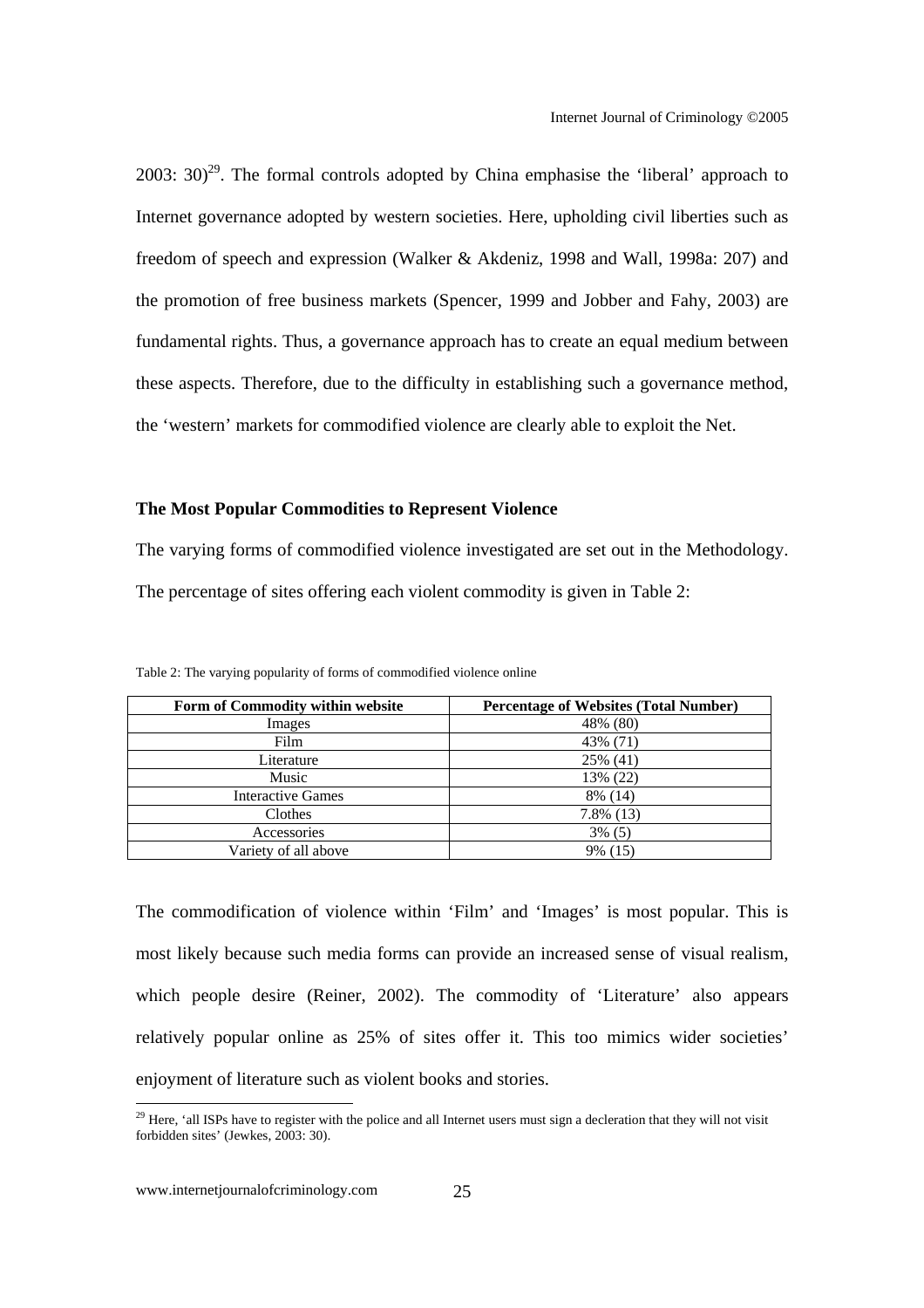Violent computer and videogames have received much recent negative media attention (Knight, 2005; ADL Online, 2002). However, 'Interactive Games' do not feature prominently in the sample of this study. This may suggest that the recent media attention has taken the form of a 'panic' due to a series of high-profile crimes being blamed on the offender's use of such games (Slater, 2003; BBC News online,  $2004$ )<sup>30</sup>. The least popular commodities with which to represent violence are split between 'Music', 'Clothes' and 'Accessories'. This too is unsurprising due to the lack of marketability of less visible forms of violence. Historically, violence has been commodified in visible media which provide a realistic violent experience for users without having to be involved in the actual violent  $\text{act}^{31}$ . These findings, therefore, indicate that the markets for online commodified violence use the same media forms as the offline markets.

#### **Other Characteristics of Websites Offering Commodified Violence**

For this, the sample is assessed by: the extent of violent content in a website; how many sites provide 'links'<sup>32</sup> to sites of similar content; what percentage of sites provide a warning of violent content upon entry<sup>33</sup>; the percentage of sites with freely accessible violence; and the percentage of sites that have some means of making money<sup>34</sup>. Table 3 highlights these results:

 $30$  The widely publicized shootings at Columbine High School, Colorado, USA, reported that the offenders were heavy users of violent computer games (Slater, 2003). Also, the murder, in the UK, of 14-year-old Stefan Pakeerah by 17 year-old Warren LeBlanc in February 2004 has been attributed to LeBlanc's obsession with the violent computer game 'Manhunt' (BBC News online, 2004). It originally passed the BBFC certification guidelines with an '18' certificate but Is now no longer retailed by many UK stores, but is easily available online.<br><sup>31</sup> Such as Gladiatorial games through to television and film.

 $\frac{32}{32}$  See Appendix A.<br> $\frac{32}{33}$  A website 'Front Page' which makes someone clearly aware of violent content inside also constitutes a warning.

<sup>&</sup>lt;sup>34</sup> All websites have either: a) violent commodities for sale: 72% (134 sites); b) Sponsors, who pay website owners for space on the site to advertise: 49% (81 sites); or, c) Both of the above or any other means: 21% (35 sites).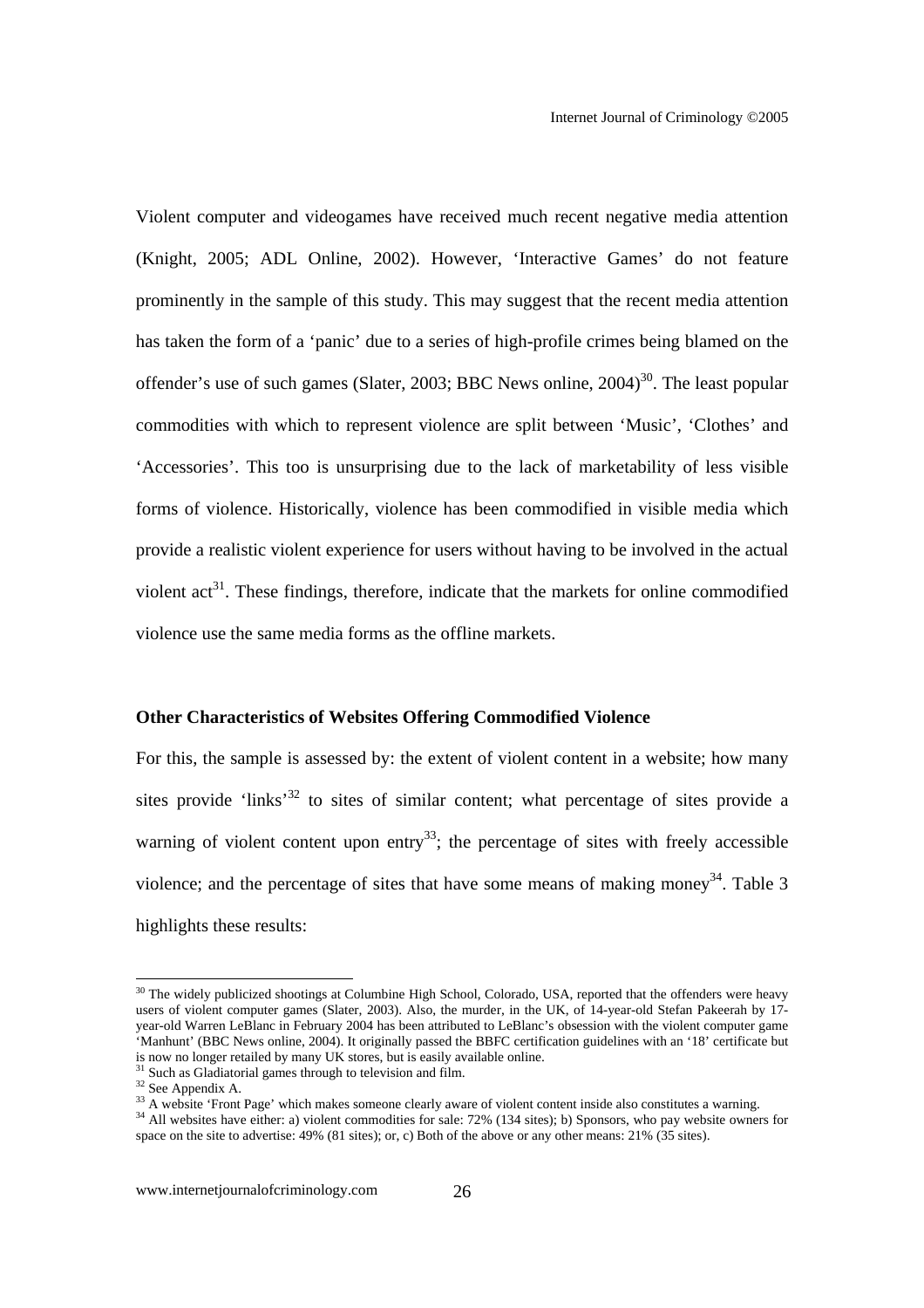| Percentage of sites with exclusively violent        | 65%  |
|-----------------------------------------------------|------|
| content                                             |      |
| Percentage of sites that provide links to sites of  | 55%  |
| similar content                                     |      |
| Percentage of sites that provide a warning of       | 34%  |
| violent content within the site                     |      |
| Percentage of sites that have freely accessible     | 81%  |
| violent content                                     |      |
| Percentage of sites that have the potential to make | 100% |
| money                                               |      |

Table 3: Other characteristics of websites offering commodified violence.

It is clear that commodified violence is easily available and accessible online with 81% of sites offering such violence for free, and 65% of sites having exclusively violent content. Over half of the websites provide links to other sites, maybe establishing retail networks. This may also show that many sites are owned by one person or group. Advertising and providing a link to another site owned by them may be a marketing strategy to encourage visitors to experience the full range of their violent commodities.

Surprisingly, *all* websites in the sample have some means of making money. It is the potential of the Internet for 'e-commerce' – the online trading of physical goods and 'intangibles such as information' (Timmers, 1998: Unpaginated) – that has clearly provided incentives for trading, or attempting to profit from, commodified violence unavailable offline. However, it is impossible to determine whether these sites are able to make a profit. 'Bumfights' may be an exception. Realistically, the market for this violence may be too small to sustain it and eventually many sites may cease to exist when it becomes too costly to keep the website online. However, it must also be noted that a large majority of sites also have freely available commodified violence. This may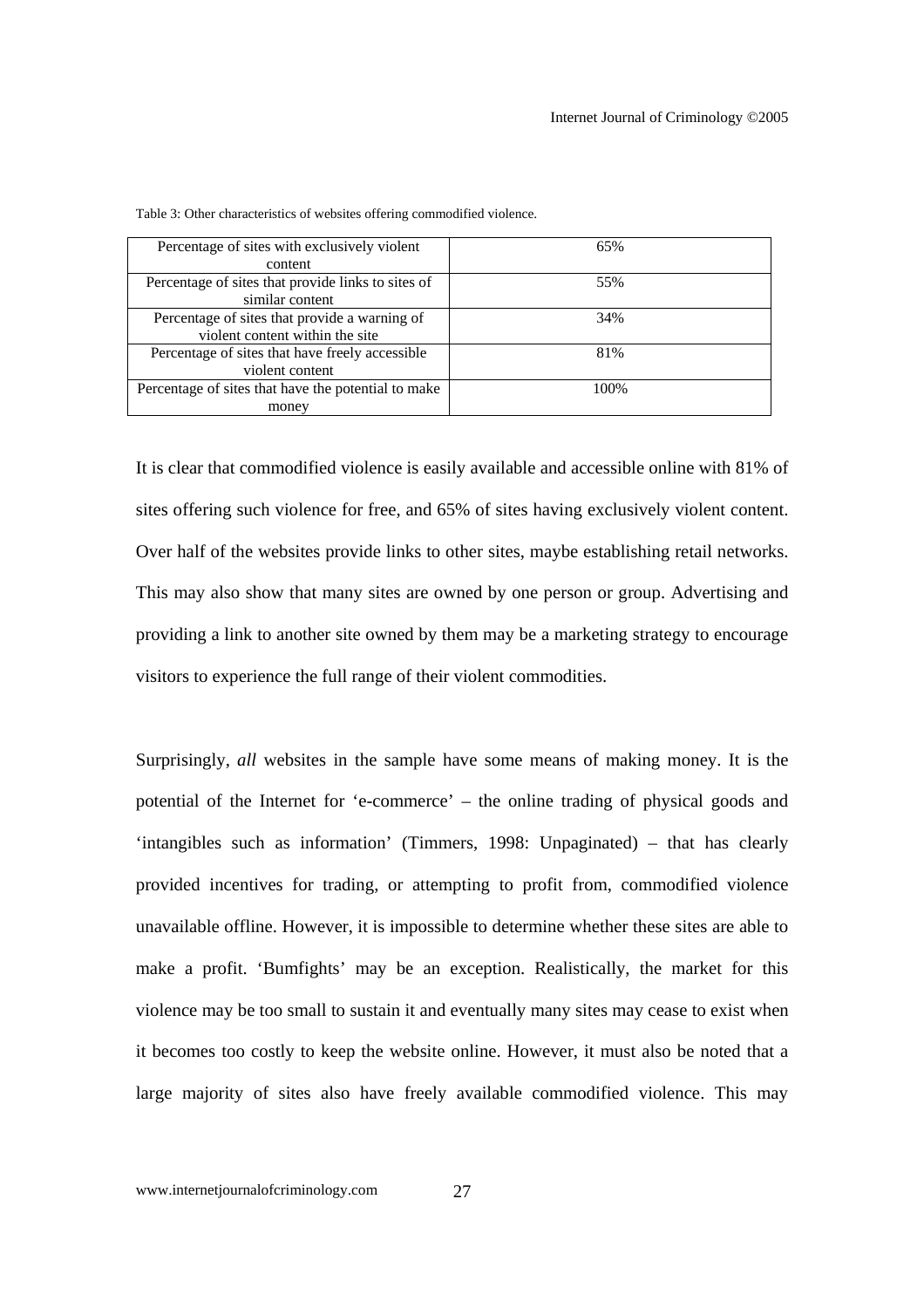indicate that some website owners may be attempting to determine what violence is most popular and therefore most profitable. However, this 'culture' of Internet trading may not be occurring at all. It can also be argued that many website owners may be publishing commodified violence online without any real profit motive.

34% of the websites in the sample provide a warning of the violence within the site. This may be considered an 'informal control' such as an '18' certification label, yet, does not prevent access. However, it is recognized that this limited form of governance may be part of the websites' marketing<sup>35</sup>. With an effective warning, this can encourage some people to access the site that normally would not. A 'warning' can ironically promote a dare and advertise the site as an exciting, exhilarating and moving experience.

However, these findings only emphasise that there is a large amount of commodified violence available online, they do not show how these potential 'cyberobscenities' are at all problematic. In the sample, many types of commodified violence are recognized. It is important to note that these range from seemingly 'un-offensive' humorous animations or videogames, to more extreme violent commodities which graphically depict fighting, rape, even murder. Therefore, presenting any findings as representative of all commodified violence online is unrealistic. Thus, as only certain aspects seem to pose problems, typologies were devised to categorise and distinguish between commodified violence online and its potential problems.

<sup>&</sup>lt;sup>35</sup> www.forcedexistence.org.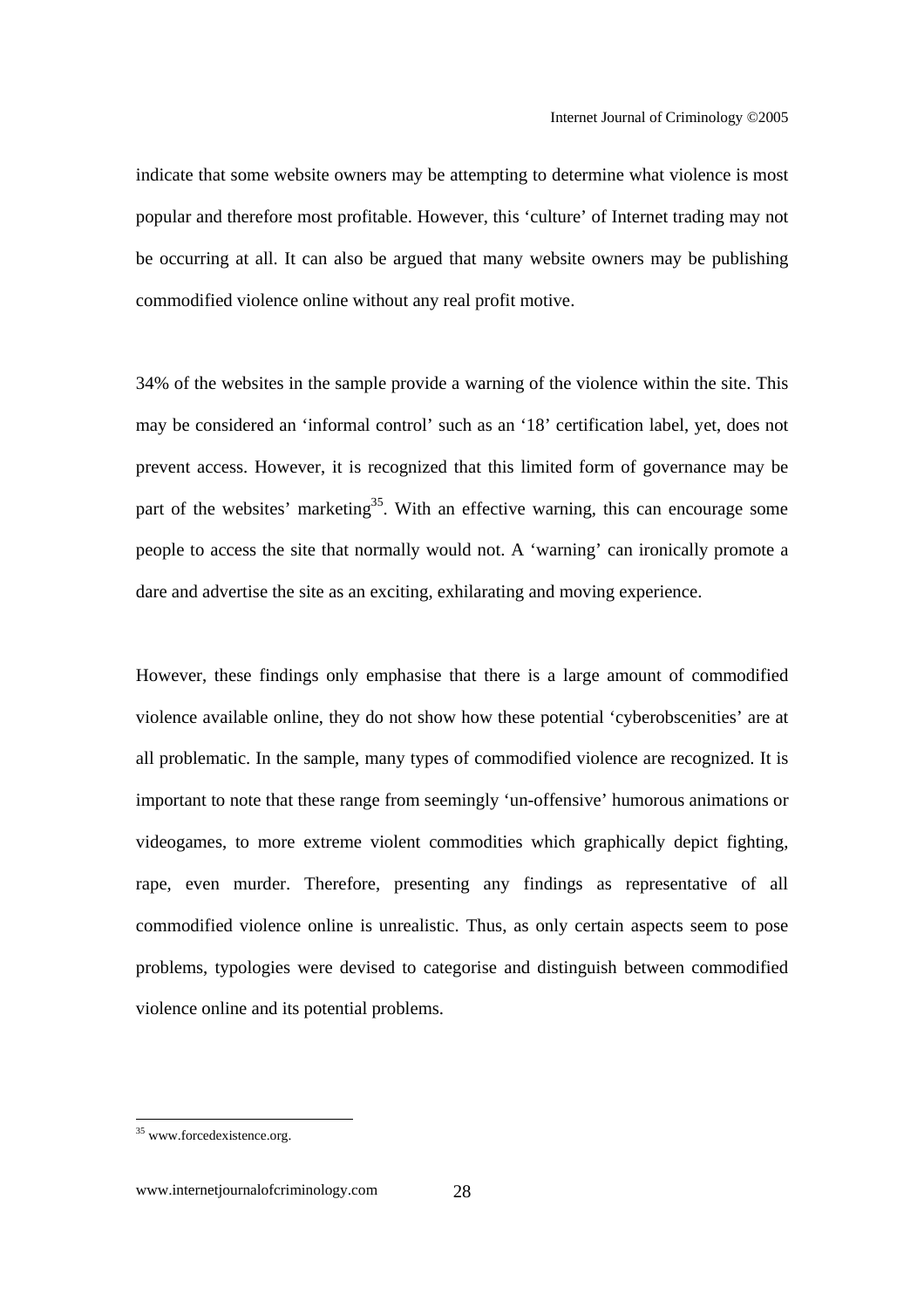#### **Advertising and Marketing Typologies of Online Commodified Violence**

The sample of websites can be grouped into seven distinct typologies. These typologies are determined by the advertising and marketing of the violent content in a site. Here, it is acknowledged that some sites can overlap various typologies. However, the overriding theme of a website determines what category that site falls into. The typologies are presented with the least 'potentially problematic' first $36$ :

#### **Humorous Violence**

Websites fall into this category if they advertise, market, or include violence depicted as humorous. It is relatively simple for websites to be assigned to this category and they are easily recognizable. This category represented 7.3% (12 websites) of the sample.

This appears the least problematic typology due to the nature of the content in the sites. Most represent home videos of accidental violent acts (such as *bofunk.com/readmore.php?news\_id=391*) or, animations or videogames with violence that aims to be funny (such as *HappyKipper.com*). Essentially, this typology represents commodified violence that could easily become available offline. However, it must also be noted that 'Bumfights' is advertised as the 'funniest, most entertaining video of all time' (Bumfights.com), which highlights the difficulty in establishing what is acceptable commodified violence when attempting to control such materials.

<sup>&</sup>lt;sup>36</sup> For all specific examples given, the data from the website and all others are contained in Appendix C (Tables C.1-7).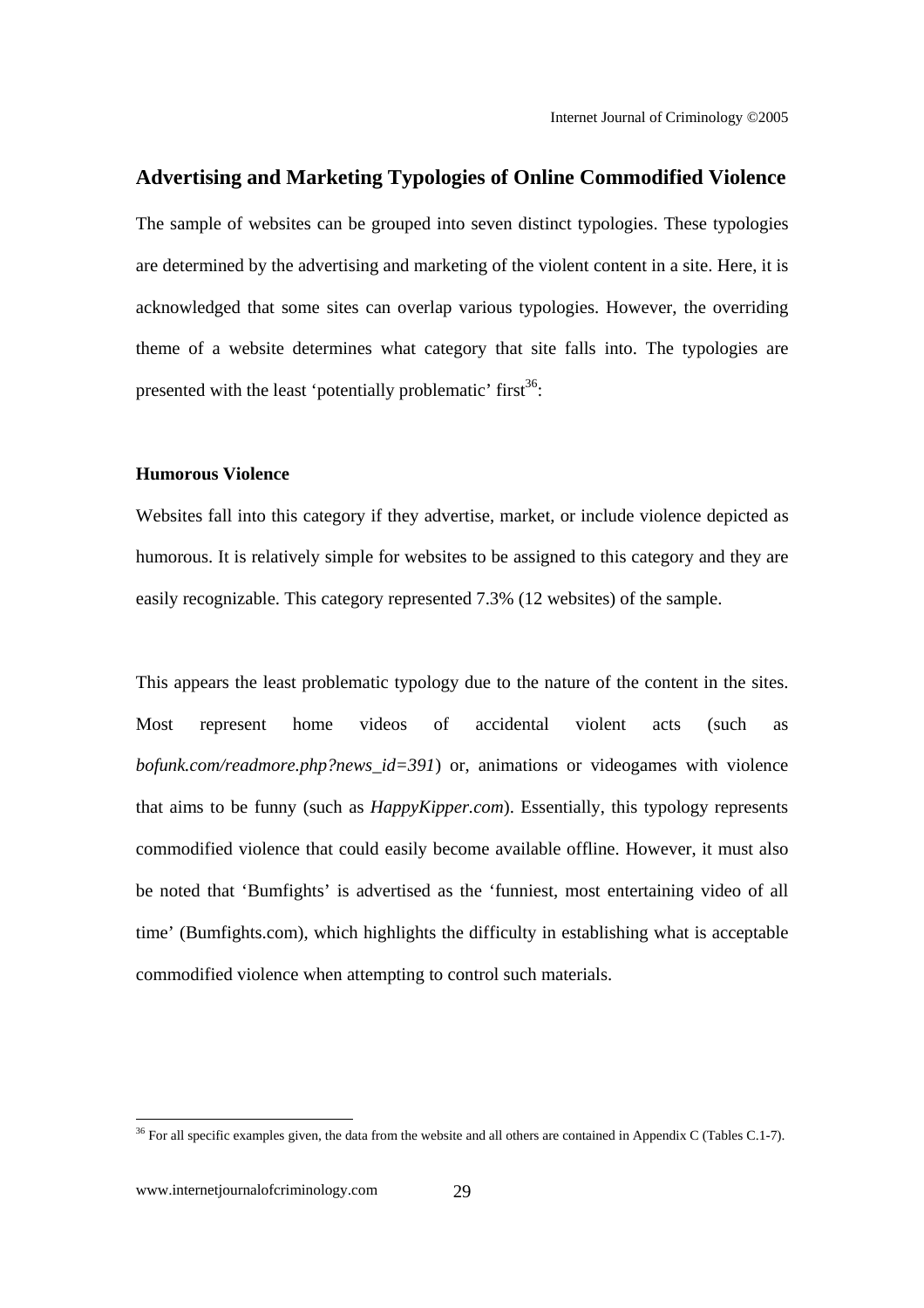#### **Hateful Violence**

Websites with commodified violence advertised and marketed as 'hatred' belong to this typology. This means that the violence within a site has to focus on certain 'hated' groups or objects. The majority of sites that fall into this category represent groups devoted to racism (such as *Stormfront.org*). This typology forms only a small minority of the sample (5%), with 8 sites.

Although it has been recognized previously (ADL online, 2002), instances of 'problematic' commodified racial violence do not appear common within this sample. The majority of the commodities in this typology come in the form of accessories for promoting racism (as in *Skinheadz.com* and *Stormfront.org*) and also literature and music (as in *Micetrap.net*). This group could therefore be considered to contain the least amount of commodified violence that can directly cause harm. However, the 'message' that these sites contain could equally be determined as harmful (Deirmenjan, 2000 and Whine, 2000). Some sites in this typology appear to incite violence towards certain groups, mainly ethnic minorities, through the message of the site (as in *Skinheadz.com* and *Stormfront.org*). However, having a message that encourages racial violence does not necessarily create such violence. Those who wish to visit such sites are, arguably, likely to already carry such prejudices and engage in such violence.

#### **Animal Violence**

Any site that depicts violence between or including animals is assigned this typology. For example, websites that provide film and images of cock fighting (such as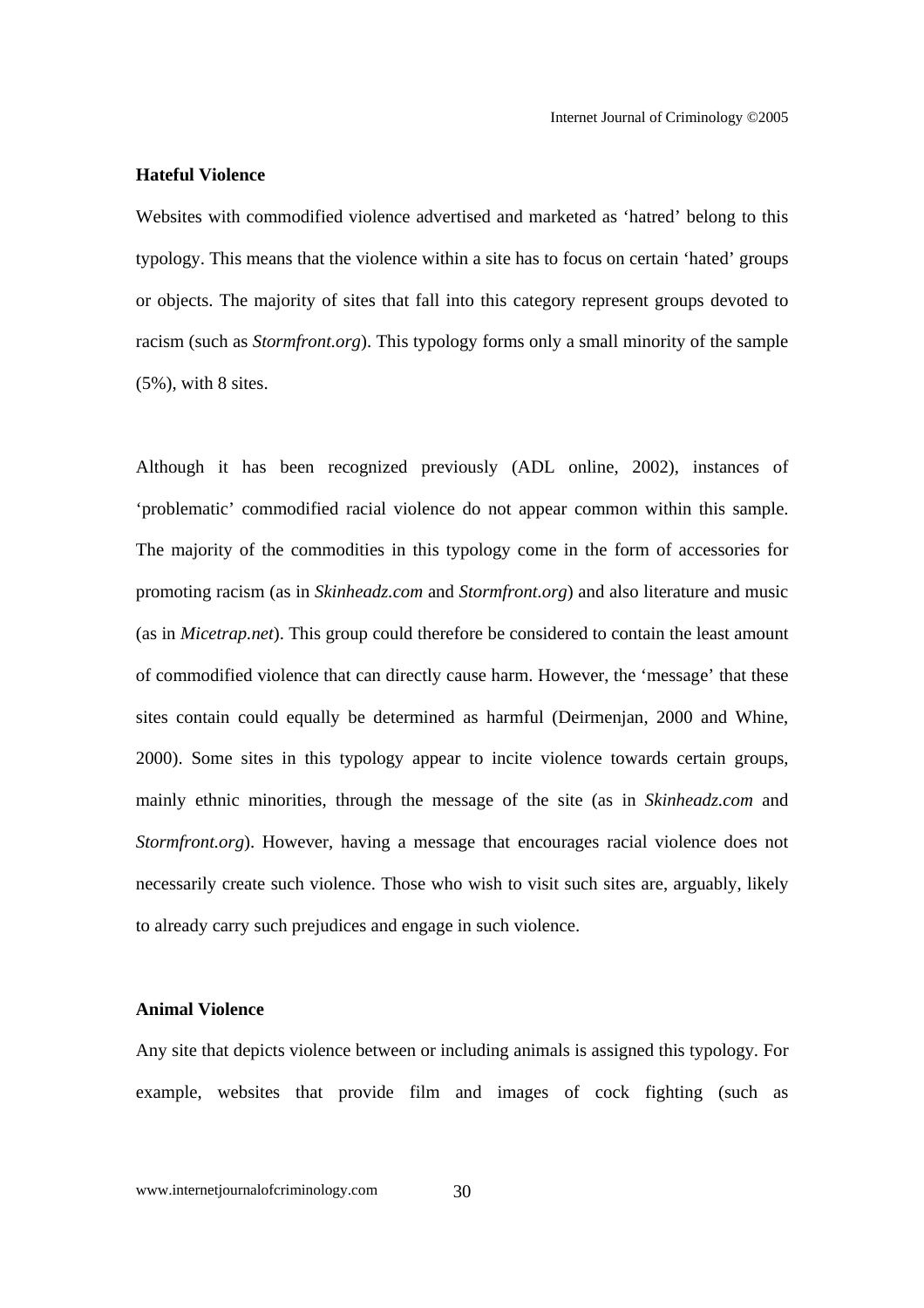*RagingRooster.com*) are most popular in this typology, whilst sites depicting animal cruelty also feature (such as *PeopleKillingAnimals.com*). This group represents only a small percentage (5%) of the sample with only 8 sites.

This typology represents one of the most problematic for governance. Here, the website *RagingRooster.com* shows live footage of cock fighting – an illegal sport in the UK. However, this site originates from a state in the USA where currently the sport is legal. This is the same for the website *FightingTosa.com* which originates form South Korea. UK authorities have no jurisdictional control over these sites, yet this study has clearly shown that they are easily accessible in the UK. In fact, *RagingRooster.com* is online to campaign against the increased pressure to make this sport illegal in its State of origin. It is the impact of these impending formal controls that have made the Internet the only realistic medium from which to publish this commodified violence. Such a theme may see an increase in animal cruelty commodified for Internet publishing.

#### **Anarchist Violence**

Sites in this typology have commodified violence that glorifies civil disorder and lawlessness. For a website to enter this category it has to intend or support anarchy or disorder, which also includes encouragement of 'violence for violence sake'. In this sample only 5.4% (9 sites) has this type of violent content.

Websites in this typology represent some of the sample that can be considered the most harmful and dangerous. Many of these sites contain commodified violence that can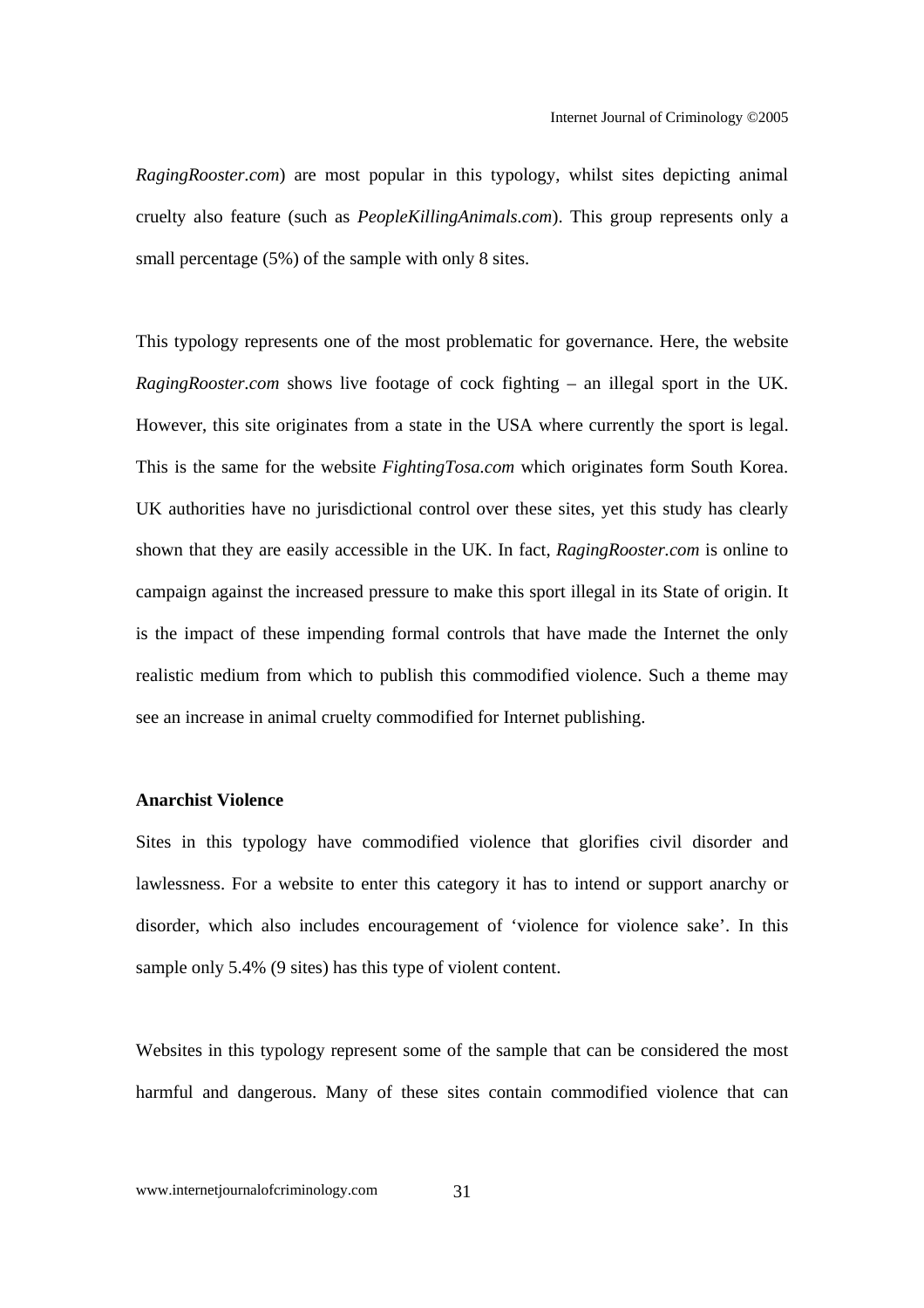actively encourage illegitimate offline violence. Websites fall into this category if they retail products such as illegal or illicit weapons and accessories, or, provide instructions for violent activities or bomb-making.

Here, the website *Anarchist-Cookbook.com* provides details of bomb-making and other instructions for violence and disorder. It is sites such as these that allow individuals like David Copeland to create home-made bombs and violently impact on many people's lives. Although most people will do nothing at all after interacting with these websites, they can certainly be considered within the most problematic due to the minority of website visitors who *may* use these instructions and 'incentives' for violent anarchy.

In fact, *The Big Book of Mischief*<sup>37</sup>, which is similar to the *Anarchist-Cookbok.com*, marvels at the numerous attempts by the U.S. Government to ban the site and imprison its owner. These governmental attempts to control the site highlight the problematic nature of regulating this typology. This is due to the requirement to uphold freedom of speech and expression. In this sense, much commodified anarchist violence, such as in 'heavy metal' rock music, can not realistically be censored (such as *BlackMetal.co.uk*).

#### **Horrific Violence**

For websites to belong to this typology, they must advertise or market themselves as being 'dark' or 'disturbed'. Thus focusing on extreme violent acts of an 'evil' or 'gory' nature, aimed at emotionally unsettling website visitors. Websites offering this type of commodified violence surprisingly represent 37% (62 sites) of the sample. This typology

<sup>37</sup> www.ripco.net/download/text/e-texts/tbbom/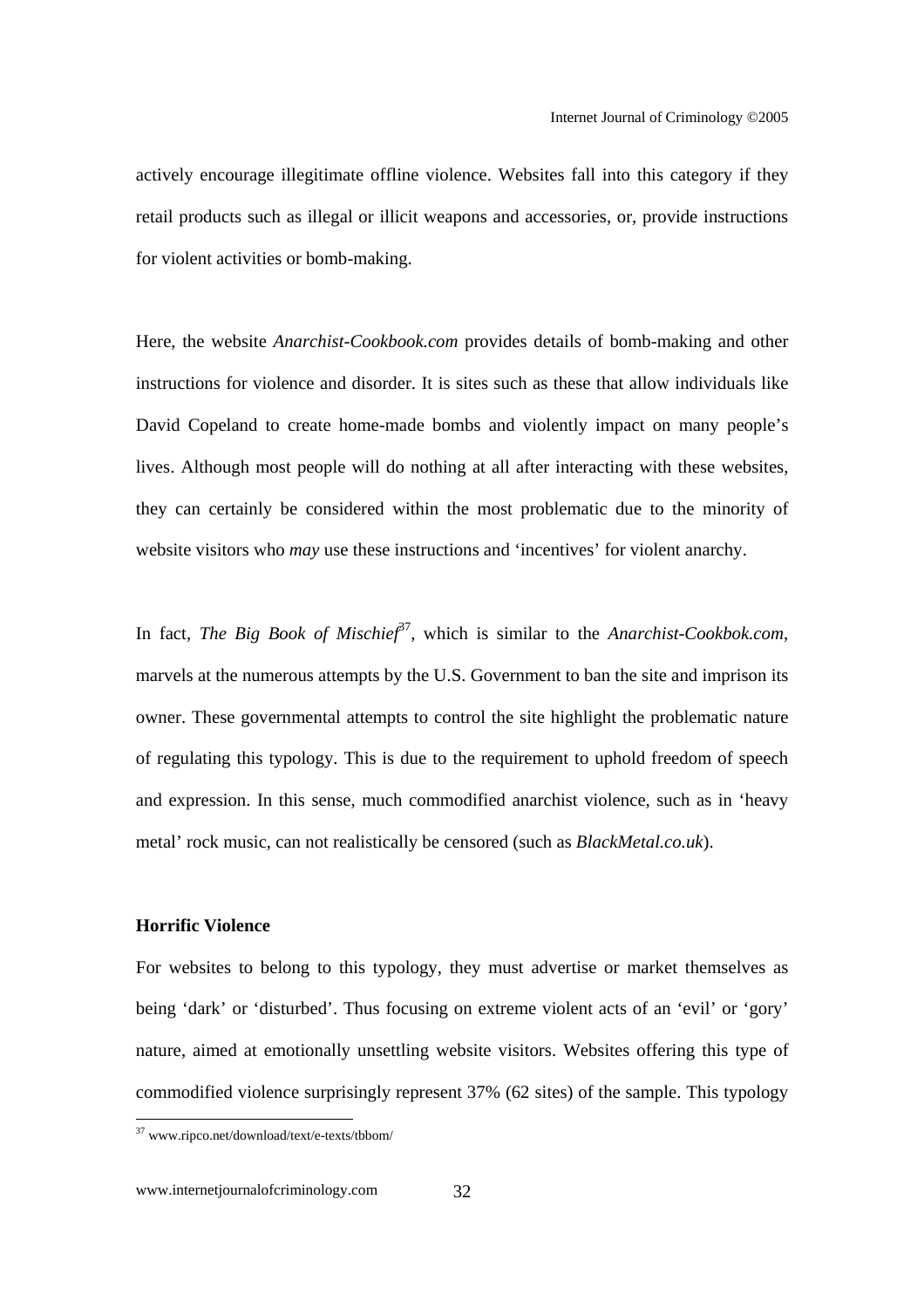offers some of the most 'extreme' and 'disturbing' forms of commodified violence available.

*Ultra Violent Magazine*<sup>38</sup> retails a magazine featuring 'Horror and Exploitation Cinema'. Such a magazine cannot be regarded as problematic as it focuses on fictional horror films. However, this website offers an interesting insight into the retailing of online commodified violence. The website describes how due to the extreme nature of the magazine, its availability would be limited offline. It explains how the offline retailing of the magazine would have to be through a 'variety of underground establishments and independent store owners' (www.uvmagazine.com/wholesale). This highlights that for such materials, the Internet offers the only realistic retail outlet. In fact, retailing this magazine online means its potential market and profit are larger.

Other sites contain graphic visual incidents of horror, such as: murder and human mutilation, wounding and torture. Sites such as *Rotten.com*, *Ogrish.com* and *ForcedExistence.com* have incredibly graphic violent content. *Ogrish.com* contains 'uncensored events including: beheading videos, execution images and accident pictures', whilst *ForcedExistence.com* advertises its content using the tag-line: 'Sick Shit Your Evil Soul Craves'. *Rotten.com* markets itself as the 'soft white underbelly of the net, eviscerated for all to see'. This site collects images and information from 'a range of sources to present the viewer with a truly unpleasant experience' (www.rotten.com). One of the key marketing trends of these sites is that their content is 'horrifically' real, authentic, highly disturbing and only available online. The 'front page' of

<sup>&</sup>lt;sup>38</sup> www.uvmagazine.com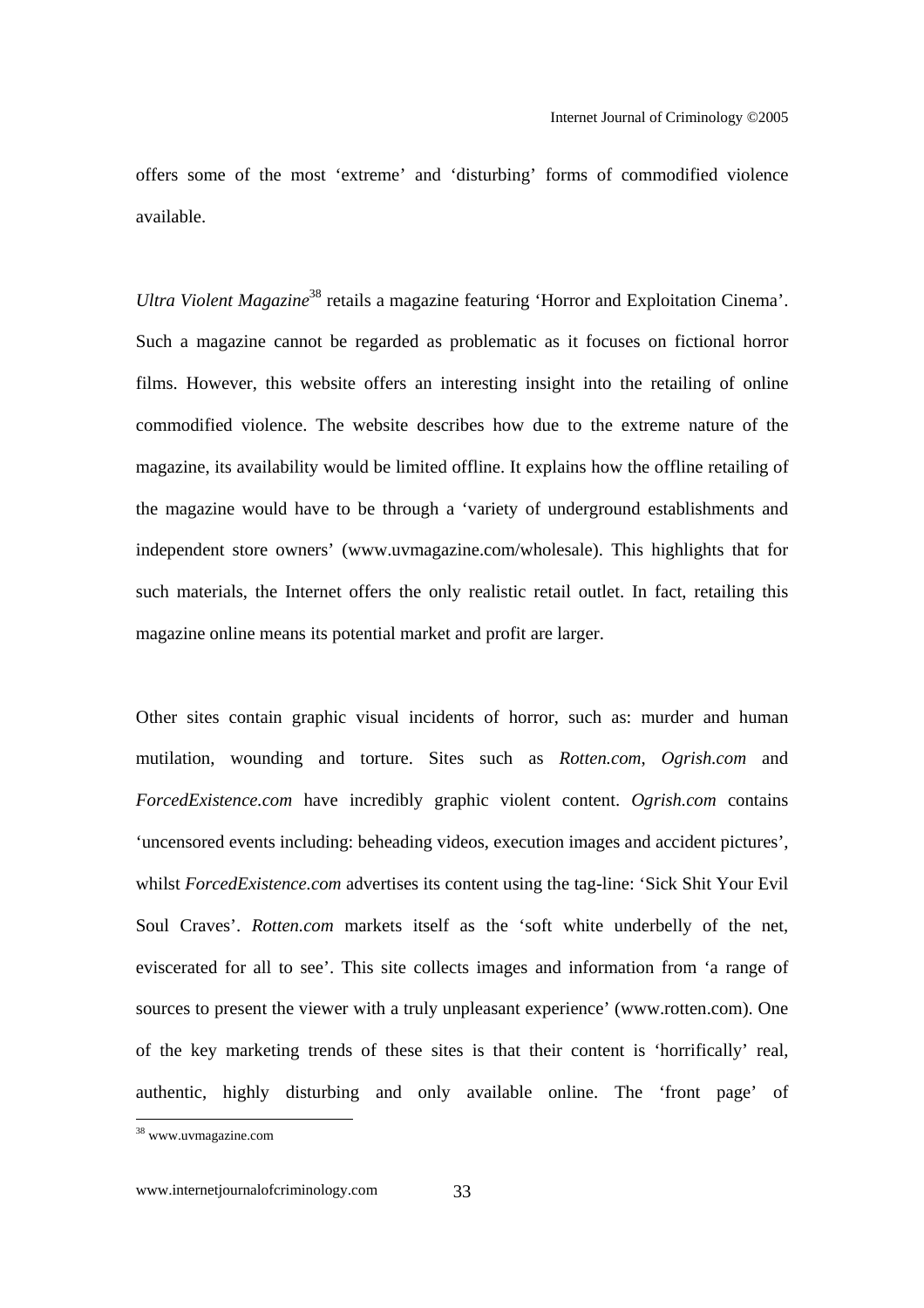*ForcedExistence.com* provides a statement surrounding the owners' profiting from such extreme violence:

The "main stream" frowns on the way I choose to live, yet they are creating an entire generation that is oblivious to the fact that others have the right to pursue their dreams as they see fit. They want you to think, talk, and act as they do, and if you don't they beat you down, both mentally, and physically becoming the very thing they're fighting. I say fuck them, and fuck the world! No one but you should be in control over your life. (www.forcedexistence.com).

Sites such as *ForcedExistence.com* and *Rotten.com* clearly glorify real acts of horrific violence<sup>39</sup>. However, it seems difficult to determine where any harms result from the availability of this violence. Although possible, it seems that this typology is unlikely to encourage people to engage in the commodification of incredibly extreme and horrific violence just to publish such material online. In fact, *Ogrish.com* highlights that all the content included in the site is 'exclusively newsworthy stories and images' (www.ogrish.com), therefore, taken from legitimate sources. It appears difficult to establish where 'real' physical harms can occur as a result of this typology.

However, what must be considered is the continual debate surrounding the harms that can occur to those vulnerable individuals, such as children, who interact with

<sup>&</sup>lt;sup>39</sup> In fact, *Rotten.com* marvels at legal attempts to control its content in the 'Legal Department' section of its site.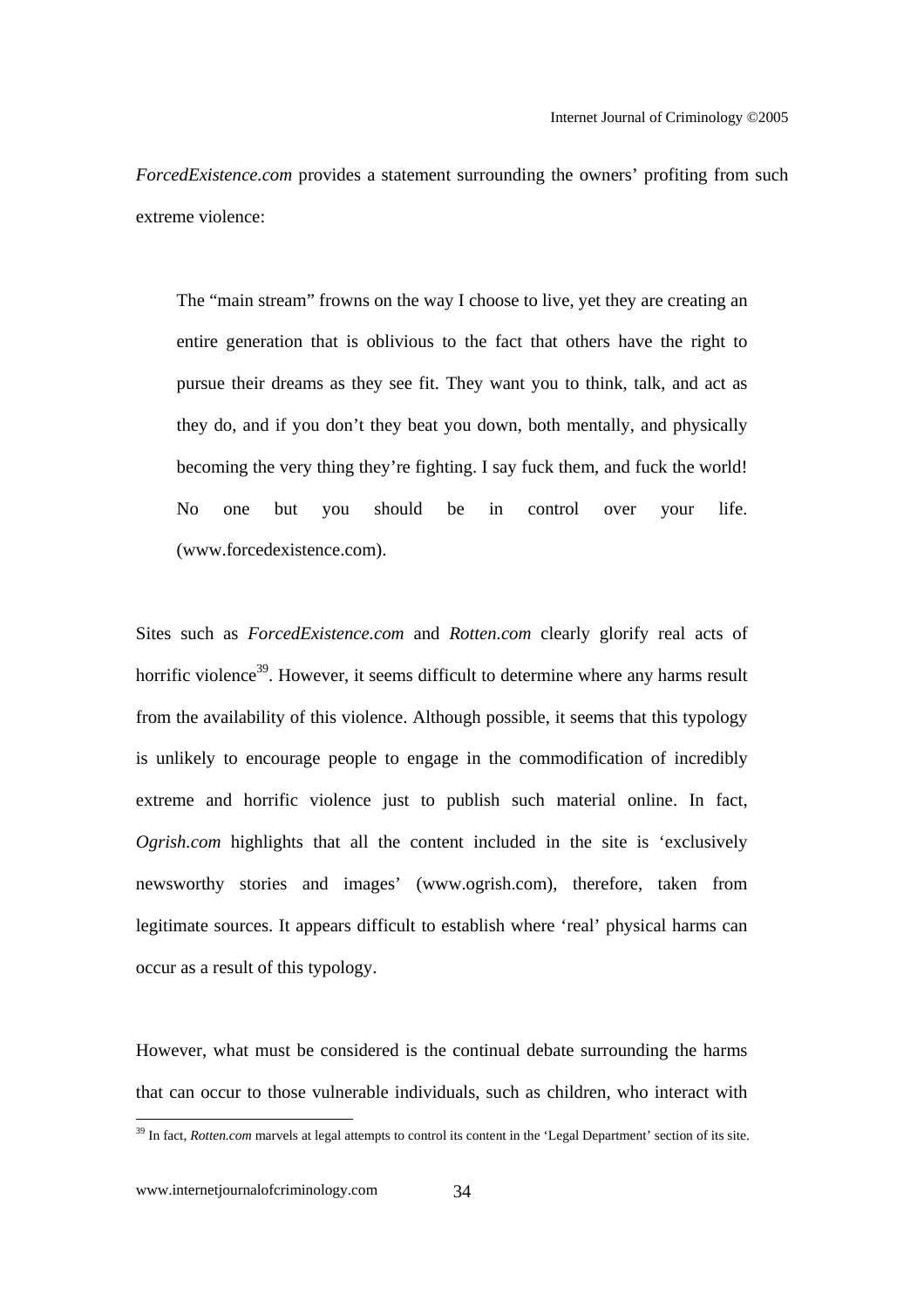such violence. Obviously, the controls used for offline violence attempt to prevent people such as children from viewing these highly disturbing images. However, they are freely available and accessible online. This theme has received extensive debate surrounding the actual impact of seeing commodified violence and being emotionally or psychologically disturbed by it; the results of which are far from conclusive (Hall, 1980; Jack, 1994; Brown, 1996; Dwyer & Stockbridge, 1999; and, Reiner, 2002).

#### **Sexual Violence**

Websites with violent content designed to give sexual gratification are assigned to this typology. This includes *any* form of violence aimed at giving sexual gratification (such as *ExtremeCatFighting.com*). However, the majority of sites that belong to this category are those that depict rape (such as *SnuffX.com* and *ViolentComix.com*). This typology represents 7.3% (12 websites) of the sample. However, the violent pornographic market usually requires users to pay to access their sites. Therefore, the small number of sites in this category does not represent an overall figure of all rape sites available (see Appendix B).

Like Horrific Violence, the problematic aspects of this typology are those sites that claim to have authentic content, with visual media featuring 'real' rape, asphyxia and necrophilia. It seems that there is a market desire to have, or appear to have, real and authentic content of this nature, as in *SnuffX.com*. In fact, *SnuffX.com* plays on the 'urban crime legend' of the 'snuff film' which alleges that,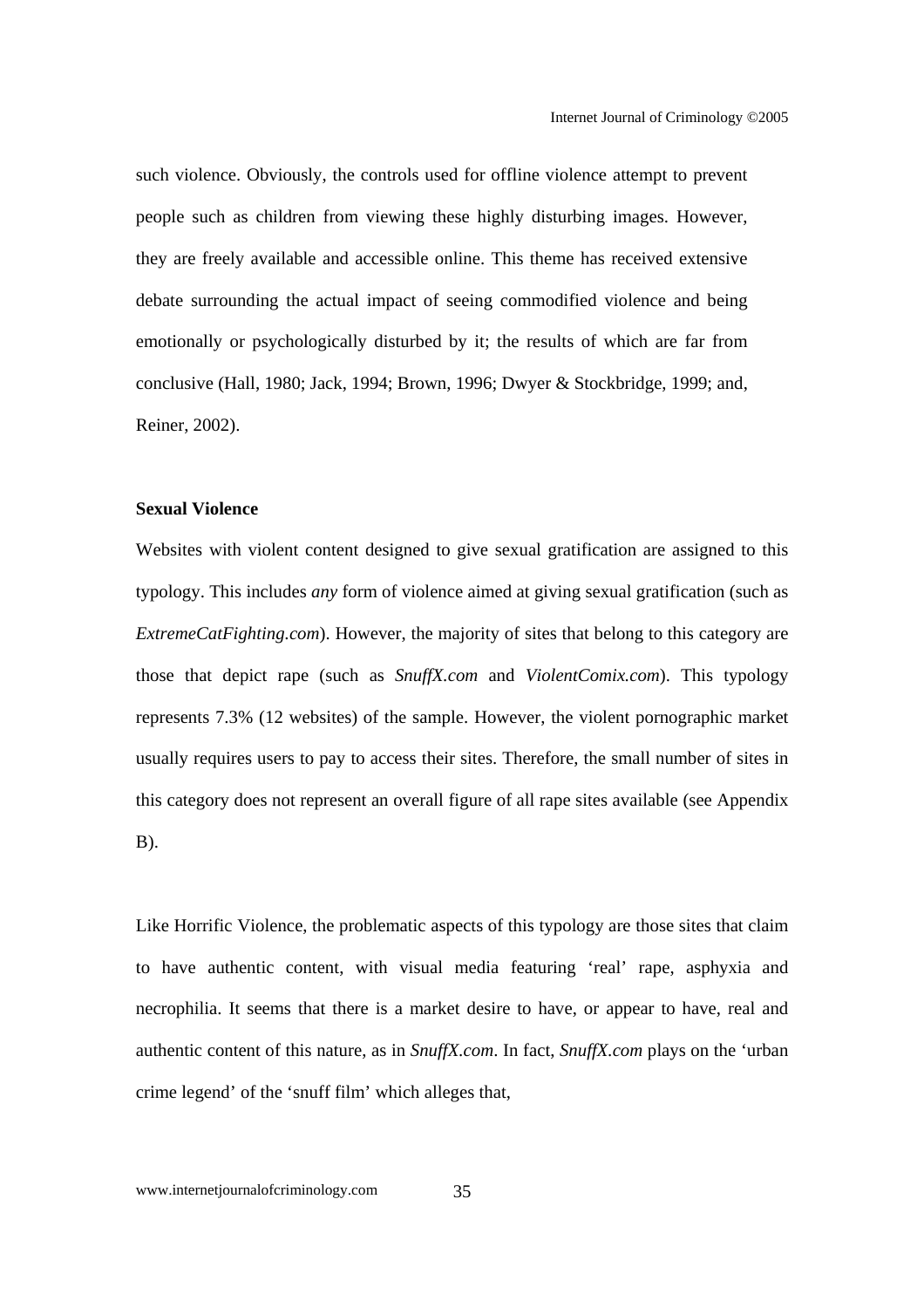Film, videotapes, and… Internet webcasts of *real* murders, usually sex-related murders, circulate in underground social networks and markets. Most versions of this legend include some profit motive attached to these recordings and to the violent actions of the film makers (Donovan, 2002: 194. Emphasis added).

Sites like *SnuffX.com*, therefore, use this crime legend to promote their site. The problem with this typology is determining whether the content within the sites is actually genuine images or footage of real rapes and sex-related violent crimes. If so, then it is likely that the online market for this violence may encourage more of this material to be created, which is highly problematic.

However, it may be that such content is comparable to the 'Video Nasties' phenomenon witnessed in the early 1980s. Video Nasties were never clearly defined, but were usually home-made or banned, sexual or horror videos. Like the Internet now, they 'reflected concern about an unregulated medium, accessible to all' (BBCF, 2005: Unpaginated), in this case, video recorders. It was concern over the authenticity of these videos that caused a media panic and 60 titles to be prosecuted under the Obscene Publications Act (BBFC, 2005). This suggests that an argument over the authenticity of this online violence may reflect such a panic, as realistically no-one was harmed in the making of such commodified violence.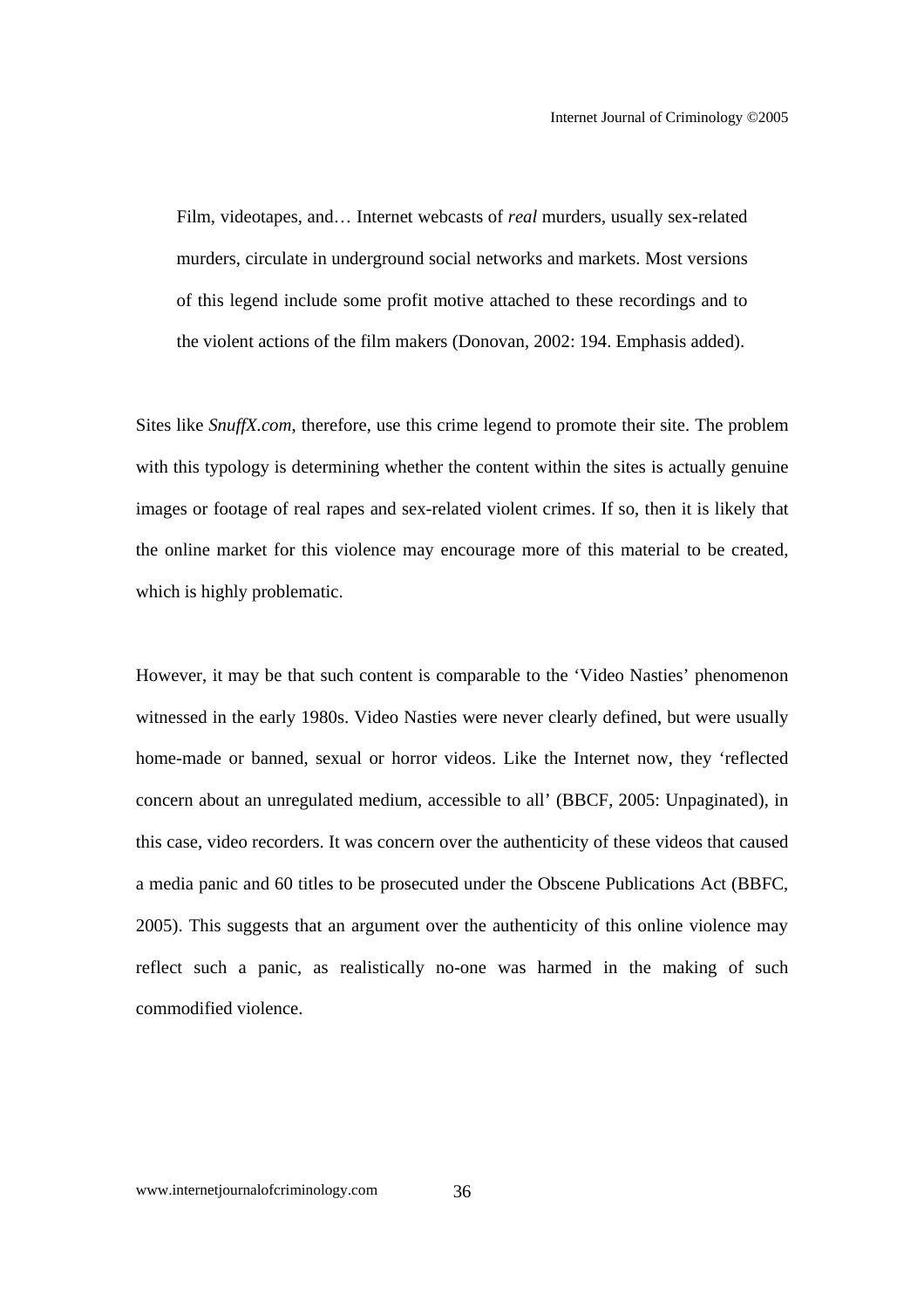#### **Combat Violence**

Sites depicting combat between individuals or groups fall into this typology. Examples of individual combat are illegitimate wrestling (such as *BackyardWrestling.com*) and street fighting (such as *RealFight.com*). Examples of group combat include glorified war or military violence, and acts of terrorism (as in *Bumfights.com*). This category is the second most popular within the sample, with 19% (31 sites) offering this type of violence.

It is within this typology that 'Bumfights' can be categorized. In fact, the hardcore video 'Terrorists, Killers & Middle Eastern Wackos<sup>, 40</sup>, an 'Official Bumfights DVD' (Bumfights.com), features extreme combat violence and claims to be the 'gnarliest hardcore video in existence' (ibid.). This video highlights the existence of a sustainable market for commodified violence featuring graphic and 'extreme' images that are marketed as the 'sickest ever put to film' (ibid.). Such violence is only retail-able on the Net and highlights the inability of established formal and informal controls to regulate such material.

Although the availability of these 'cyberobscenities' may not be problematic for society, other aspects of the typology can certainly be considered so. Such problems are highlighted by the proliferation of many amateur wrestling sites within the sample like *BackyardWrestling.com*. These sites mainly involve young males imitating extreme forms of 'legitimate' wrestling available on mainstream television<sup>41</sup>. Although those involved are likely to be willing participants, there is a real threat to their physical health

 $40$  Which contains: 'smuggled video of executions, firing squads, amputations, suicide bombings, gangland slayings, knife fights... hostage killings, and terror attacks.' (Bumfights.com).<br><sup>41</sup> Such as: World Wrestling Entertainment (WWE) and World Championship Wrestling (WCW).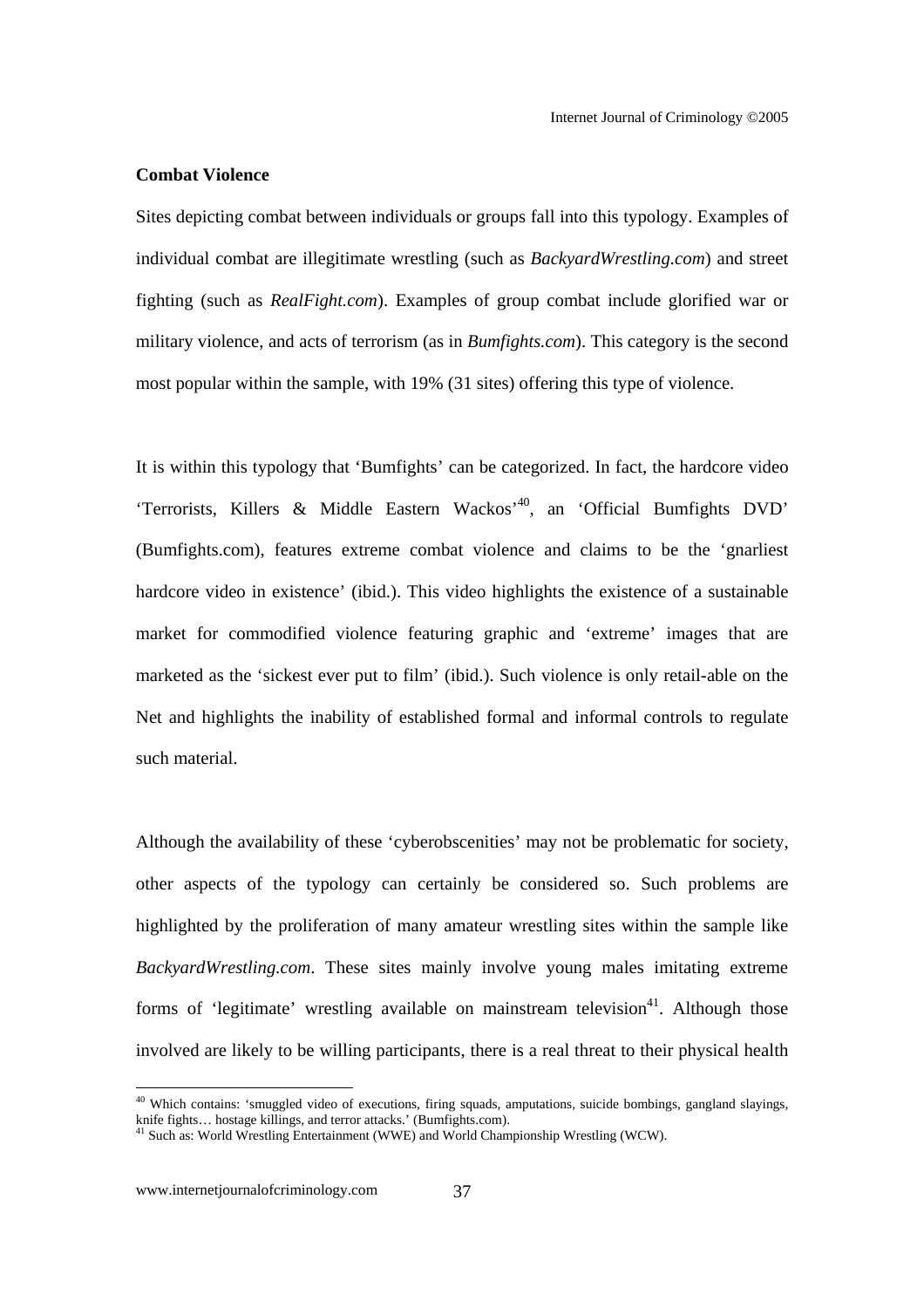due to the extreme nature of their acts. The ability to publish this material online means the apparent financial and/or peer assessed benefits for these young men may encourage other young males to engage in these acts.

The most potentially problematic aspect of this typology are those sites such as *RealFight.com* and *CrazyWhiteBoys.com* who buy, or attempt to buy, 'authentic' commodified violence from website visitors. It appears that they then sell this footage from their website<sup>42</sup>. The U.S. website *RealFight.com* will buy 'video footage of real street brawls, gang footage, ultimate fighting/fight club style video, extreme wrestling, girls wrestling, girls mud wrestling, or anything else really outrageous' (www.realfight.com). Importantly, they will pay up to \$US1000 for such footage, which highlights the incredible profitability of such violence.

*CrazyWhiteBoys.com* are 'always looking for footage of… cool fights, crazy stunts an (*sic*) just all round crazy white boy shit' (www.crazywhiteboys.com). They even add: 'If we like what you got… You get paid. If not. You don't. The better the shit, the better you get PAID. If not, you're not worthy, and you need to get your ass out there an (*sic*) hustle up some decent shit' (ibid.). These considerable financial enticements will surely encourage a minority of website visitors to actively seek violence they can commodify. This could result in further exploitation of vulnerable individuals who are predictably easy targets, as in 'Bumfights'. Or, the setting up of violence between willing participants for the cash incentive, like *BackyardWrestling.com*. Either way, these sites represent real problems for society and the governance of the Net.

 $42$  Usually in the form of a video or DVD compilation of these violent video clips.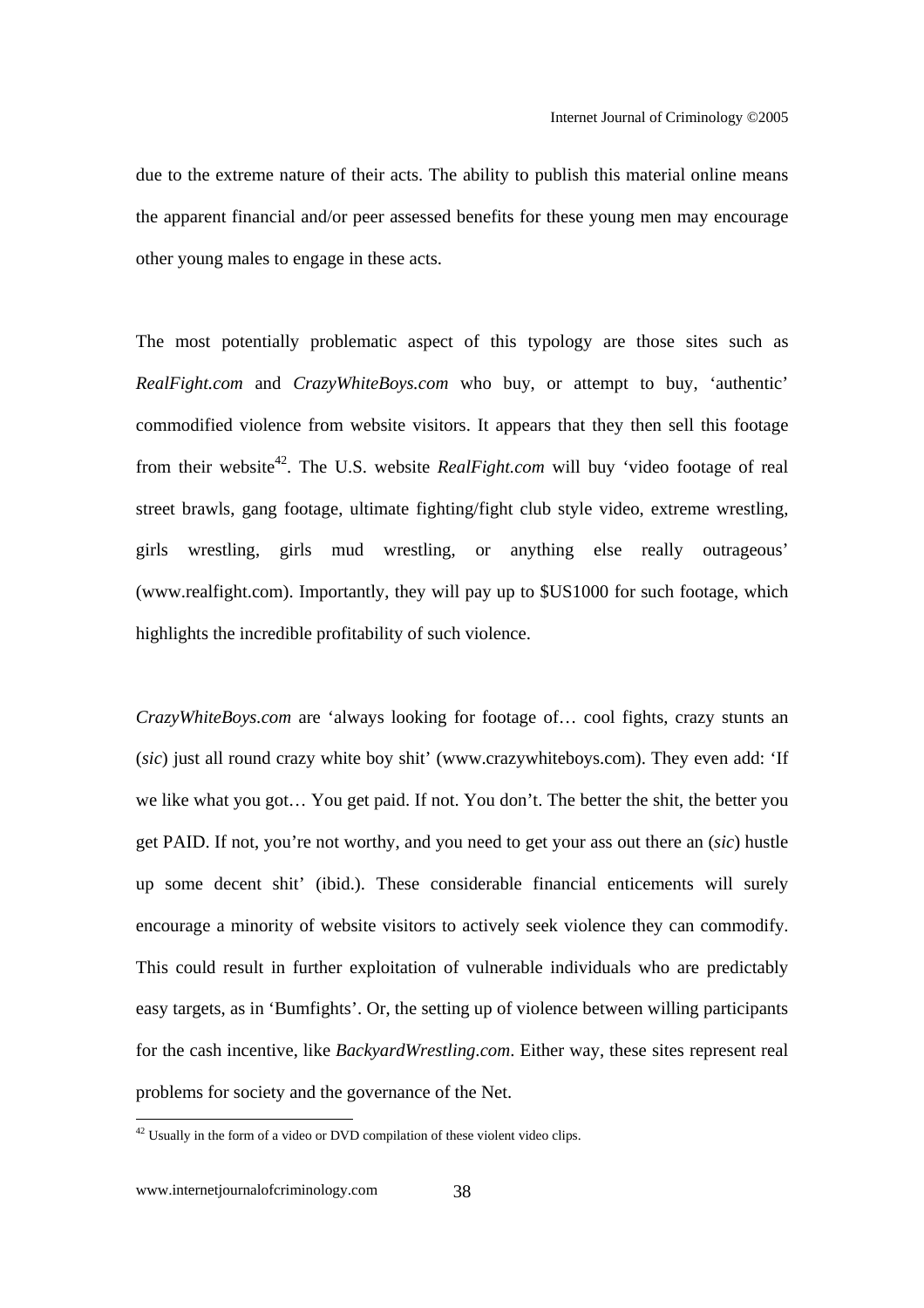#### **How Feasible are these Typologies?**

It is acknowledged that devising these typologies is a somewhat subjective task. Sites may easily feature in more than one typology. In fact, some people may consider some sites to be in the *wrong* typology. Furthermore, by taking an approach that categorizes the *advertising* and *marketing* aspects of this violence, this may just signify the 'tip of the iceberg' by not delving further into this violence, or, in the right places. However, the systematic approach taken provides a categorical system that distinguishes between potentially harmful and obscene, legal and illegal forms of violence. Furthermore, it establishes what categories provide the most serious concerns for those who wish to regulate the Internet and protect society. Therefore, it offers prospects of an approach to regulation that does not attempt to control all forms of debatable content, only the most 'harmful'. Therefore, it is believed that this systematic breakdown of online commodified violence provides a highly feasible approach to recognizing and understanding any problems associated with such violence.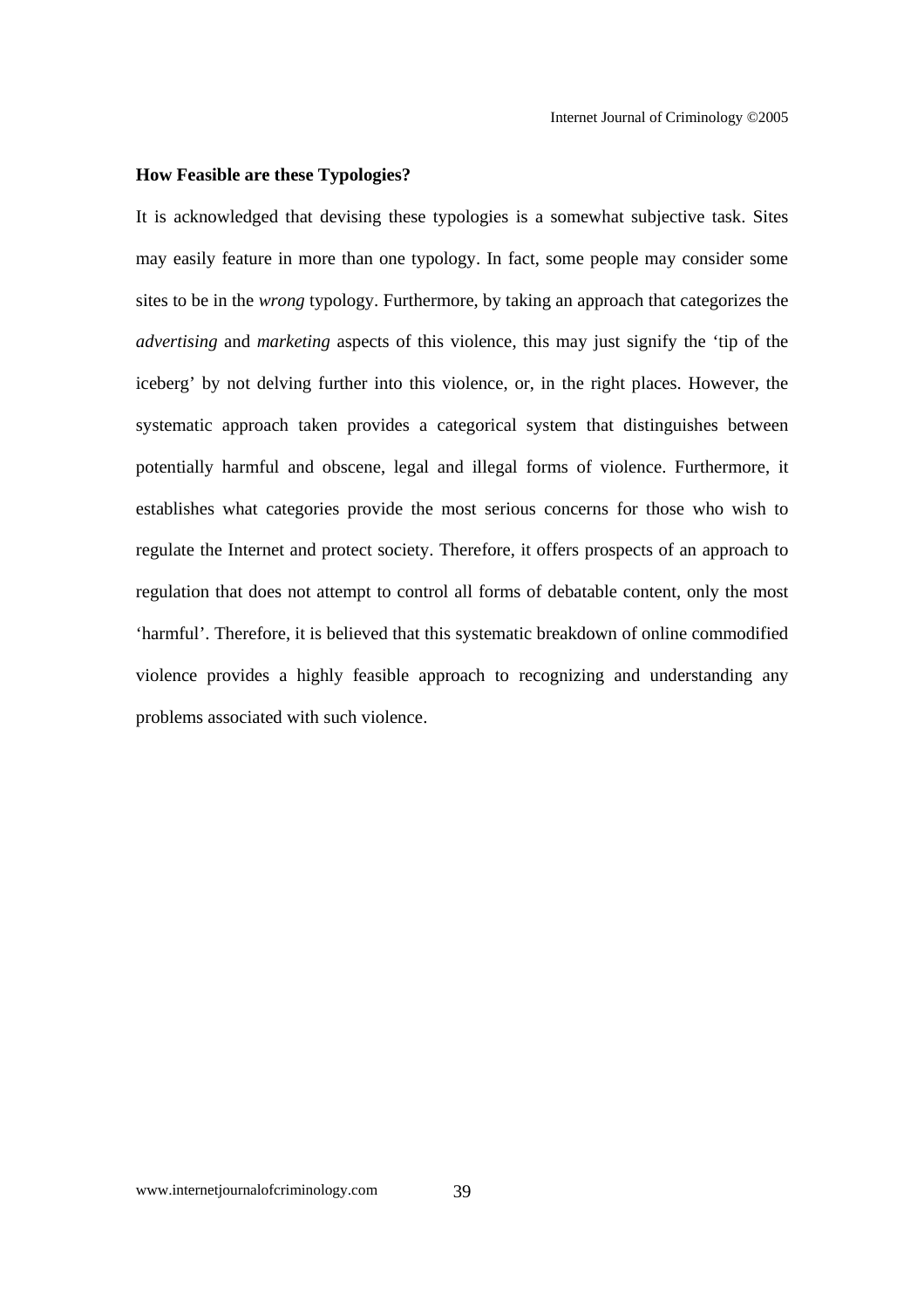#### **Discussion**

#### **Overview of the Findings**

The findings from this research have emphasized that there is a proliferation of commodified violence on the Internet. This violence is far more extreme, varied and potentially harmful than any such violence offline. It appears that the forms of control used on the Internet are ineffective at regulating it. This has led to an online market either supplying or demanding violence that is, or appears, completely realistic, authentic, and genuine. This violence includes 'real' depictions of abuse such as rape, asphyxia, mutilation, torture and even death. It is clear that before the Internet, materials such as these would have had limited audiences. They most probably would have been distributed secretly, using small scale 'underground' retail outlets, or, through networks of friends and peer-groups. They may have taken the status of 'video nasty' or 'crime legend' (Donovan, 2002). Now, however, they are freely available and potentially profitable. However, whether or not their *availability* is cause for concern is debatable. The findings in the typologies have highlighted that other aspects of this violence seem to pose larger concerns for society.

#### **What can, or needs to, be done?**

Although it would be most effective at controlling this type of material, an approach similar to that adopted by China would be highly illogical in the western world. The use of offline formal controls mentioned in the Introduction would be another option to control these materials but, conversely, they have limited effect online. Therefore, a multi-tiered, multi-national governance approach seems the most pragmatic and logical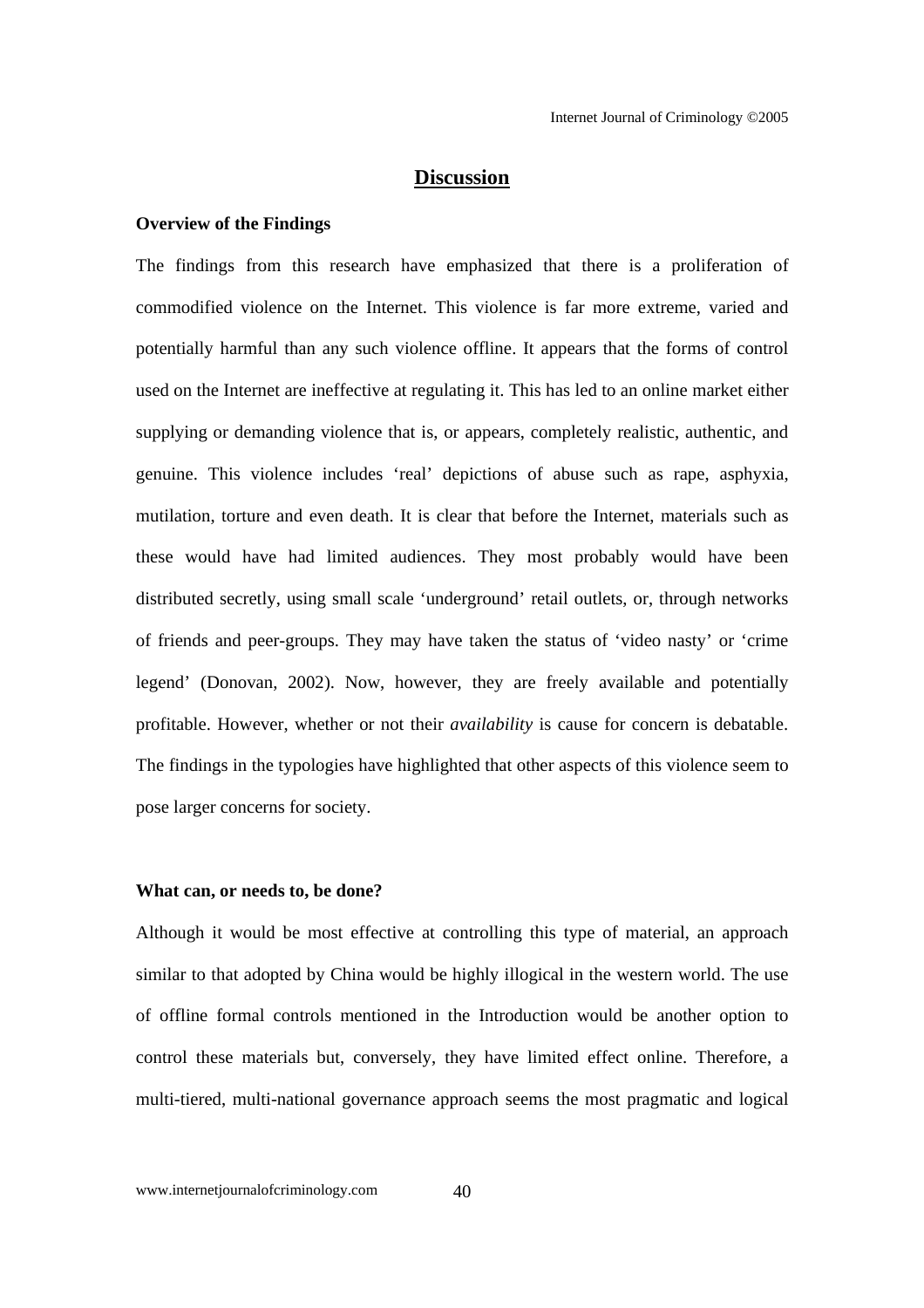approach to regulate and control commodified violence (see Literature Review). However, as mentioned, governance and control of the Net is not an easy objective due to its huge and boundary-less nature, which this study has emphasised. Indeed, the majority of the websites in the sample originate from the USA.

For the most concerning aspects of this violence, official State-Policing would be a feasible option. However, a quick visit to the website of the National Hi-Tech Crime Unit (NHTCU), the UK's most visible face of cybercrime policing, highlights that its attention is firmly focused on combating online paedophilia, pornography and e-commerce crimes such as fraud (www.nhtcu.gov.uk). Therefore, without a media driven moral panic, the hesitancy on the part of state-controlled regulatory bodies to take action (Walker & Akdeniz, 1998) will remain. However, it has also been noted that such a panic may actually promote a violent sites' content, and therefore provide vast amounts of 'free' advertising and marketing (Purdham, 2004). This would provide further problems for regulatory authorities attempting any control.

The use of the Obscene Publications Act would be an unlikely and somewhat ineffective piece of legislation to combat this type of 'cybercrime' (see Literature Review). Although it may be used for sites in the UK, the socially and culturally specific definitions of 'obscene' and the varying countries this violence originates from, makes such legislation implausible to use and police (Akdeniz, 1997). Possibly, by relaxing these laws and allowing more extreme forms of commodified violence into the offline world, this may allow established 'mainstream' regulation to be used, which can control 'price, client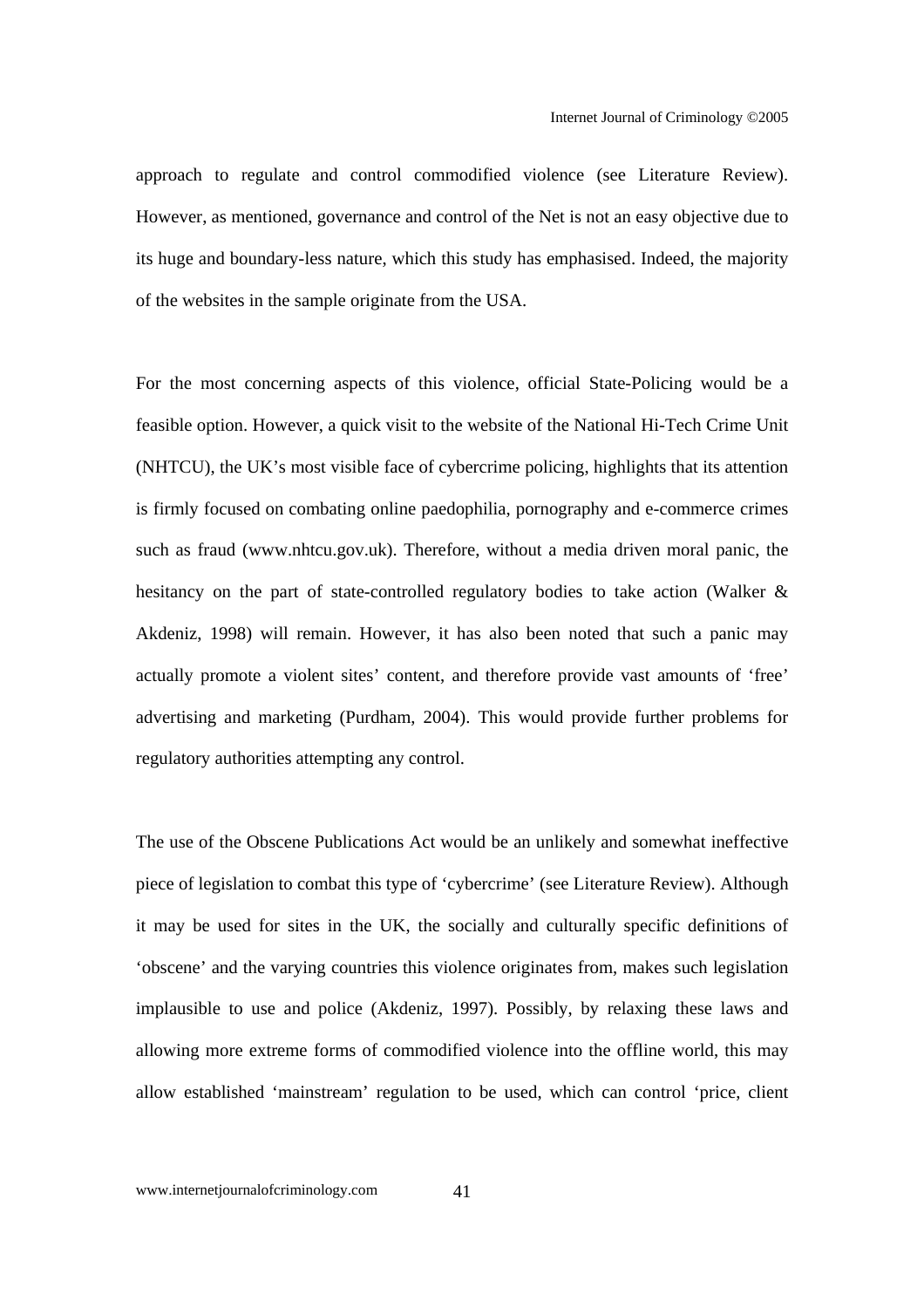allocation (and) total-type-timing of supply' (Naylor, 2003: 86). However, these controls are still likely to ban certain articles meaning illegal or unregulated markets are still likely (Naylor, 2003).

It seems, therefore, that encouraging Internet users and corporate security agencies to regulate themselves online (Wall, 2001b) is the most plausible method to control commodified violence online. Due to the arguable anarchy of the Internet, the most costeffective and efficient way of blocking commodified violence online comes from the home PC. Here, Internet Service Providers (ISPs) or search engines could be encouraged to block access to the most concerning sites as they with paedophile and bomb-making sites (Wall, 2001b). Maybe a system of technologies for the home PC, such as rating and filtering systems would be most appropriate. Ratings systems such as the Platform for Internet Content Selections (PICS) work by 'embedding electronic labels in web documents to vet their content before the computer displays them' (Akdeniz, 2001: 125). However, these software tools only work to prevent children, or anyone who does not own the specific computer, from accessing these materials. The adult market for commodified violence is still likely to remain for those who decide not to use this software. Also, critics of such software rating and filtering systems suggest that they breach human rights which explicitly protect freedom of speech and expression (Ellison, 1998; Docherty, 1998a & b; and Akdeniz, 2001). Here, by increasingly using such software, and by encouraging website access prevention, freedom of expression guarantees will be violated and 'fortress UK' may be established (Akdeniz, 2001: 132). Furthermore, freedom to trade on the exciting market of the Internet may be diminished.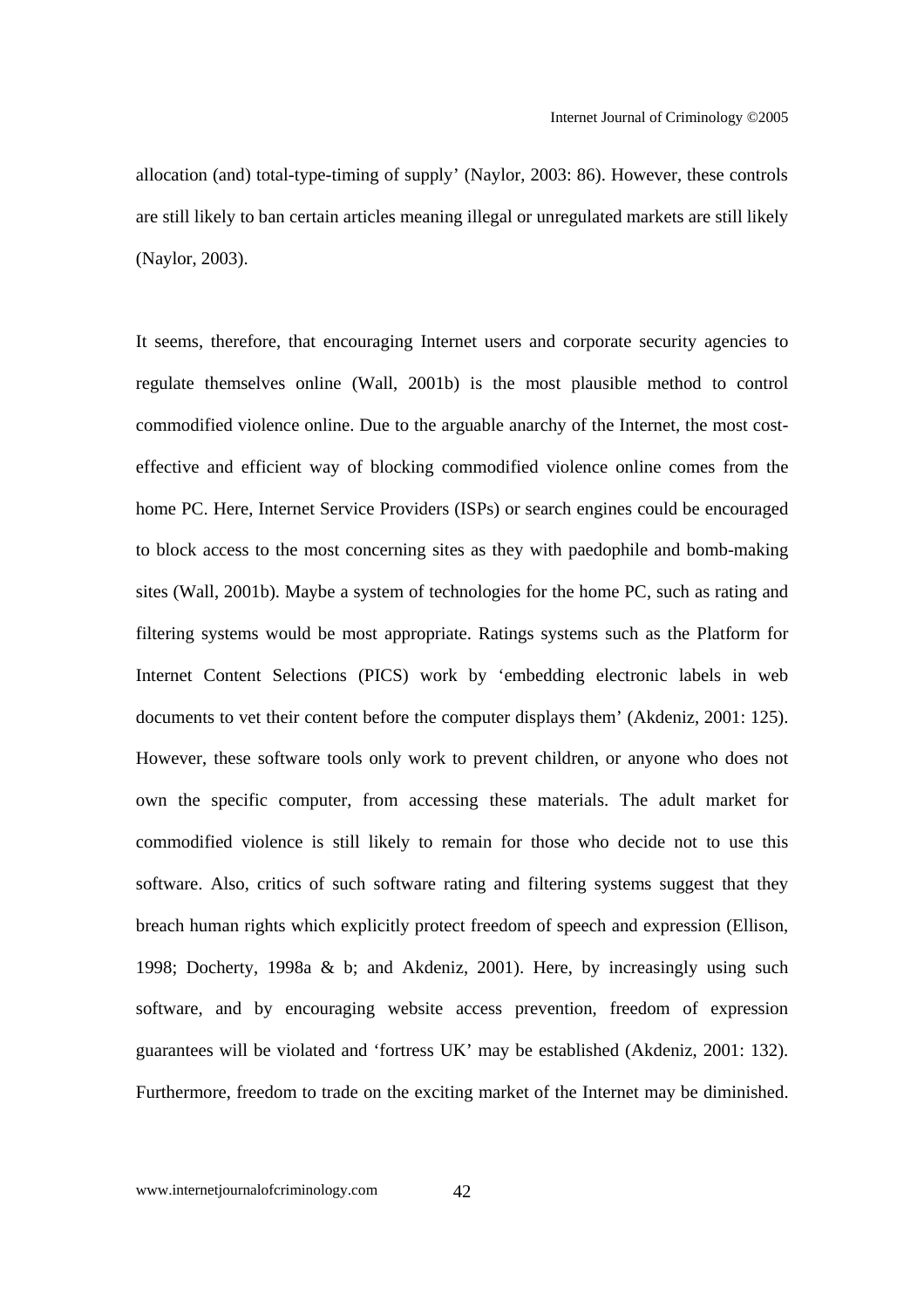This can 'only strengthen the ability of those in positions of power to silence those with whom they differ' (Evans, 2001: Unpaginated).

Governance could therefore take a more 'situational prevention' (Clarke & Eck, 2003) approach, which is becoming increasingly popular for controlling the Internet (Newman & Clarke, 2003). Similar to CCTV monitoring offline, an approach such as this would attempt to 'increase the efforts' and 'deny the benefits' for those who would commodify violence for an Internet market (ibid.). Obviously, 'situational prevention' would need to focus on the most problematic forms of commodified violence which have been suggested in this study. Here, a 'market reduction' approach which aims to reduce the opportunities to create this violence and prevent its dissemination online would be required. Unfortunately, this would yet again require methods of formal and informal governance to do this, the limitations of which have been recognised. However, the simple premise of this approach would surely allow the establishment of the most effective method of governance.

However, suggesting a need to govern this material may be somewhat 'panicky' as it is based on the *assumption* that more societal harms will occur as a result of this material being available. What must be noted is that the availability, promotion and encouragement of this violence may just be a 'passing fad', which is commonly associated with cybercrimes (Wall, 2001b: 179). This 'fad' may be mimicking a similar trend witnessed in the offline world. In this sense, the recent popularity of violent 'reality' TV shows such as MTV's 'Jackass' (which sees individuals performing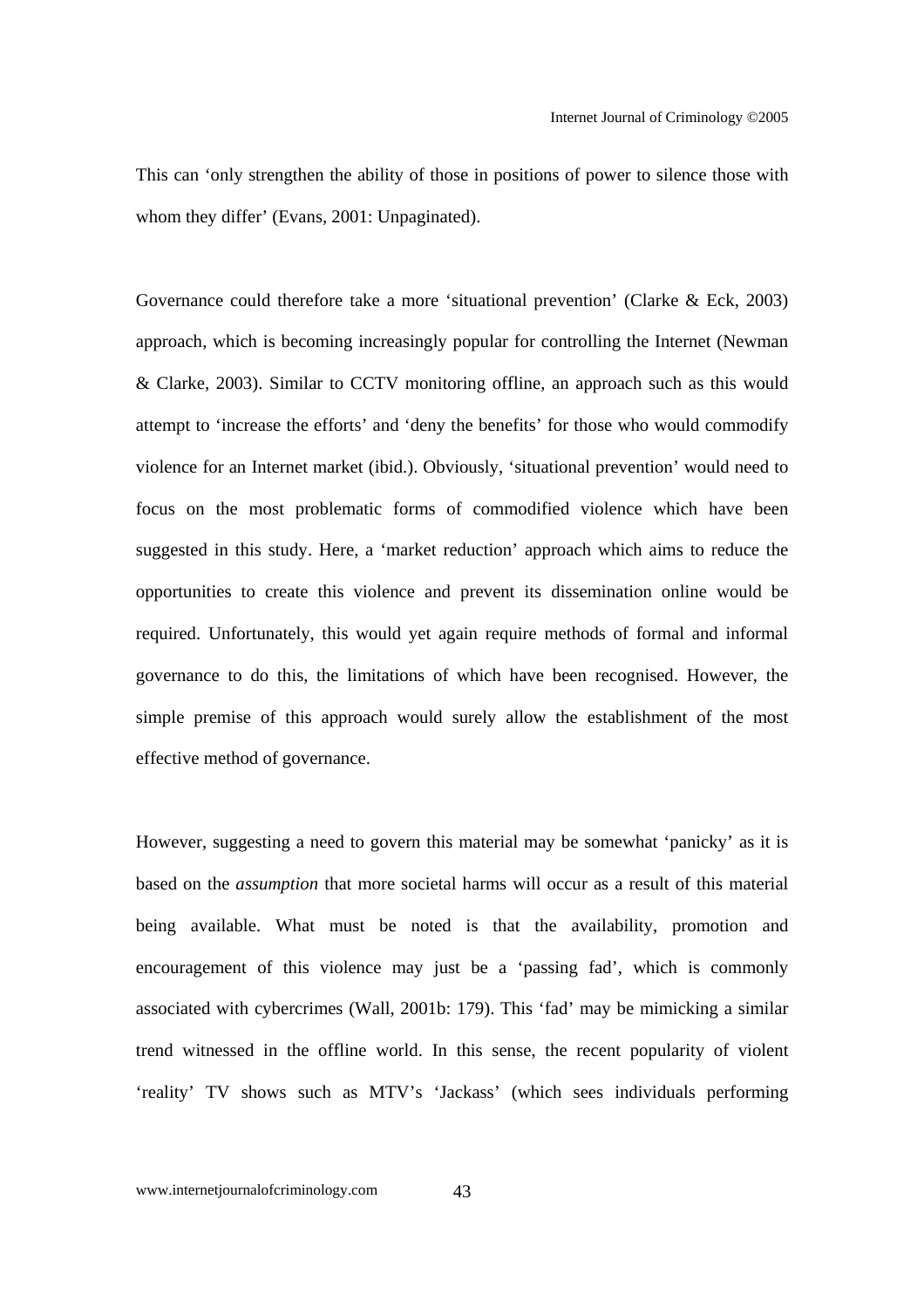dangerous and violent 'real life' stunts) may be encouraging viewers to look to the Internet to find more extreme and graphic alternatives (Delgado, 2002). Therefore, like these TV shows the market for online commodified violence may falter as appeal for such violence is lost. This could see a natural reduction in the availability and accessibility of this violence online.

However, attempting to establish an effective method of governance for commodified violence online was not one of the key objectives of this study. This brief overview of possible methods for controlling this violence only serves to highlight the difficulties that face those who would attempt such control. It does not attempt to provide any definitive answers. In fact, by suggesting that this violence needs regulating at all is based on the *assumption* that increasing harms *could* happen. These assumptions may actually be more harmful than the violence itself as they can encourage regulation and control of a relatively socially and culturally accepted commodity. Clearly, further research is needed.

#### **Recommendations for Future Research**

The more we understand about what this violence is, who is retailing, and who is consuming it, the clearer a picture we get about its necessity for control. The typologies in this study provide a good base and framework for future research as they may be refined, and/or, further typologies established that this study did not.

Therefore, follow-up research needs to be conducted into the most problematic aspects that this study has recognised. Further content analyses are required to establish the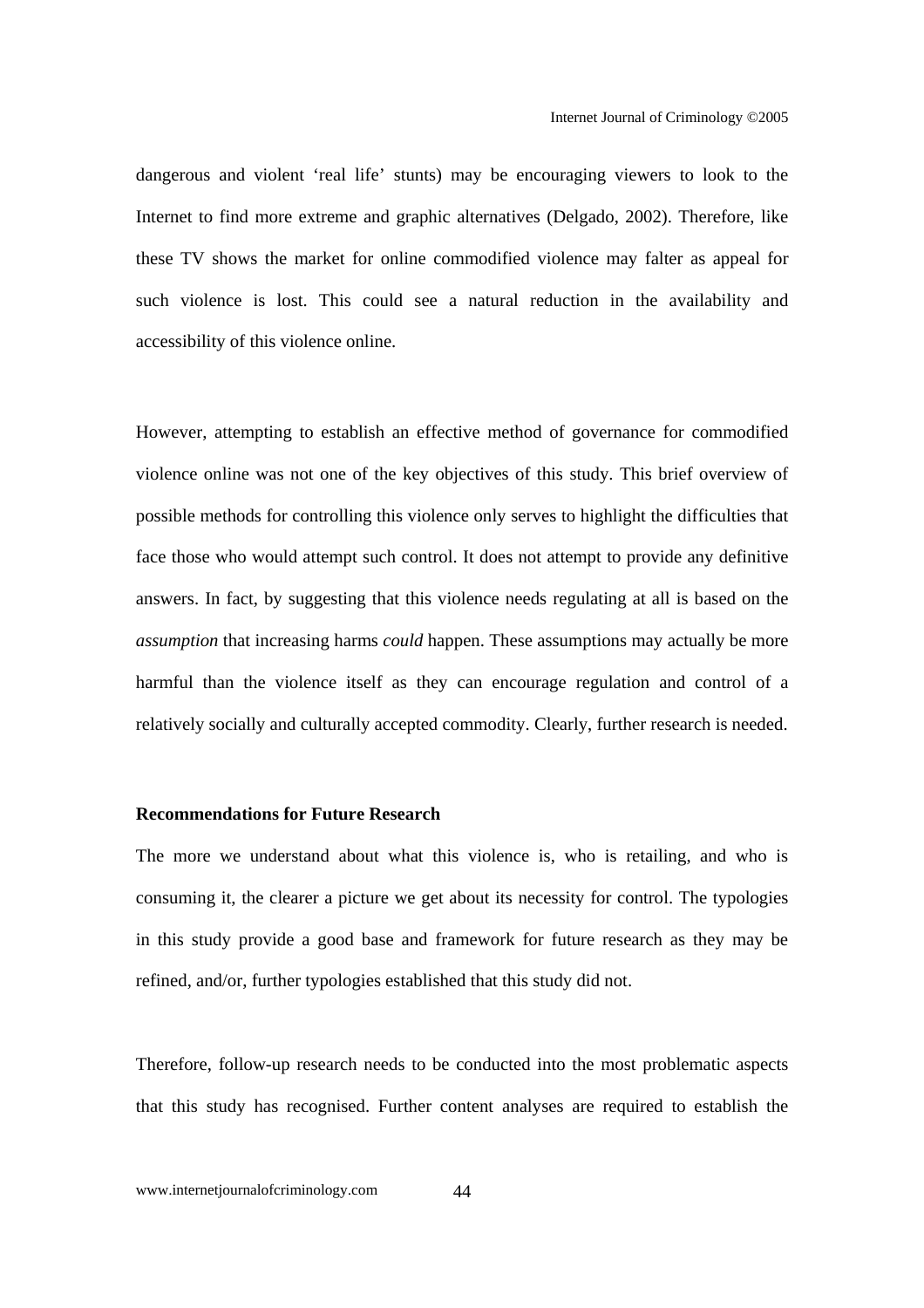authenticity of the violence marketed as 'real'. If it is realised that the majority of this violence is fake, then it is most likely that attempts to control this material will be limited. If it is realised that this violence is actually authentic, further research must be conducted into how, why, and where such materials are created and how website owners acquire them. Interviewing website owners would be a necessity.

For those sites in the typology 'Combat Violence' that purchase commodified violence, what needs to be established is the actual amount of violence that these sites purchase from visitors and whether this encourages increasing offline violence. Clearly, further investigation into the usage of these sites and the consumers of this violence is required. Therefore, what must be established is where the market for this commodified violence lies. It may be that the market is too large to attempt any effective form of control, or, too small to require controlling. Also, any follow-up research must encompass the global picture of trends in this violence. This will allow comparisons to be drawn between the countries that offer such violence, as well as those that consume it. Here, investigation into other capabilities of the Internet, such as news-groups, must also be conducted. This will enable researchers to determine whether the trends discovered are only applicable to certain websites, or are further engrained in international, national, local, or other Internet cultures.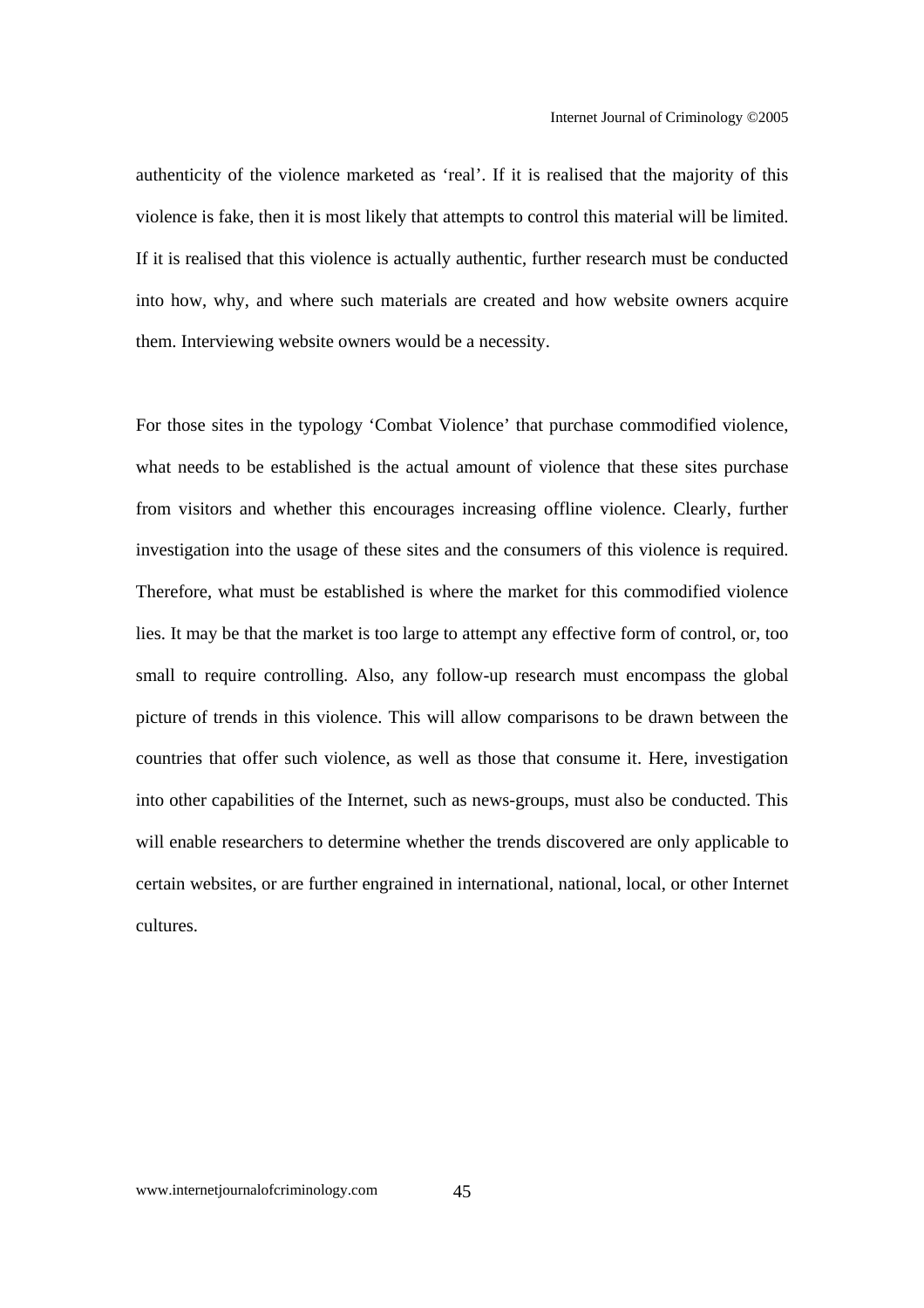#### **Conclusion**

Throughout the world, commodified violence is both popular and profitable. Interacting with such violence can be an exciting, thrilling and fun experience. However, in the 'offline world' the majority of such violence is subjected to strict formal and informal controls<sup>43</sup> which regulate the amount and extremity of the commodified violence that is consumed. The results of this study highlight the anarchic nature of the Internet, however, where such regulation and control is unavailable, or at least distinctly lacking (Wall, 1998a).

Although this study is rather limited in its scope, it has highlighted some important themes in the '21<sup>st</sup> Century' commodification of violence. The findings highlight that the availability of commodified violence online undercuts current mainstream formal controls. Furthermore, the data show that much of the commodified violence available follows similar trends to such violence available offline. In this sense, it is within more 'liberal' western societies that this violence is more accessible. Also, the commodities which represent this violence use the same visual media forms that are popular offline. However, it is acknowledged that due to the 'culture' and 'nature' of the Net, these sites may in fact be unable to profit from this violence. Their 'clientele' may be very small, and possibly linked to trendy 'underground' scenes in the countries these sites originate from.

<sup>&</sup>lt;sup>43</sup> Discussed in the Introduction.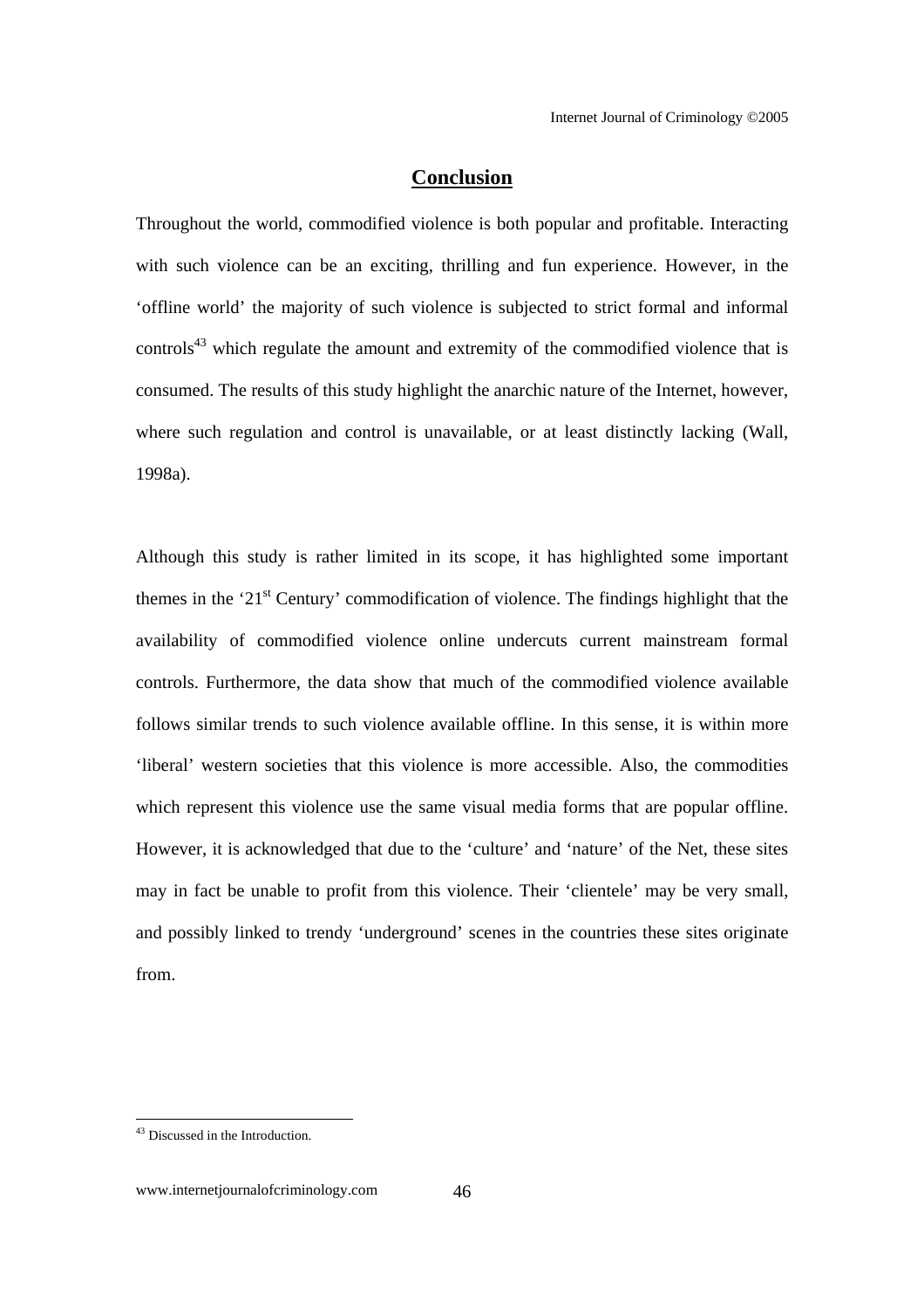However, there are certain aspects of the findings that do appear more problematic and have seemingly been ignored by those who wish to control and govern the Net. There is considerable cause for concern relating to those websites that advertise and market their violent products or websites as 'real' and 'authentic'. In fact, this study's advertising and marketing typologies have established that there is an online market desire for violence that is, or appears to be, real and authentic. Like 'Bumfights', this 'real' or 'authentic' violence could involve, or could result in, the abuse of vulnerable groups such as the homeless, ethnic minorities, women, children, and even animals. However, what appears most concerning is that some websites actively encourage offline violence to be commodified for a clearly lucrative Internet market. Websites such as *RealFight.com* are willing to pay \$US1000 for footage of violence. Not only does this highlight how profitable such violence is, it could also encourage some to actively participate in violence for this considerable financial incentive.

However, having highlighted the concerning nature of some of this violence, difficulty lies in determining the type of response that should be enacted to control it. In western societies, Internet governance usually focuses on 'cybercrimes' more prominent in media and wider public concerns, such as paedophilia and abusive images of children. Therefore, the consequences of this violence have to be – or have to appear to be – highly problematic before any response is enacted. Although harmful problems have already been witnessed, and there remains a potential for further harms, the likelihood of any more incidents such as these is debatable. Therefore, by suggesting that all forms of commodified violence online need controlling may be a symptom of the moral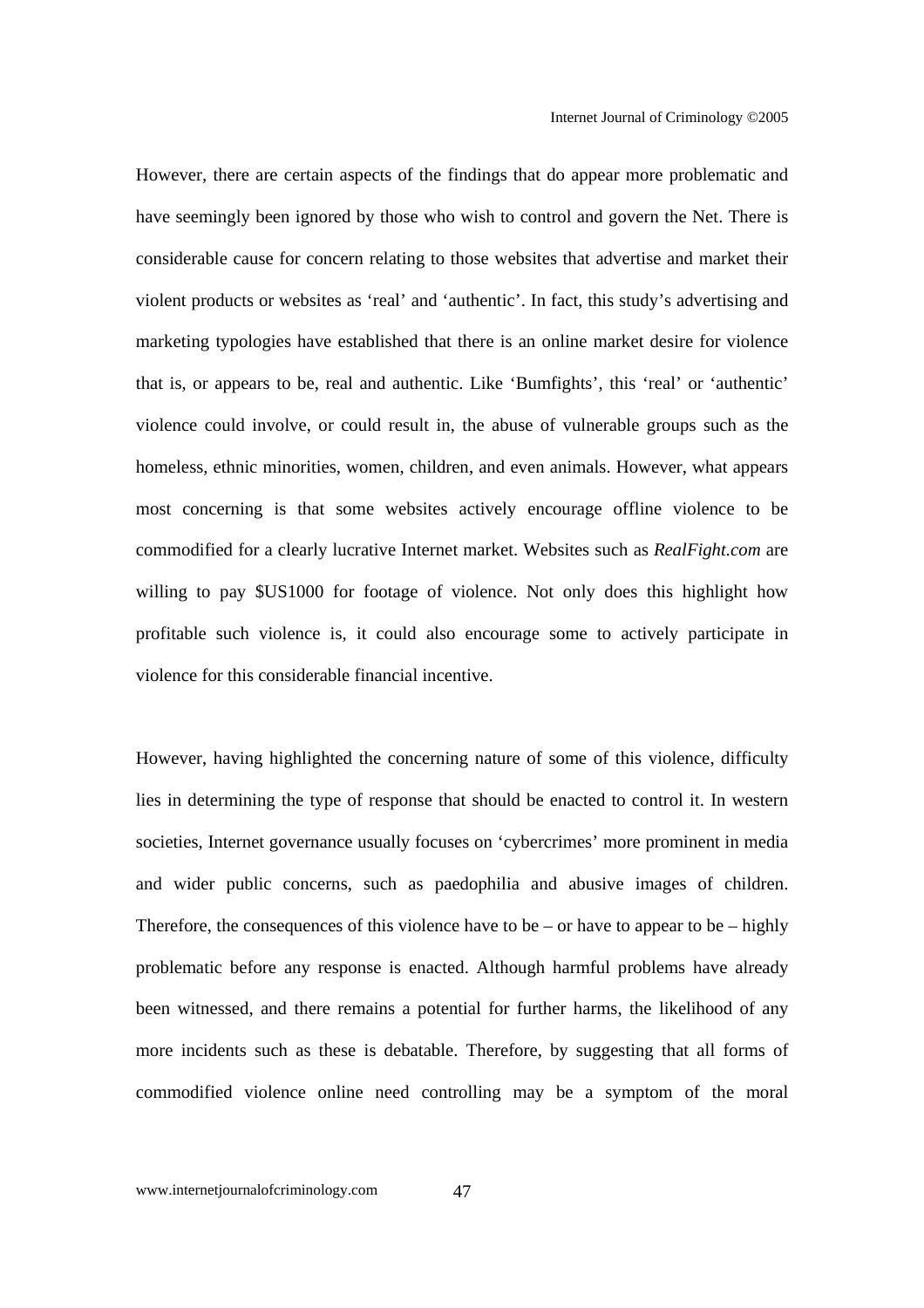'panickyness' that surrounds 'cyberobscenity' (Jewkes, 2003), and may encourage regulation that treads on civil liberties. Therefore, further research has been recommended to investigate the most potentially problematic aspects of this violence.

Although no answer to a clear-cut problem can be positively recognised, it seems that the more we understand about the *need* to control online commodified violence, the more we can determine *how* such control can be facilitated. Although some instances of abuse for profit may have been recognised, they may in fact be so rare as to not require extensive policing. Furthermore, the harms done to those who interact with such violence may be minimal, even undetectable. However, it is the minority of people that *may* be harmed as a result of this violence that makes follow-up research a necessity.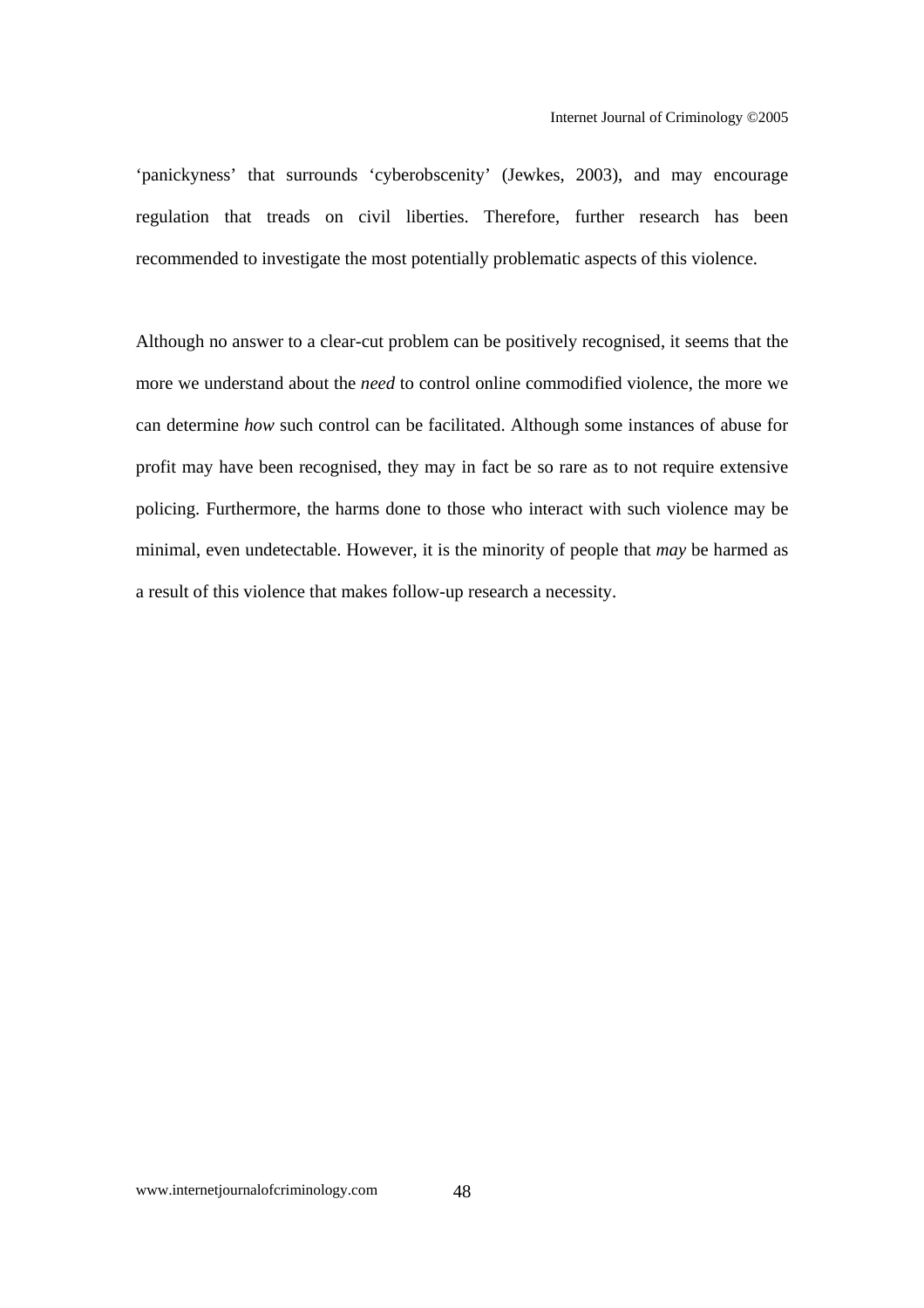### **References**

Anti-Defamation League (ADL) Online. (2002) Racist Groups Using Computer Gaming to Promote Violence Against Blacks, Latinos and Jews (Internet). Available from: http://www.adl.org/videogames/default.asp. Accessed: 18/01/05.

Akdeniz, Y (1997) 'The Regulation of Pornography and Child Pornography on the Internet', **The Journal of Information, Law and Technology (JILT)**, 1997(1). Available from: http://elj.warwick.ac.uk/jilt/internet/97\_lakdz. Accessed: 8/3/05.

Akdeniz, Y (2001) 'Controlling illegal and harmful content on the internet', in Wall, D. (eds) **Crime and the Internet**. London: Routledge: 113-140.

Armstrong, H.L. and Forde, P.J. (2003) 'Internet anonymity practices in computer crime', **Information Management & Computer Security**, 11(5): 209-215.

BBC News Online. (2002) Operation Candyman: Investigating Child Porn. (Internet). Available from: http://news.bbc.co.uk/1/hi/england/2255243.stm. Accessed: 1/4/05.

BBC News Online. (2003) Operation Ore: Can the UK cope? (Internet). Available from: http://news.bbc.co.uk/1/hi/uk/2652465.stm. Accessed: 1/4/05.

BBC News Online (2003) Manhunt game withdrawn by stores (Internet). Available from: http://news.bbc.co.uk/1/hi/england/leicestershire/3936597.stm. Accessed: 1/4/05.

British Board of Film Classification (BBFC). (2005). History – The story so far... (Internet). Available from: www.bbfc.co.uk. Accessed: 12/4/05.

Brown, M. (1996) 'The Portrayal of Violence in the Media: Impacts & Implications for Policy', Australian Institute of Criminology, **Trends & Issues in crime and criminal justice**, 55.

Bryman, A. (2001) **Social Research Methods**. Oxford: Oxford University Press.

Burden, K., Palmer, C., Lyde, B. and Gilbert, B. (2003) 'Cyber Crime – A new breed of criminal?', **Computer Law & Security Report**, 19(3): 222-227.

Chaterjee, B. B. (2001) 'Last of the rainmacs? Thinking about pornography in cyberspace', in Wall, D. (eds) **Crime and the Internet**. London: Routledge: 74-99.

Clarke, R. V. and Eck, J. (2003) **Becoming a Problem Solving Crime Analyst**. Cullompton: Willan Publishing.

Cohen, S. (1973) **Folk Devils and Moral Panics**. London: Palladin.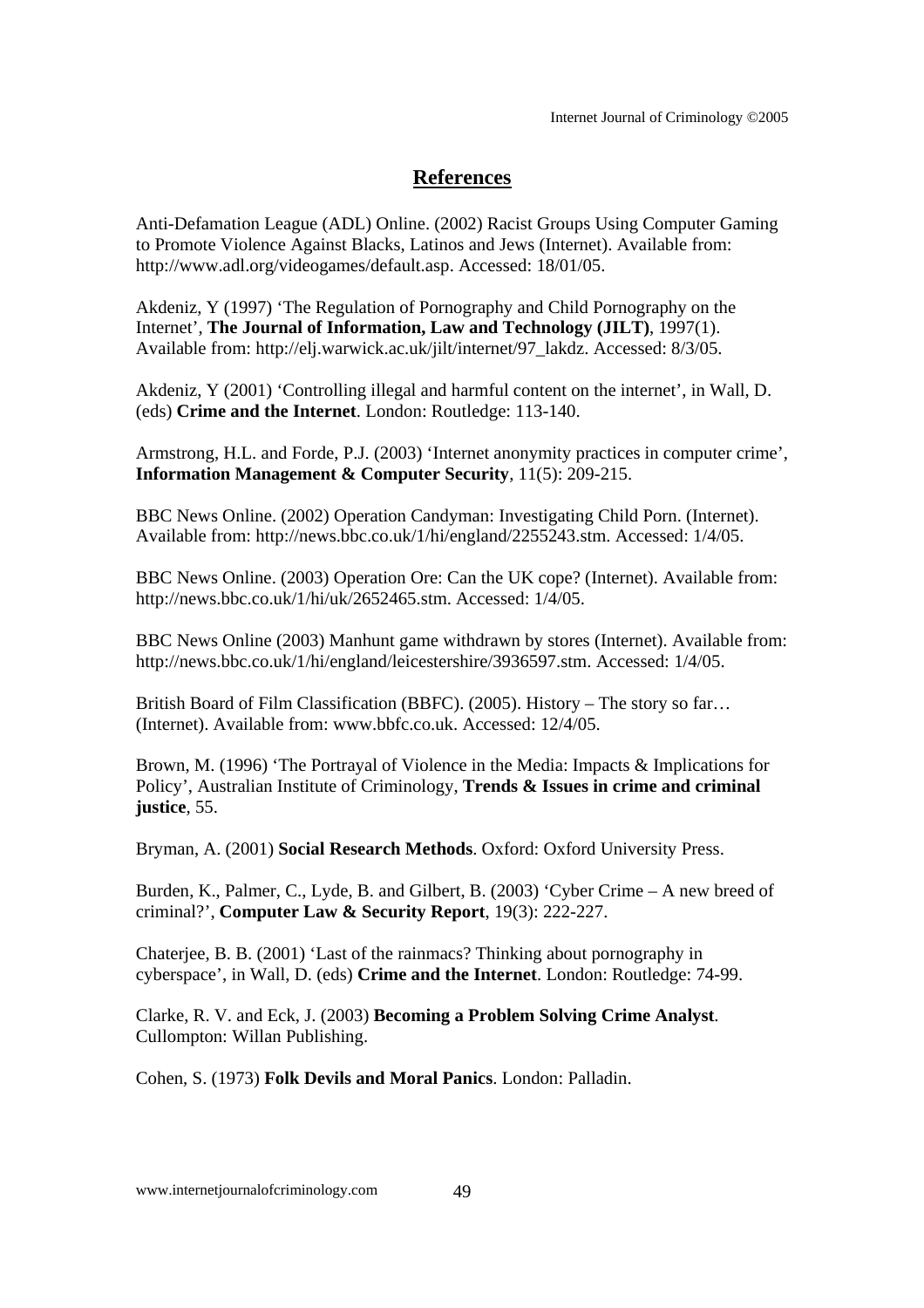Davies, D (1998) 'Criminal Law and the Internet: The Investigator's Perspective', in Walker, C. (eds) **Criminal Law Review** Special Edition. London: Sweet & Maxwell: 48- 60.

Deirmenjan, J. M. (2000) 'Hate Crimes on the Internet', **Journal of Forensic Science**, 45(5): 1020-1022.

Delgado, R. (2002) "Bumfights" makes gladiators of the homeless. On shocking video, they fight and smock crack (Internet). Available from: http:www.sfgate.com. Accessed: 24/10/04.

Demetriou, C. and Silke, A. (2003) 'A Criminological Internet "Sting": Experimental Evidence of Illegal and Deviant Visits to a Website Trap', **British Journal of Criminology**, 43: 213-222.

Canadian Department of Justice. (1996) Undue Exploitation of Violence. Consultations and Outreach – Consultation Paper, March 1996 (Internet) Available from: http://canada2.justice.gc.ca/en/cons/uev/undue.html. Accessed: 12/4/05.

DiMarco, H. (2003) 'The electronic cloak: secret sexual deviance in cybersociety', in Jewkes, Y. (eds) **Dot.Cons: crime, deviance and identity on the Internet**. Devon: Willan Publishing: 53-67.

Docherty, A. (1998a) Internet Freedom: articles – PICS rating scheme: who needs it? (Internet). Available from: www.netfreedom.org. Accessed: 22/2/05.

Docherty, A. (1998b) Internet Freedom: articles – PICSRules: Who's Rules? (Internet). Available from: www.netfreedom.org. Accessed: 22/2/05.

Docherty, A. (2001) Internet Freedom: articles – NET PERSPECTIVE: Executions on the Internet (Internet). Available from: www.netfreedom.org. Accessed: 22/2/05.

Donovan, P. (2002) 'Crime legends in a new medium: Fact, fiction and loss of authority', **Theoretical Criminology**, 6(2): 189-215.

Doward, J. and Dean, s. (2004) 'Outrage as TV plans to screen brawling tramps', **The Observer**, May 16<sup>th</sup>: 11.

Dwyer, T. and Stockbridge, S. (1999) 'Putting violence to work in new media policies: Trends in Australian Internet, computer game and video regulation', **New Media & Society**, 1(2): 227-249.

Edwards, S. (1993) 'No defence for a sado-masochistic libido', **New Law Journal**, 143(6592): 406.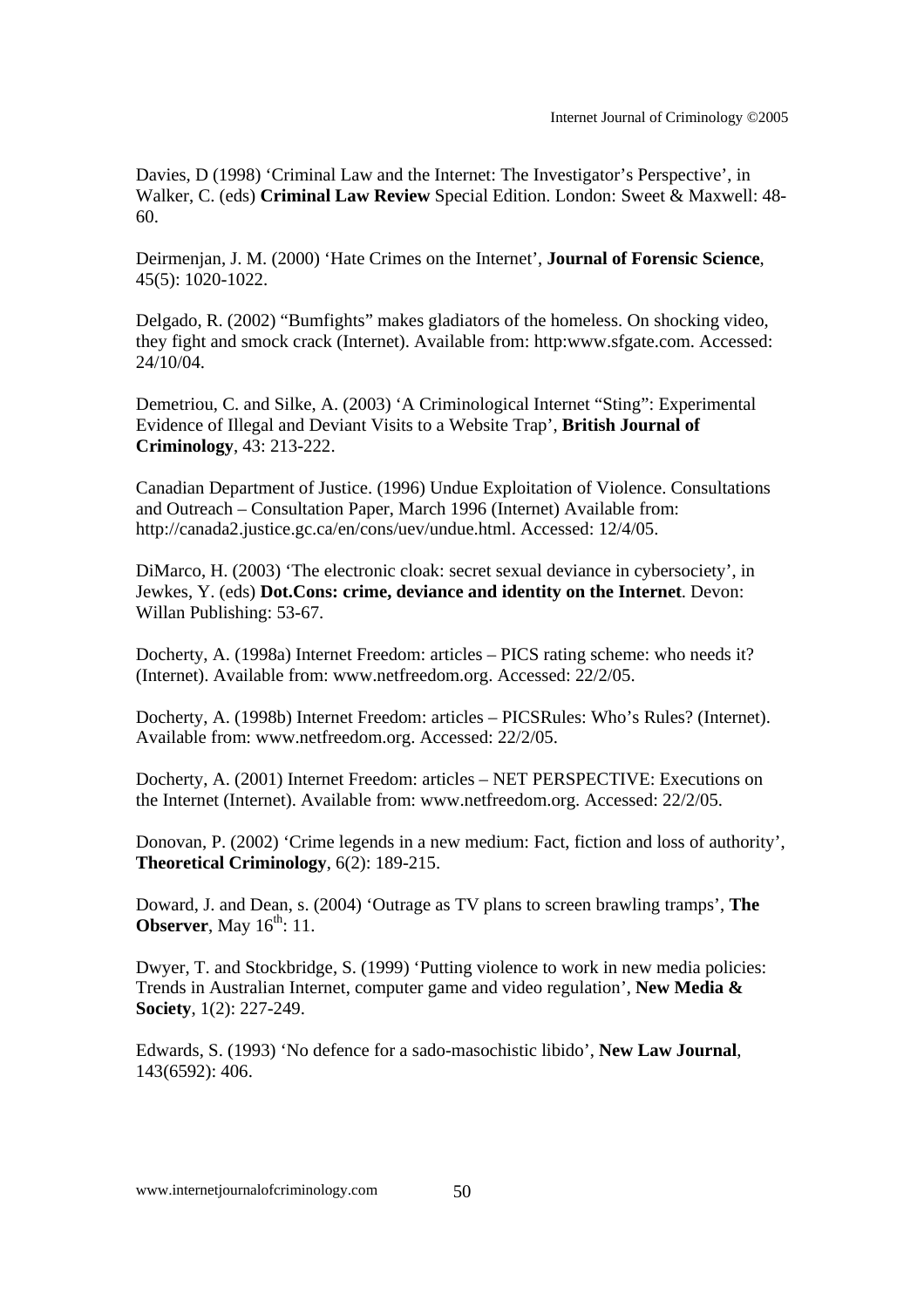Encarta Encyclopaedia. (2004) 'Ancient Rome'. Microsoft Encarta Encyclopaedia Standard. CD-ROM.

Evans, C. (2001) Internet Freedom: articles – Banning hateful content makes things worse (Internet). Available from: www.netfreedom.org. Accessed: 22/2/05.

Gossett, J. L. and Byrne, S. (2002) '"click here" A Content Analysis of Internet Rape Sites', **Gender & Society**. 16(5): 689-709.

Gunn, M. and Ormerod, D. (1995) 'The Legality of Boxing', **Legal Studies**, 15(2): 181- 203.

Hall, S. (1980) 'Violence and the media', in Tutt, N. (eds) **Violence** (2<sup>nd</sup> ed.) Department of Health and Social Security, Development Group – Social Work Service. London: HMSO: 221-237.

Hopkins, N & Hall, S. (2000) David Copeland: a quiet introvert, obsessed with Hitler and bombs. **Guardian Unlimited** (Internet). Available from: http://www.guardian.co.uk/bombs/Story/0,2763,338345,00.html. Accessed: 7/1/05.

Jack, M. (1994) 'Violence and Society', in Stanko, E. (eds) **Perspectives on Violence: The Howard League Handbooks, vol.1**. London: Quartet Books ltd.

Jewkes, Y. (2003) 'Policing the Net: crime, regulation and surveillance in cyberspace', in Jewkes, Y. (eds) **Dot.Cons: crime, deviance and identity on the Internet**. Devon: Willan Publishing: 15-35.

Jobber, D. and Fahy, J. (2003) **Foundations of Marketing**. Berkshire: McGraw Hill Education.

Knight, I. (2005) The Kiddie Killing Fields. **The Sunday Times – Review** (Internet). Available from: http://www.timesonline.co.uk/article/0,,2092-1491305,00.html. Accessed: 27/2/05.

Levi, M. and Maguire, M. (2002) 'Violent crime', in Maguire, M., Morgan, R. and Reiner, R. (eds) **The Oxford Handbook of Criminology.**  $(3^{rd}$  ed.) Oxford: Oxford University Press: 795-843.

Mann, D. and Sutton, M. (1998) 'Netcrime: More Change in the Organization of Thieveing', **British Journal of Criminology**, 38(2): 201-229.

Naylor, R. T. (2003) 'Towards a General Theory of Profit-Driven Crimes', **British Journal of Criminology**, 43: 81-101.

Newman, G. and Clarke, R. (2003) **Superhighway Robbery: Preventing e-commerce crime**. Devon: Willan Publishing.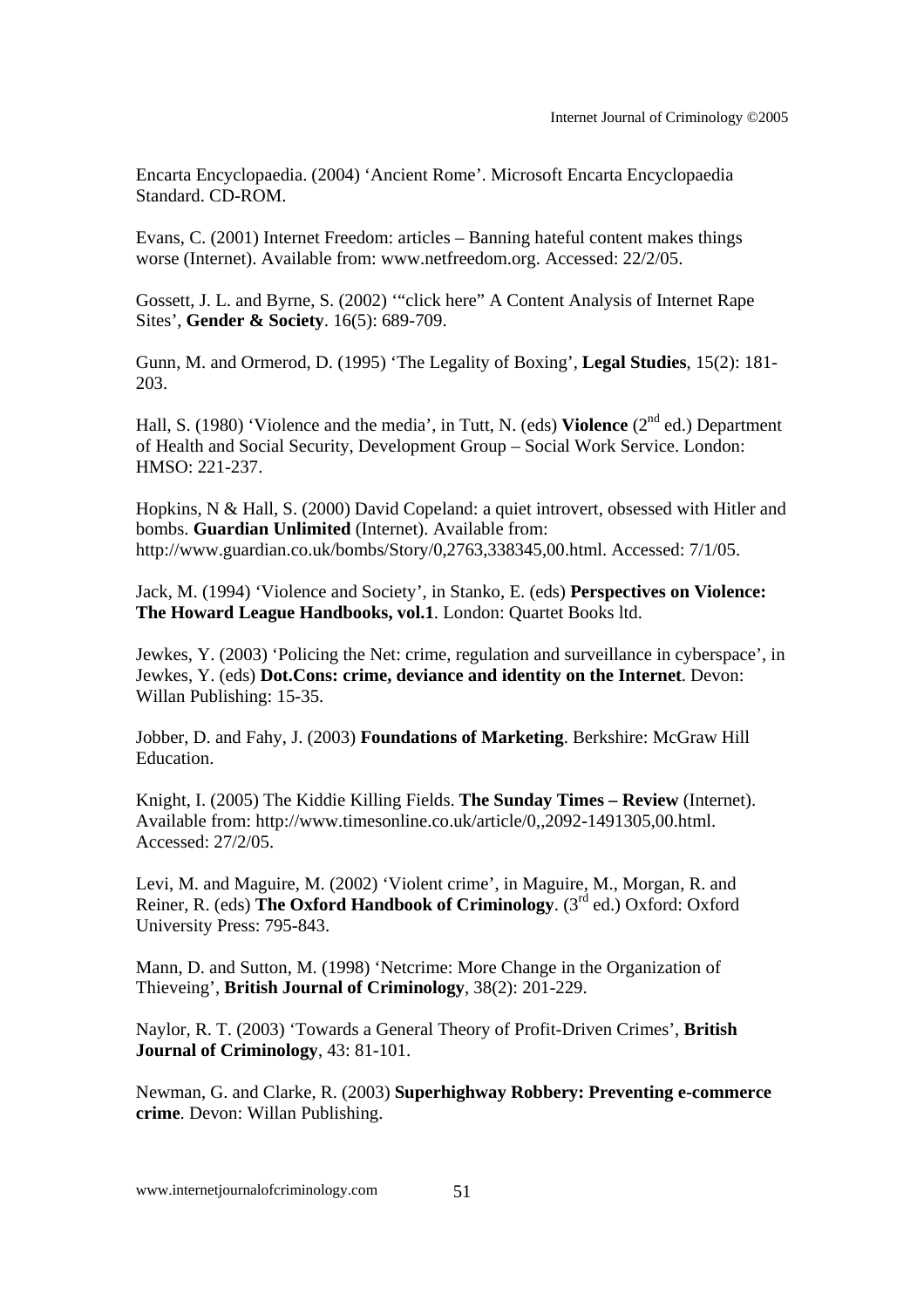Palmer, G. (2002) 'The New Spectacle of Crime', in Thomas, D. and Loader, B. (eds) **Cybercrime: Law enforcement, security and surveillance in the information age**. London: Routledge: 85-102.

Purdham, S. (2004) As Hate and Violence Multiplies on the Web we Fight a War to Protect Against the Risks of Harmful Internet Content (Internet). Available from: www.itsecurity.com/papers/surfcontrol3.htm. Accessed: 6/2/05.

Reiner, R. (2002) 'Media made criminality: the representation of crime in the mass media', in Maguire, M., Morgan, R. and Reiner, R. (eds) **The Oxford Handbook of Criminology**. (3rd ed.) Oxford: Oxford University Press: 376-418.

Reuters. (2005) China Forecasts 120mln Internet users by year end (Internet). Available from: www.reuters.co.uk. Accessed: 1/3/05.

Scheeres, J. (2001) Bomber's Death May Be Online, Wired News (Internet). Available from: http://www.wired.com/news/print/0,1294,42752,00.html. Accessed: 22/2/05.

Slater, M. (2003) 'Alienation, Aggression, and Sensation Seeking as Predictors of Adolescent Use of Violent Film, Computer, and Website Content', **Journal of Communication**, March 2003: 105-121.

Slouka, M (1996) **War of the Worlds: The Assault on Reality**. London: Abacus.

Spencer, J. (1999) 'Crime on the Internet: Its Presentation and Representation', **The Howard Journal of Criminal Justice**, 38(3): 241-251.

Timmers, P. (1998) Business Models for Electronic Markets (Internet). Available from: http://www.imse.hku.hk/imse2016/Readings/Essential/BusinessModel-Geoffrion/Timmers/98\_21\_n.html. Accessed: 8/3/05.

Thomas, D. and Loader, B. D. (2002) 'Introduction – cybercrime: law enforcement, security and surveillance in the information age', in Thomas, D. and Loader, B. (eds) **Cybercrime: Law enforcement, security and surveillance in the information age**. London: Routledge: 1-14.

Walker, C. and Akdeniz, Y. (1998) 'The Governance of the Internet in Europe with Special Reference to Illegal and Harmful Content', in Walker, C. (eds) **Criminal Law Review** Special Edition. London: Sweet & Maxwell: 5-28.

Wall, D. (1998a) 'Catching Cybercriminals: Policing the Internet', **International Review of Law, Computers & Technology**, 12(2): 201-218.

Wall, D. (1998b) 'Policing and the Regulation of the Internet', in Walker, C. (eds) **Criminal Law Review** Special Edition. London: Sweet & Maxwell: 79-91.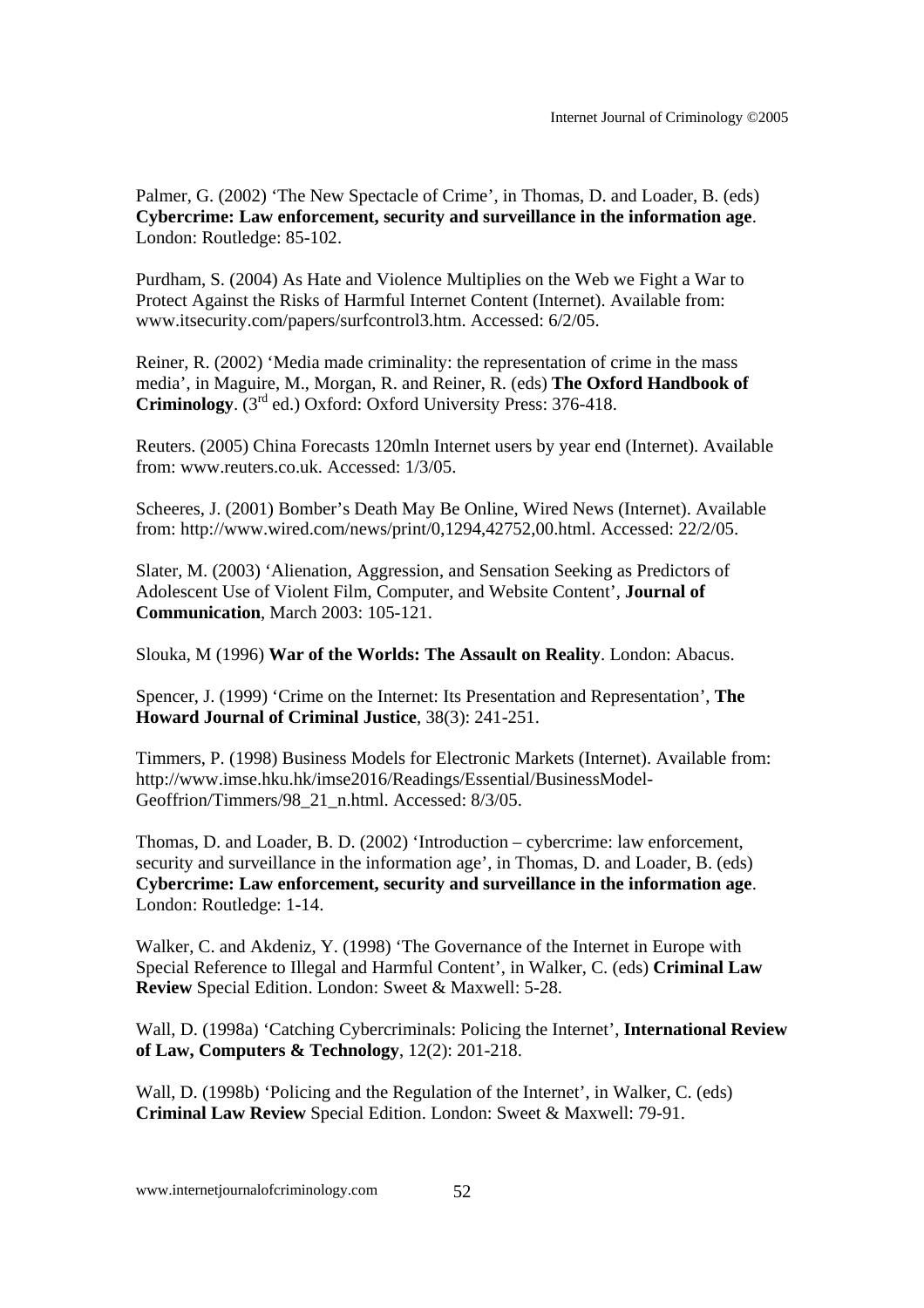Wall, D. (2001a) 'Maintaining order and law on the Internet', in Wall, D. (eds) **Crime and the Internet**. London: Routledge: 167-183.

Wall, D. (2001b) 'Cybercrimes and the Internet', in Wall, D. (eds) **Crime and the Internet**. London: Routledge: 1-17.

Whine, M. (2002) 'Far right extremists on the Internet', in Thomas, D. and Loader, B. (eds) **Cybercrime: Law enforcement, security and surveillance in the information age**. London: Routledge: 234-250.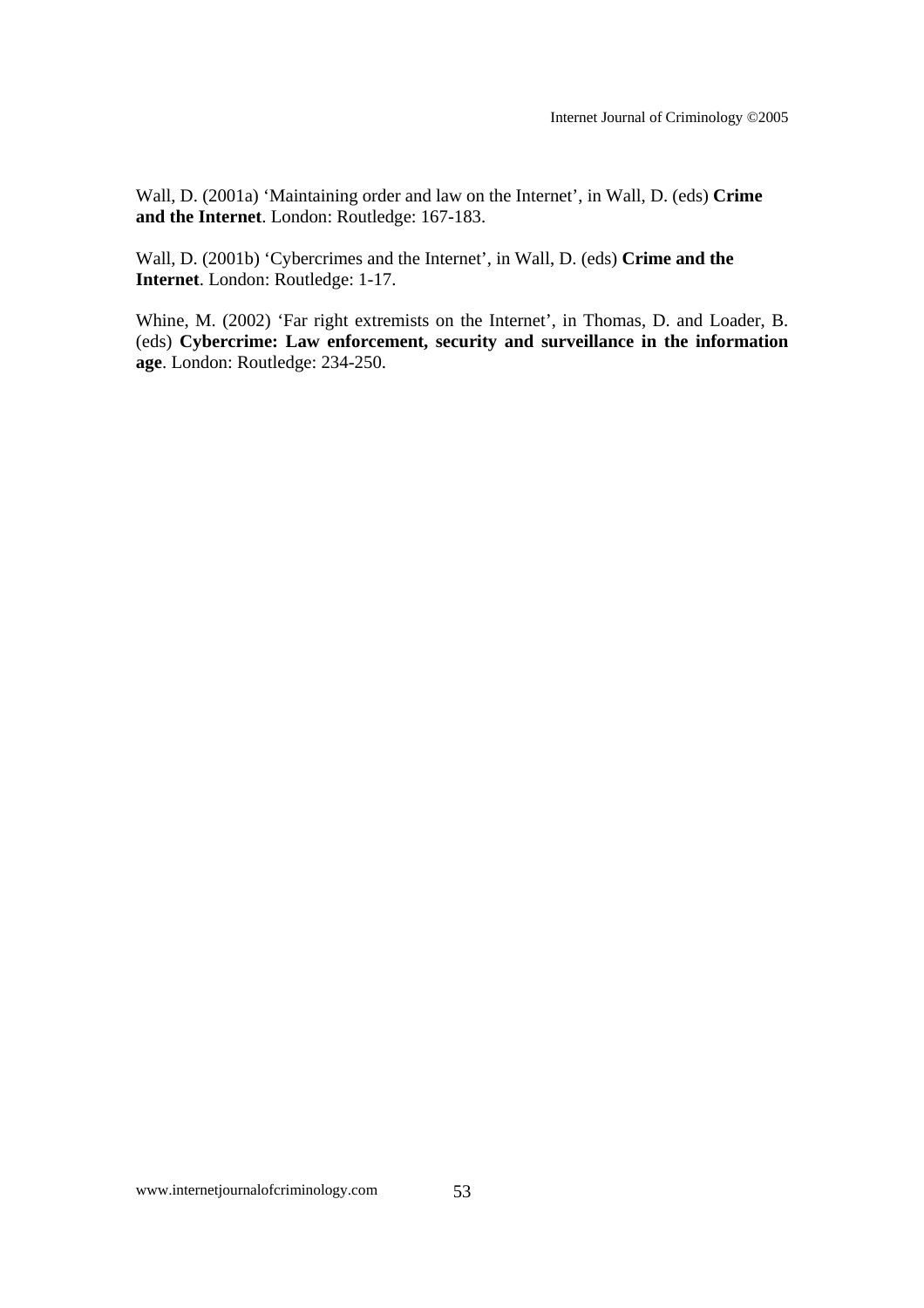### **Appendix A – A Full Glossary of Internet Terms**

**Bulletin Board Systems (BBS's) –** A remote computer serving as an information and message-passing centre. Typically owned by an individual and accessed via an Internet connection.

**Cyberactivities –** The activities of an individual or group on, or surrounding, the Internet – in cyberspace.

**Cybercrime –** Descriptive phrase that signifies the occurrence of a harmful 'behaviour' that is somehow related to a computer. A term largely invented by the media.

**Cyberobscenity –** The publication or trading of 'obscene' materials within cyberspace (on the Internet).

**Cyberspace –** The non-physical place 'inside' computers, which includes the Internet system.

**Cyberviolence –** The violent impact of the cyberactivities of another upon an individual or a social or political grouping.

**Downloading – Taking information from a computer, the Internet or a BBS.** 

**E-mail –** Electronic Mail. To receive E-mail you need an E-mail address which will have to be known by the sender.

**E-Commerce –** The trading of goods and intangibles such as information via the Internet. The conduct of buying and selling in the new environment of information technology.

**Hyper-Links –** Or simply a 'Link'. Links a hypertext file to another location or file; typically activated by clicking on a highlighted word or icon at a particular location on the computer screen. In websites, can link you to another page of the site, or to another location on the Internet system.

**Home-Page (Front Page) -** The home page is an index to other pages on that site that you can jump to by clicking an underlined hyperlink or an icon.

**Information Communications Technologies (ICTs) – Technologies that allow** increased communication and information processing. They can convert, store, protect, process, transmit, and retrieve information.

**Internet –** Is a public network open to large agencies, academic institutions, commercial companies and private individuals. Contains a variety of forms of interconnectivity: Email, newsgroups and the World Wide Web (WWW). All in the medium of 'cyberspace'.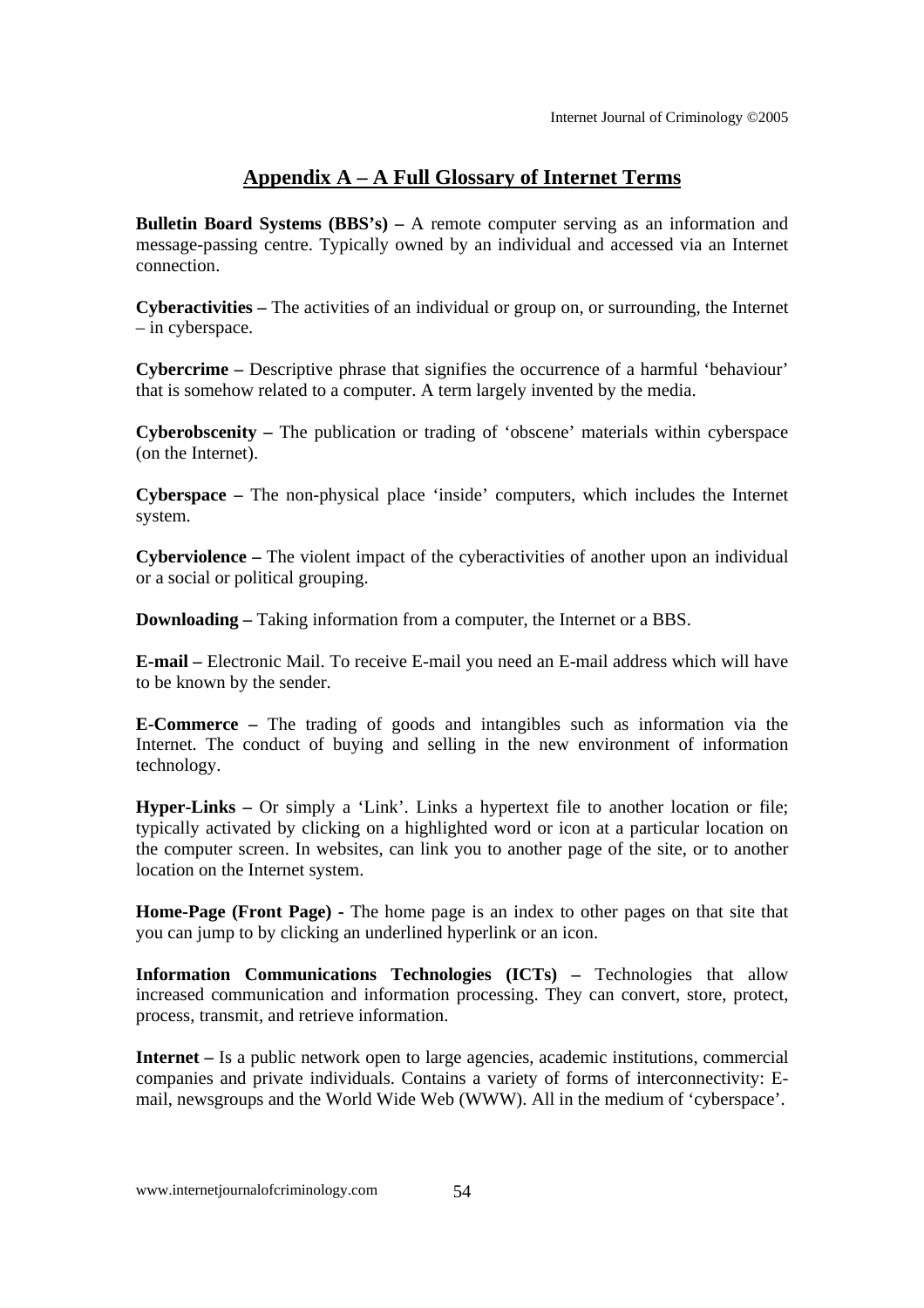**Internet Relay Chat (IRC) – This Internet service allows instantaneous – 'real time' –** communications. The participants can exchange computer files, including graphics.

**Internet Service Providers (ISP)** – These are either public or private bodies which offer the facility to others to gain access to Internet Communications Systems. In the UK, universities are served by the Joint Academic Network (JANET). 'Private' ISPs, e.g. America Online (AOL) and Demon, mainly market the Internet for commercial purposes with both business and private customers.

**Links –** See 'Hyperlinks'.

**Live Video Feeds –** See 'Real Audio/Video Systems'.

**Net –** See 'Internet'.

**News-groups –** Databases of messages arranged by subject which constitute forums for discussion or dissemination. Rather than sending an e-mail to an individual it can be sent to a news-group for anyone interested in the subject to read.

**Real-Audio/Video Systems –** Include and allow live sound and image transmission through websites on the Internet.

**Search Engine –** A computer system able to search the Net for individuals, or specific words. Vitally important for finding information on the Internet.

**Server –** A computer system in a network that is shared by multiple users. It may refer to both the hardware and software (the entire computer system) or just the software that performs the service.

**Sponsors –** Purchase 'space' on a website to advertise their website or product.

**Uniform Resource Locator (URL) -** An Internet address (for example, http://www.realfight.com/), usually consisting of the access protocol (*http*), the domain name (*www.hmco.com*), and optionally the path to a file or resource residing on that server (*trade*).

**Web Browser -** The program that serves as your front end to the Web on the Internet. In order to view a site, you type its address (URL) into the browser's Location field; for example, **www.computerlanguage.com**, and the home page of that site is downloaded to you.

**Website –** A set of interconnected webpages, usually including a homepage, generally located on the same server and prepared and maintained as a collection of information by a person, group, or organization. To locate a website, you type its URL into your Web Browser, or locate it via a search engine or link from a news-group or BBS.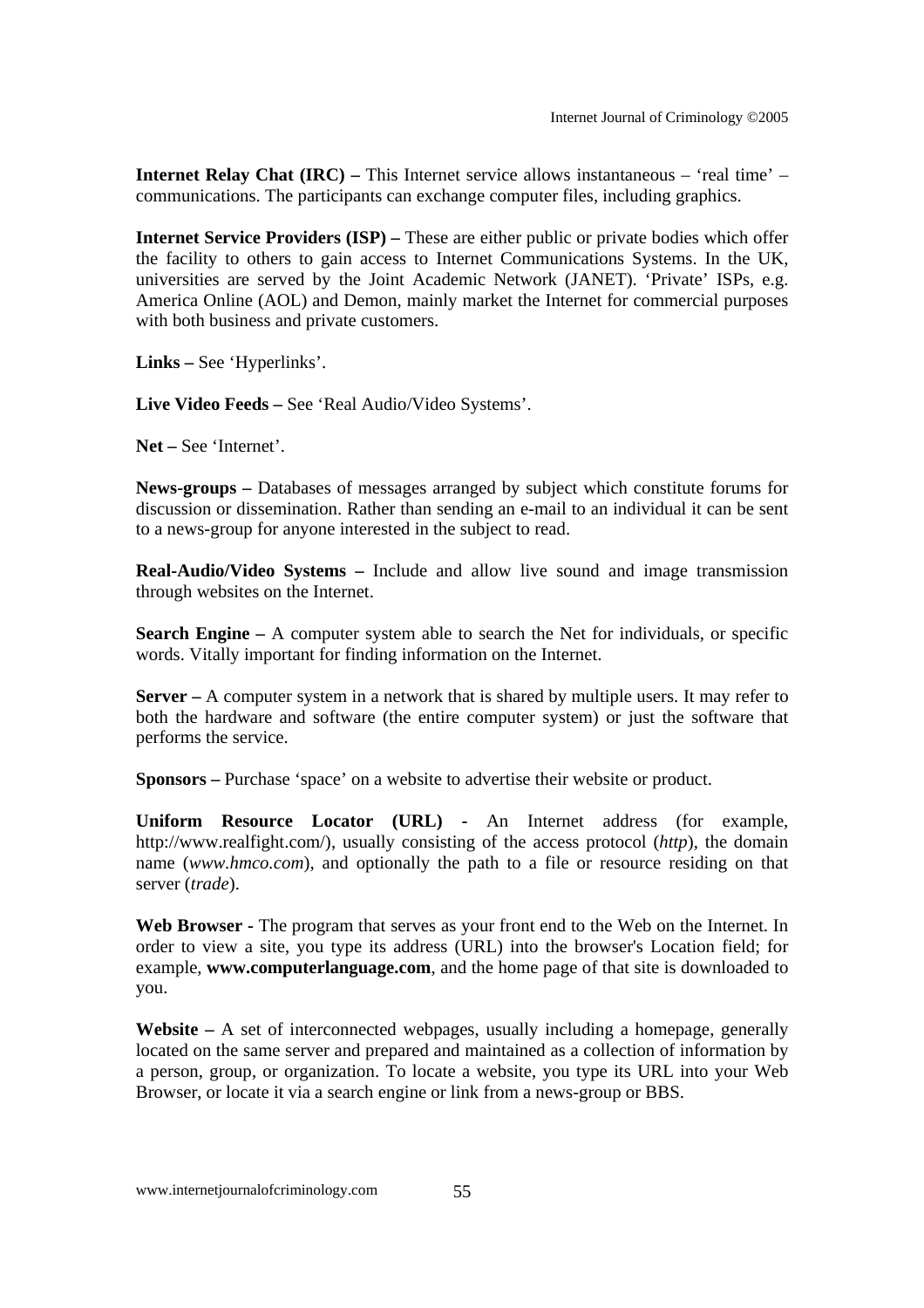**World Wide Web (WWW) –** Web 'pages' from a vast library of diverse information. A vast collection of documents which may contain links to other related documents and can incorporate images and sound. Accessible via 'browsers' such as Internet Explorer or Mozilla Firefox. The web pages are stored on a server computer which must be linked to the web through an ISP. Once linked, the pages can be stored and accessed anywhere throughout the world.

#### *Sources used for this glossary*

Answers.com (2005) Online Dictionary, Encyclopaedia and Much More (Internet). Available from: http://www.answers.com/. Accessed: 13/4/05.

Akdeniz, Y. (2001) 'Controlling illegal and harmful content on the Internet', in Wall, D. (eds) **Crime and the Internet**. London: Routledge: 113-140.

Mann, D. and Sutton, M. (1998) 'Netcrime: More Change in the Organization of Thieveing', **British Journal of Criminology**, 38(2): 201-229.

Timmers, P. (1998) Business Models for Electronic Markets (Internet). Available from: http://www.imse.hku.hk/imse2016/Readings/Essential/BusinessModel-Geoffrion/Timmers/98\_21\_n.html. Accessed: 8/3/05.

Wall, D (2001b) 'Cybercrimes and the Internet', in Wall, D. (eds) **Crime and the Internet**. London: Routledge: 1-17.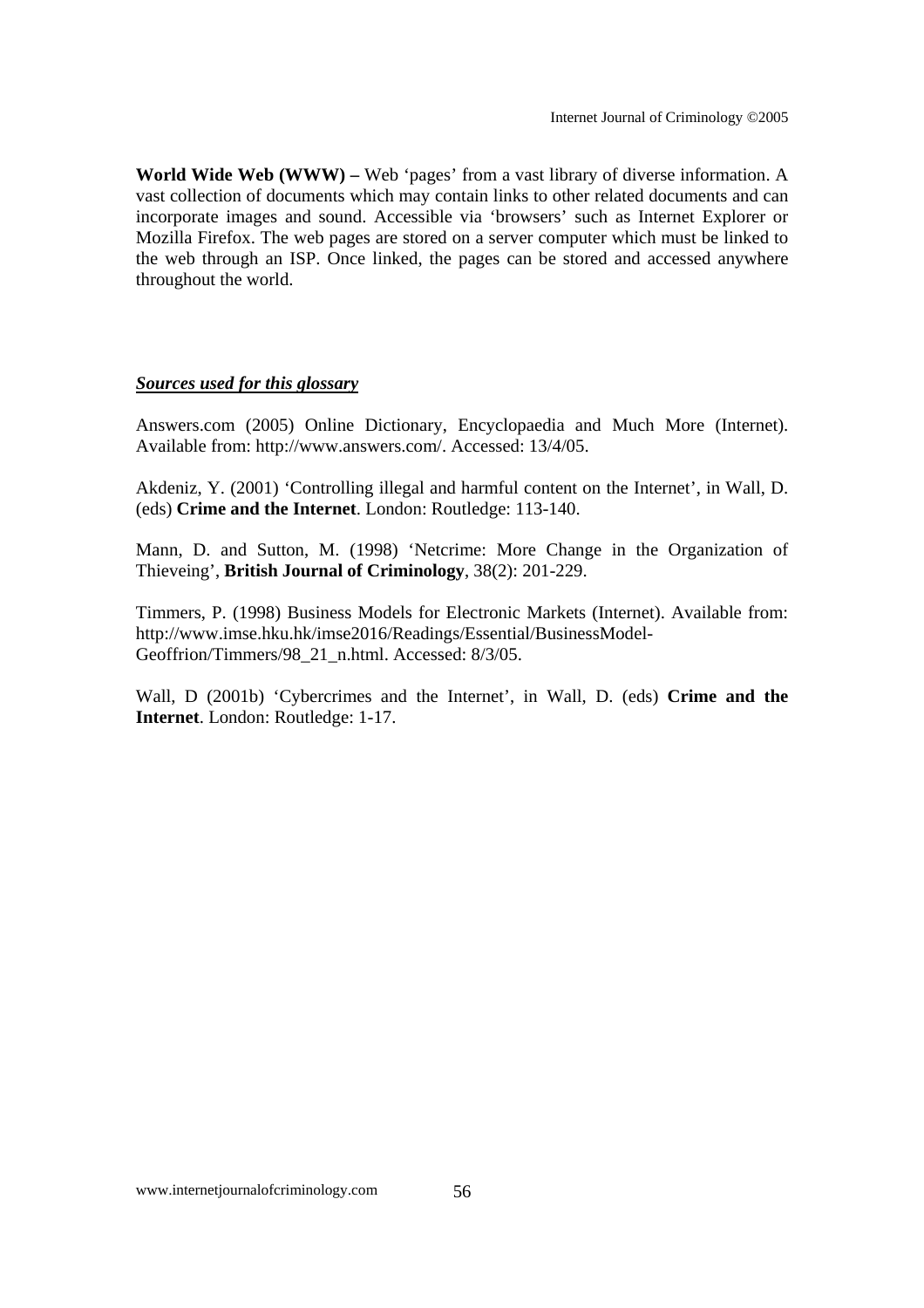## **Appendix B – Sample Selection and Raw Data**

This Appendix shows the 'search terms' that were entered to locate the websites that are the research sample; the number of possible 'hits' to select suitable websites from; and the websites (that are the sample) that these search terms yielded.

The details of how this sample selection works are given in the Methodology section – 'sample selection' (p.16).

Only those 'search terms' that yielded websites suitable for the sample are included in this Appendix. Many more search terms were entered and investigated but did not yield suitable results (as highlighted on p.16).

This Appendix highlights that those websites in the typology 'Sexual Violence' are very unrepresentative of the potential websites in this typology, due to the number of 'rape sites' that require payment to access the site.

This Appendix also highlights how many different search terms can yield the same results. For research validity, websites that appear many times are only counted once, as indicated in Appendix C.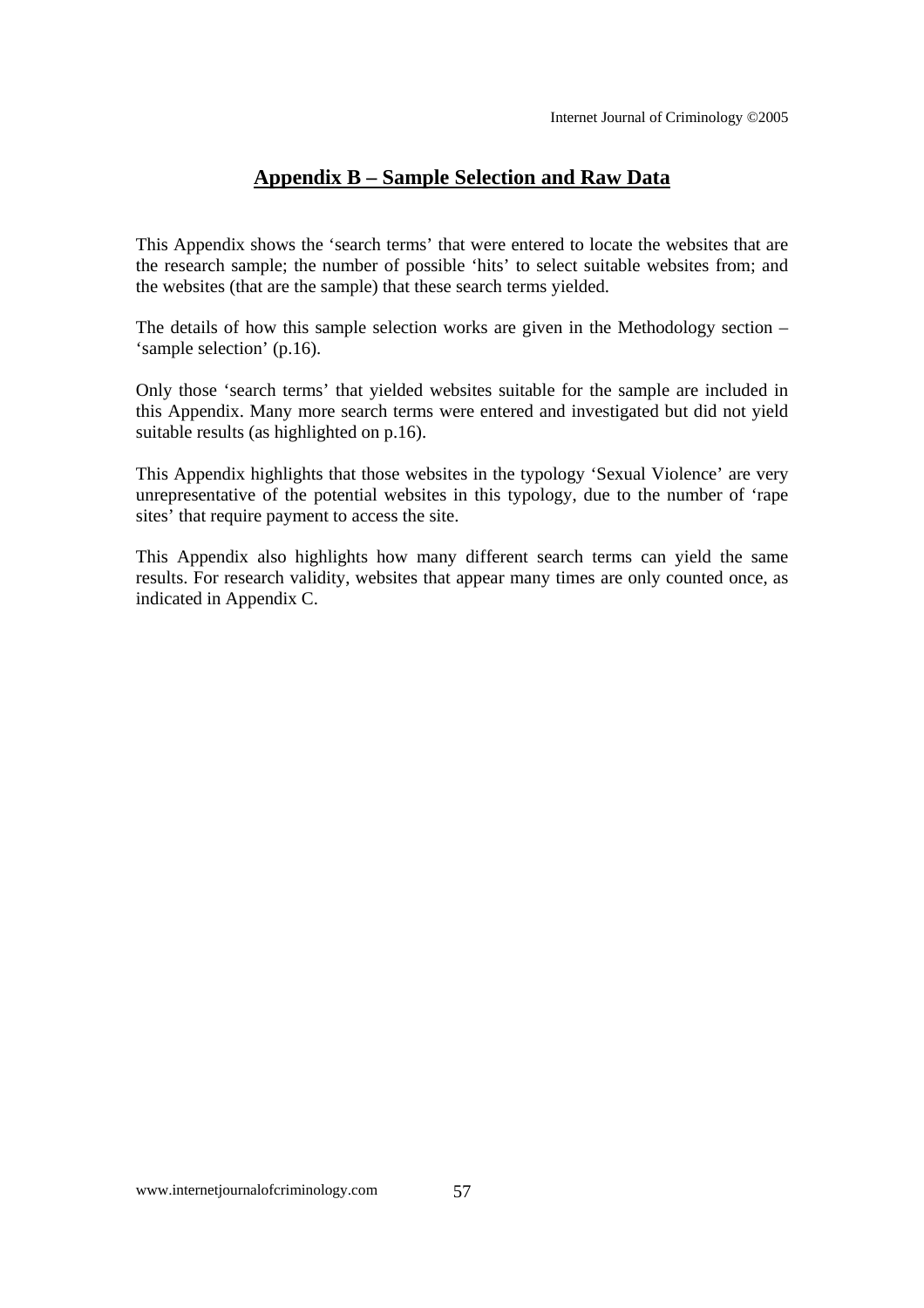| <b>Search</b>            | Google     | Sites Acquired from first 30 'hits' on the first 3 pages of the                  |  |  |  |  |  |  |
|--------------------------|------------|----------------------------------------------------------------------------------|--|--|--|--|--|--|
| <b>Term</b>              | 'Hits'     | search (the raw data)                                                            |  |  |  |  |  |  |
| entered                  | given      |                                                                                  |  |  |  |  |  |  |
| Violence                 | 39 000 000 | ('Google' sponsored link: Violence - Fantastic low prices here. Buy it. Sell it. |  |  |  |  |  |  |
|                          |            | Love it. eBay. www.ebay.co.uk)                                                   |  |  |  |  |  |  |
| Violence &               | 8 540 000  | http://www.ogrish.com/                                                           |  |  |  |  |  |  |
| images                   |            | http://www.acclaimimages.com/search_terms/violence.html                          |  |  |  |  |  |  |
| Extreme &                | 3 250 000  | http://www.geocities.com/simesgreen/ev/                                          |  |  |  |  |  |  |
| violence                 |            | http://www.lazaruscorporation.co.uk/                                             |  |  |  |  |  |  |
|                          |            | http://www.extremeviolence.cjb.net/                                              |  |  |  |  |  |  |
|                          |            | http://www.mdickie.com/                                                          |  |  |  |  |  |  |
| Violence &               | 776        | http://www.realfight.com/                                                        |  |  |  |  |  |  |
| bumfights                |            | http://www.bumfights.com                                                         |  |  |  |  |  |  |
| Violence &               | 1 820 000  | http://www.uselessjunk.com/                                                      |  |  |  |  |  |  |
| graphic                  |            |                                                                                  |  |  |  |  |  |  |
| Violence &               | 3 210 000  | http://www.geocities.com/simesgreen/ev/                                          |  |  |  |  |  |  |
| extreme<br>Violence &    | 1 410 000  | http://www.brutalviolence.com/                                                   |  |  |  |  |  |  |
| brutal                   |            |                                                                                  |  |  |  |  |  |  |
| Violence &               | 1 310 000  | http://www.crazy-cards.com/violence/santa.html                                   |  |  |  |  |  |  |
| crazy                    |            | http://www.narcissisticabuse.com/                                                |  |  |  |  |  |  |
| Violence &               | 1730 000   | http://www.forcedexistence.com/                                                  |  |  |  |  |  |  |
| sick                     |            |                                                                                  |  |  |  |  |  |  |
| Violence &<br>fighting   | 4 220 000  | http://www.mentalernie.org/sickmovies_violence.shtml                             |  |  |  |  |  |  |
| Violence &               | 5 560 000  | http://www.cinemaxs.co.uk/                                                       |  |  |  |  |  |  |
| film                     |            |                                                                                  |  |  |  |  |  |  |
| Violence &               | 5 460 000  | http://www.gamealbum.com/keyword/violence/                                       |  |  |  |  |  |  |
| games                    |            |                                                                                  |  |  |  |  |  |  |
| Violence &               | 191 000    | http://www.pics-porn.org/rape/?rape+                                             |  |  |  |  |  |  |
| voyeur                   |            | many 'pay for' rape sites                                                        |  |  |  |  |  |  |
| Violence &               | 2 780 000  | http://www.gamevil.com/eng/violencecombat.html                                   |  |  |  |  |  |  |
| combat<br>Violence &     | 1 260 000  |                                                                                  |  |  |  |  |  |  |
| humour                   |            | http://www.afunworld.com/animal-pictures/picture-587.htm                         |  |  |  |  |  |  |
|                          |            | http://www.lazaruscorporation.co.uk/                                             |  |  |  |  |  |  |
|                          |            | http://www.atomfilms.com/af/home/index.html<br>http://www.verity.com.au/         |  |  |  |  |  |  |
| Violence &               | 1790 000   | http://www.britain.tv/funnclips.shtml                                            |  |  |  |  |  |  |
| funny                    |            |                                                                                  |  |  |  |  |  |  |
| Violence &               | 453 000    | http://www.anarchymag.org/                                                       |  |  |  |  |  |  |
| anarchy                  |            |                                                                                  |  |  |  |  |  |  |
| Violence &               | 593 000    | http://www.rotten.com/                                                           |  |  |  |  |  |  |
| rotten                   |            | http://www.rottencotton.com/                                                     |  |  |  |  |  |  |
| Violence &               | 147 000    | http://www.darksites.net/                                                        |  |  |  |  |  |  |
| snuff                    |            | http://www.beardyfreak.com/                                                      |  |  |  |  |  |  |
|                          |            | http://www.braindamagefilms.com/                                                 |  |  |  |  |  |  |
| Violence &               | 691 000    | http://www.metal-observer.com/                                                   |  |  |  |  |  |  |
| ultra                    |            | http://www.horrorfind.com/                                                       |  |  |  |  |  |  |
| Violence &               | 300 000    | http://www.bloody-disgusting.com/                                                |  |  |  |  |  |  |
| disgusting<br>Violence & | 3 140 000  | http://www.newdarkages.com/welcome.htm                                           |  |  |  |  |  |  |
| dark                     |            |                                                                                  |  |  |  |  |  |  |
| Violence &               | 2 270 000  | http://www.filmwizards.com/                                                      |  |  |  |  |  |  |
| horror                   |            | http://www.horror.com/                                                           |  |  |  |  |  |  |
| Violence &               | 1 920 000  | http://very.net/~nikolai/nasty/                                                  |  |  |  |  |  |  |
| strange                  |            |                                                                                  |  |  |  |  |  |  |
| Violence &               | 2 040 000  | http://directory.google.com/Top/Adult/Death_and_Gore/                            |  |  |  |  |  |  |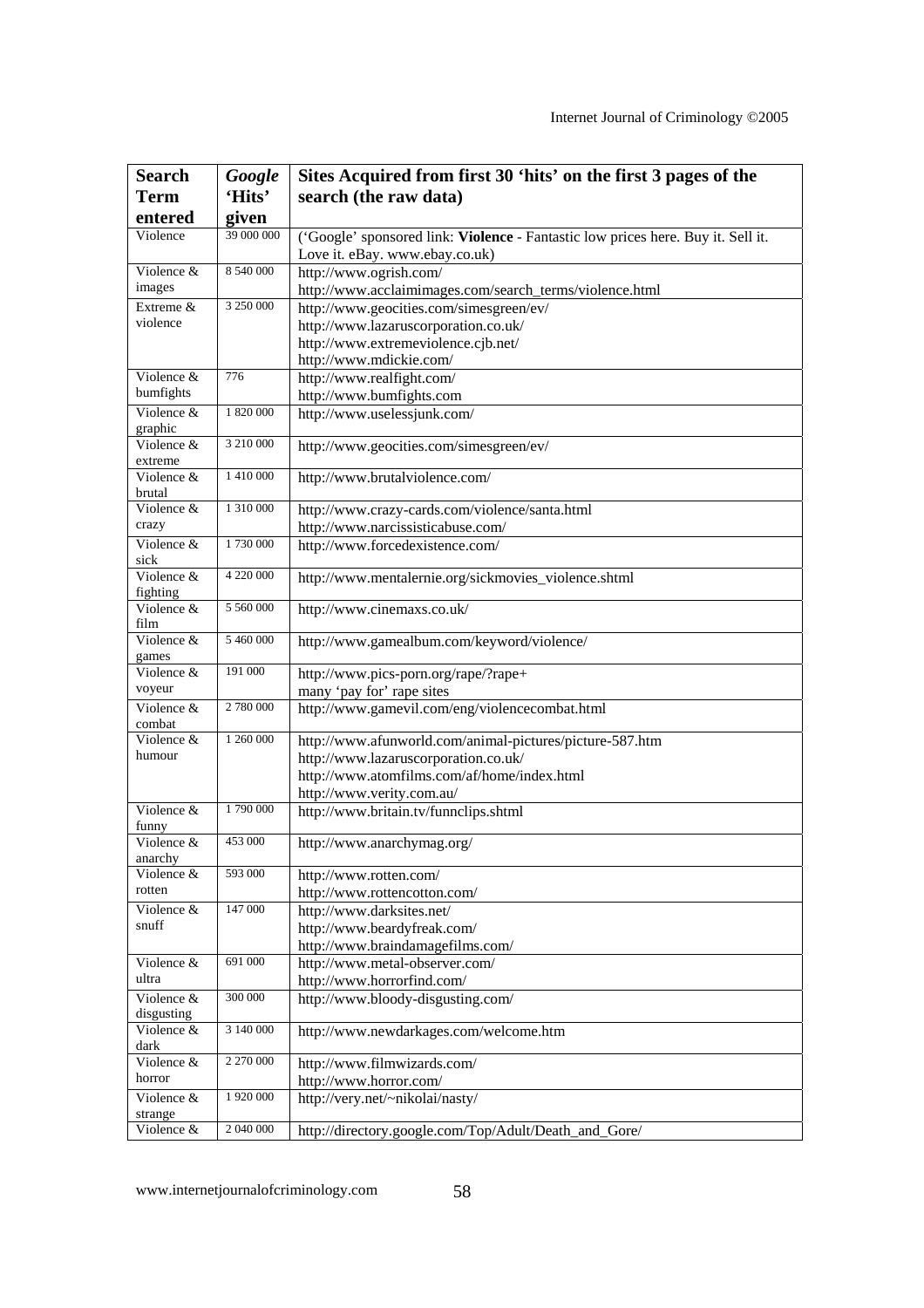| accidents                       |            | http://dir.thumbshots.net/Adult/Death_and_Gore/                       |
|---------------------------------|------------|-----------------------------------------------------------------------|
| Violence &                      | 292 000    | http://www.ww1-propaganda-cards.com/                                  |
| executions                      |            |                                                                       |
| Violence &                      | 38 000     | http://www.realfight.com/                                             |
| brawls                          |            |                                                                       |
| Violence &                      | 12 700 000 | http://www.redstream.org/                                             |
| death                           |            |                                                                       |
| $\overline{\text{V}}$ iolence & | 2 340 000  | http://www.lazaruscorporation.co.uk/                                  |
| torture                         |            |                                                                       |
| Violent &                       | 6 700 000  | http://www.violentshit.com/                                           |
| people                          |            | http://www.acclaimimages.com/_gallery/_pages/0018-0309-1708-1125.html |
| Violent &                       | 1 590 000  | http://www.cinemaxs.co.uk                                             |
| films                           |            |                                                                       |
| Violent &                       | 129 000    | http://vongfongtalim.filthserver.com/12374.html                       |
| uncensored                      |            | http://www.headwound.com/                                             |
|                                 |            | http://www.shock-o-rama.com/                                          |
| Violent &                       | 2 880 000  | http://www.sadistic-rape.com/                                         |
| pictures                        |            |                                                                       |
|                                 |            | http://www.sexinwar.com/                                              |
|                                 |            | 13 'pay for' rape sites                                               |
| Violent &                       | 3 710 000  | http://www.happykipper.com/                                           |
| music                           |            |                                                                       |
| Violent &                       | 735 000    | http://www.uvmagazine.com/                                            |
| exploitation                    |            | http://www.cinemawasteland.com/                                       |
|                                 |            | http://www.sexgoremutants.f9.co.uk/                                   |
| Violent &                       | 1 490 000  | http://www.horror.com/                                                |
| horror                          |            | http://www.uvmagazine.com/                                            |
|                                 |            | http://www.zenvirus.com/                                              |
|                                 |            | http://www.xploitedcinema.com/                                        |
|                                 |            | http://www.wild-side.com/                                             |
| Violent &                       | 815 000    |                                                                       |
| humour                          |            | http://www.joked.com/                                                 |
|                                 |            | http://www.heaven666.org/videos.php                                   |
| Violent &                       | 1 270 000  | http://www.happykipper.com/noflash.php/IV                             |
| funny                           |            | http://www.bofunk.com/readmore.php?news_id=391                        |
| Violent &                       | 1 450 000  | http://www.gamealbum.com/keyword/violent/                             |
| combat                          |            |                                                                       |
| Violent &                       | 597 000    | http://www.uvmagazine.com/                                            |
| ultra                           |            | http://www.gamealbum.com/keyword/ultra-violent/                       |
|                                 |            | http://www.xploitedcinema.com/                                        |
|                                 |            | http://www.uvmagazine.com/                                            |
|                                 |            | http://www.unearthlypossessions.com/                                  |
|                                 |            | http://www.beatdownproductions.com/                                   |
| Violent &                       | 2 120 000  | http://www.elfrigo.org/flash/pong.htm                                 |
| stuff                           |            |                                                                       |
| Violent &                       | 502 000    | http://www.darksites.net/                                             |
| gore                            |            | http://www.gorezone.net/                                              |
|                                 |            | http://www.xasa.com/directorio/mozilla/Top/Adult/Death_and_Gore/      |
|                                 |            |                                                                       |
|                                 |            | http://www.oobdoo.com/directory/Adult/DeathandGore/                   |
| Violent &<br>comics             | 679 000    | http://www.ape-law.com/evilmonkey/vmcomix.htm                         |
|                                 |            | http://www.flameboycomics.com/                                        |
|                                 |            | http://www.violentcomix.com/                                          |
| Violent &                       | 677 000    | http://www.uvmagazine.com/                                            |
| cinema                          |            | http://www.lazaruscorporation.co.uk/                                  |
|                                 |            | http://www.xploitedcinema.com/                                        |
|                                 |            | http://www.bittercinema.com/                                          |
|                                 |            | http://www.shock-o-rama.com/                                          |
| $\overline{\text{V}}$ iolent &  | 403 000    | http://www.oobdoo.com/directory/Adult/DeathandGore/                   |
| celebrities                     |            |                                                                       |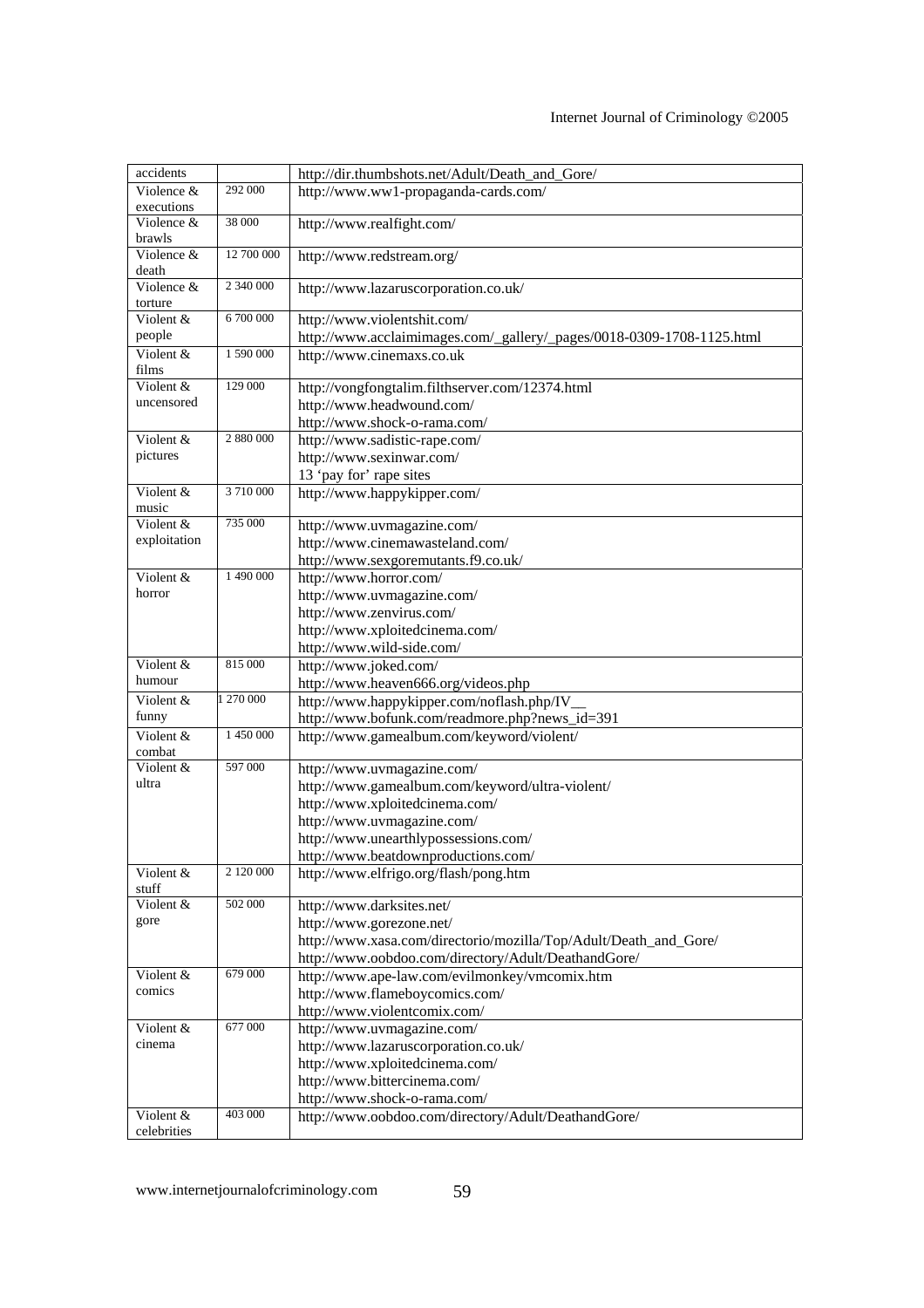| Violent &                             | 281 000    | http://www.fearfulfilms.com/                    |
|---------------------------------------|------------|-------------------------------------------------|
| vampire                               |            | http://www.vampire-magazine.com/                |
|                                       |            | http://www.vampiresamongus.com/                 |
|                                       |            | http://www.choronzon.com/                       |
|                                       |            | http://www.vampires.nu/                         |
| Violent &                             | 1 370 000  | http://www.ogrish.com/                          |
| brutal                                |            |                                                 |
|                                       |            | http://www.violentcomix.com/                    |
|                                       | 125 000    | 3 'pay for' rape sites                          |
| Violent &<br>uncensored               |            | http://vongfongtalim.filthserver.com/12374.html |
|                                       |            | http://www.headwound.com/                       |
|                                       |            | http://www.shock-o-rama.com/                    |
| Violent &                             | 160 000    | http://www.weirdandsexy.com/                    |
| snuff                                 |            | http://www.cinemaxs.co.uk/                      |
|                                       |            | http://rapeporn.co.uk/                          |
| $\overline{\text{V}}$ iolent &<br>sex | 3 730 000  | http://adult.redclouds.com/presex/scream/       |
| Violent &                             | 152 000    | http://www.weirdandsexy.com/                    |
| mutilation                            |            |                                                 |
| Violent &                             | 1 030 000  | http://www.metal-observer.com/                  |
| underground                           |            |                                                 |
| Violent &                             | 199 000    | http://www.weirdandsexy.com/                    |
| sleepy                                |            | http://www.darksites.net/                       |
| Violent &                             | 589 000    | http://www.cinemaxs.co.uk/                      |
| panic                                 |            |                                                 |
| Violent &                             | 115 000    | http://www.sexgoremutants.f9.co.uk/             |
| atrocity                              |            |                                                 |
| Violent &                             | 3 140 000  | http://www.gamealbum.com/keyword/violent/       |
| games                                 |            |                                                 |
| Violent &                             | 1 970 000  | http://www.hellsheadbangers.com/                |
| fun                                   |            |                                                 |
| Violent &                             | 1 370 000  | http://www.milius-web.de/vf/                    |
| metal                                 |            | http://www.teratism666.com/                     |
| Violent &                             | 282 000    | http://cbw-ontario.tripod.com/                  |
| backyard                              |            | http://violent-wrestling.tripod.com/id2.html    |
| Violent &<br>internet                 | 4 900 000  | http://topsites.afraid.org/violent_comix.html   |
| Violent &                             | 190 000    | http://www.uvmagazine.com/                      |
| adverts                               |            |                                                 |
| Ultra &                               | 625 000    | http://www.uvmagazine.com/                      |
| violent                               |            | http://www.xploitedcinema.com/                  |
|                                       |            | http://www.gamealbum.com/keyword/ultra-violent/ |
| White &                               | 13 600 000 | http://www.micetrap.net/                        |
| power $&$                             |            | http://diehardrecords.net/Sub3/                 |
| music                                 |            | http://www.freeyourmindproductions.com/         |
|                                       |            | http://www.panzerfaust.com/                     |
|                                       |            | http://www.whitepowerrecords.com/               |
| Music &                               | 179 000    | http://www.whitepower.com/                      |
| nigger                                |            | http://www.micetrap.net/                        |
| Backyard &                            | 454 000    | http://www.backyardwrestling.com/               |
| wrestling                             |            | http://www.angelfire.com/md2/xbw/               |
|                                       |            | http://www.hbdub.com/index.shtml                |
|                                       |            | http://www.xbwuk.com/                           |
|                                       |            | http://www.angelfire.com/ky/bwa/                |
|                                       |            |                                                 |
|                                       |            | http://backyardmania.tripod.com/                |
|                                       |            | http://ww.bywf.friendpages.com/                 |
|                                       |            | http://www.cooldudesandhotbabes.com/            |
| Extreme $\overline{\&}$               | 1 490 000  | http://www.wextremew.com/                       |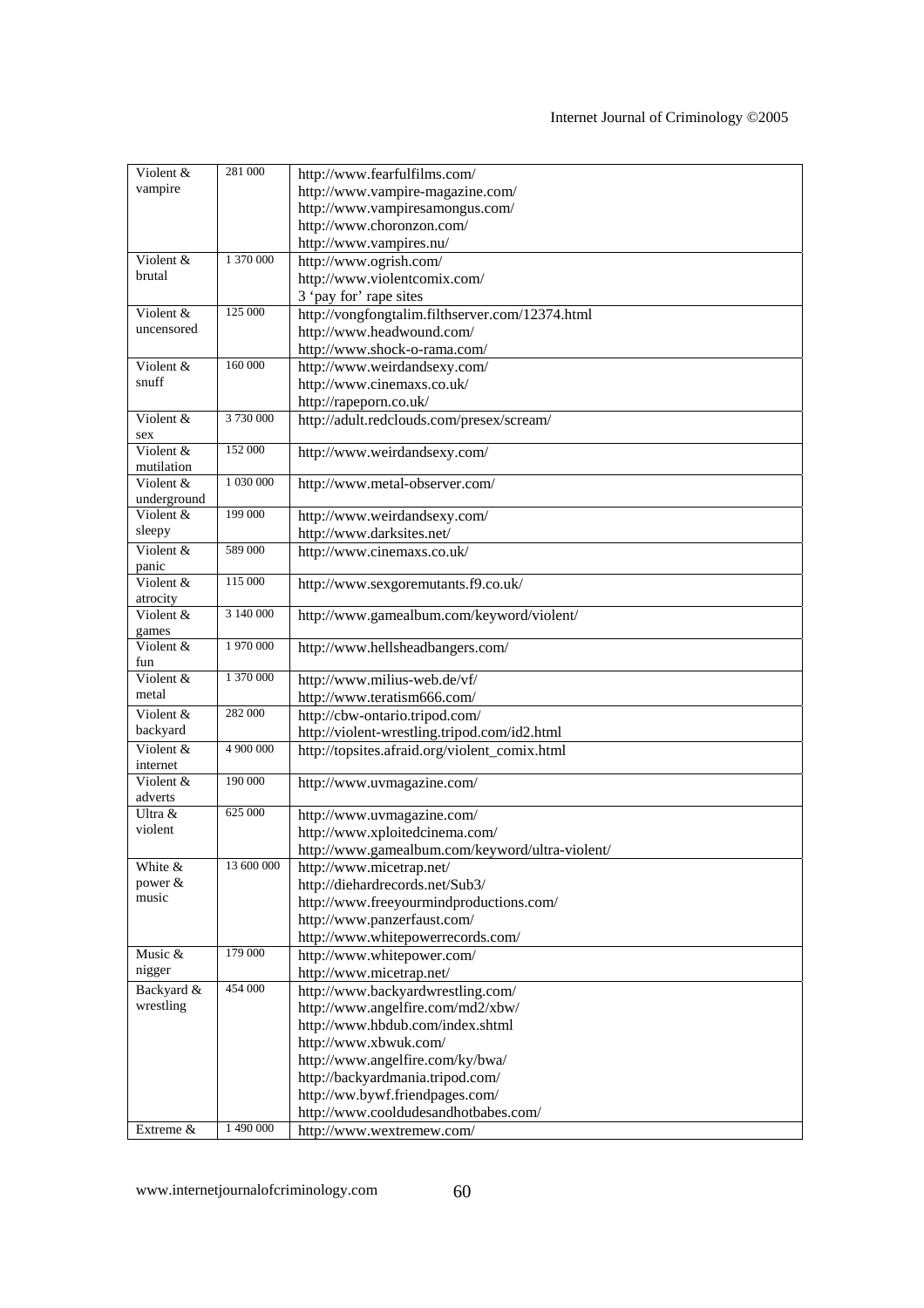| wrestling         |            | http://www.angelfire.com/mi3/ewfwrestling/                                 |
|-------------------|------------|----------------------------------------------------------------------------|
|                   |            | http://www.goofball.com/INC20001130120230                                  |
|                   |            | http://www.ewm.itgo.com/                                                   |
|                   |            | http://www.girlswithguns.org/                                              |
| Violent &         | 366 000    | http://www.fetishbank.net/links/links-fetish-extreme.shtml                 |
| fetish            |            |                                                                            |
|                   |            | 6 'pay for' rape sites                                                     |
| Rotten &          | 411 000    | http://www.rottenrecords.com/bios.php?artist=Damaged                       |
| extreme           |            | http://www.rotten.com/                                                     |
|                   |            | http://www.infrarot.de/                                                    |
| Supreme &         | 4 190 000  | http://www.blackmetal.co.uk/                                               |
| race              |            |                                                                            |
| Resistance &      | 2 430 000  | http://www.resistance.com/                                                 |
| records           |            |                                                                            |
| Animal &          | 3 000 000  | http://www.atourhands.com/                                                 |
| fighting          |            | http://www.sabong.net.ph/                                                  |
|                   |            | http://www.zocho.com/Animal_Fighting/                                      |
| Real & fight      | 16 200 000 | http://www.therealfightclub.co.uk/                                         |
|                   |            | http://www.realfight.com/                                                  |
| Real $\&$         | 10 600 000 |                                                                            |
|                   |            | http://www.realfighting.com/                                               |
| fighting<br>See & | 13 800 000 |                                                                            |
|                   |            | http://www.ufcfightnews.com/                                               |
| fighting          |            | http://www.freefightingillustrated.com/                                    |
| Fucking &         | 189 000    | http://www.forcedexistence.com/                                            |
| sick &            |            | http://www.darklyrics.com/                                                 |
| violence          |            |                                                                            |
| Bombs &           | 1 160 000  | http://www.audiosparx.com/sa/display/submain.cfm/sound_group_iid.1241/Requ |
| fighting          |            | estTimeout.120                                                             |
| Unlicensed        | 76 700     | http://www.fightnightthemovie.com/                                         |
| & fighting        |            | http://www.royprettyboyshaw.com/                                           |
| Uncensored        | 176 000    | http://www.realfight.com/                                                  |
| & fighting        |            | http://www.blood-sports.net/                                               |
| Uncensored        | 154 000    | http://wrestling.rubrieken.com/                                            |
| & wrestling       |            |                                                                            |
| <b>Beheadings</b> | 223 000    | http://www.politrix.org/                                                   |
| Cat &             | 2 500 000  |                                                                            |
|                   |            | http://www.americancatfighting.com/                                        |
| fighting          |            | http://www.sluttywrestlers.com/?wm_login=ntpdsv                            |
| Dog $&$           | 3 060 000  | http://www.peoriahs.org/dogfighting2.htm                                   |
| fighting          |            | http://www.fightingtosa.com/                                               |
| Cock &            | 555 000    | http://www.ragingrooster.com/                                              |
| fighting          |            | http://webhome.idirect.com/~boweevil/phillipinecocks.html                  |
| Animal &          | 280 000    | http://www.combinedsafety.com/index.php/browse/training-fighting-videos/   |
| fighting $\&$     |            |                                                                            |
| videos            |            |                                                                            |
| Dark & sites      | 19 100 000 | http://www.darksites.net/                                                  |
|                   |            | http://www.darksites.com/                                                  |
|                   |            | http://www.freddark.net/                                                   |
|                   |            | http://www.horrorseek.com/                                                 |
| Extreme &         | 277 000    |                                                                            |
| hardcore &        |            | http://www.live4metal.com/                                                 |
| violence          |            | http://www.vampire-magazine.com/                                           |
|                   |            | many 'pay for' rape sites                                                  |
| Fighting &        | 10 100 000 | http://www.theflashgames.com/Fighting_Games.html                           |
| games             |            |                                                                            |
| Fucking &         | 964 000    | http://www.sadistic-rape.com/                                              |
| violent           |            | http://www.violentshit.com/                                                |
|                   |            | many 'pay for' rape sites                                                  |
| Cool $&$          | 3 900 000  | http://www.volny.cz/onlinegames/play-cool-fighting-games.html              |
| fighting          |            |                                                                            |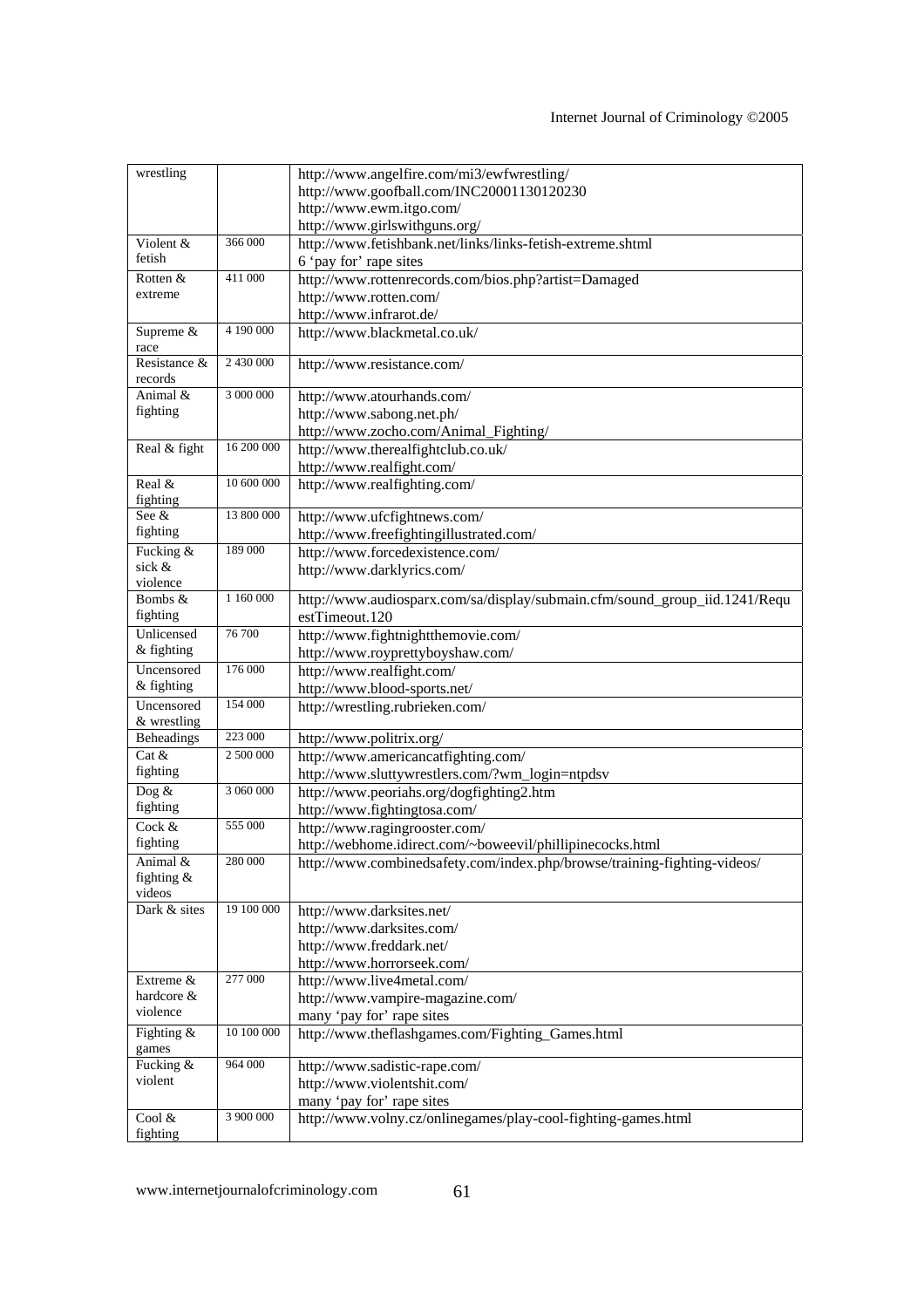| Skinheads &          | 57 500     | http://www.skinheadz.com/                           |
|----------------------|------------|-----------------------------------------------------|
| white $\&$           |            | http://www.stormfront.org/                          |
| power                |            | http://www.volkermord.com/                          |
| Snuff & $x \&$       | 50 800     | http://www.snuffx.com/                              |
| violence             |            | http://www.darksites.net/                           |
|                      |            | http://www.filmwizards.com/                         |
|                      |            | http://x.imavision.fr/                              |
|                      |            | http://www.ogrish.com/                              |
| Xxx &                | 890 000    | http://www.mentalernie.org/                         |
| violence             |            | Many 'pay for' rape sites                           |
| Terrorist &          | 379 000    | www.illmerch.com                                    |
| killers              |            | http://dvdbum3.d2x.biz/                             |
| Vampire &            | 1 020 000  | http://www.bloodfetish.com/                         |
| magazines            |            | http://members.tripod.com/~VAMPQ/vampnews.html      |
|                      |            | http://www.vampire-magazine.com/                    |
|                      |            | http://www.vampires.com/                            |
| Torture &            | 117 000    | http://www.sickopath.com/                           |
| underground          |            | http://www.foreverunderground.com/                  |
| & sick               |            | http://www.prolapserecords.com/                     |
| Funny &              | 58 800     | http://www.punchbaby.com/                           |
| violent &            |            |                                                     |
| sport & hurts        |            |                                                     |
| Killing $\&$         | 2 640 000  | http://www.peoplekillinganimals.com/                |
| animals<br>Funny &   | 144 000    |                                                     |
| animal &             |            | http://livingbeing.com/roadkill.htm                 |
| deaths               |            |                                                     |
| Sick &books          | 5 480 000  | http://www.sickopath.com/                           |
| White &              | 1 080 000  | http://www.resist.com/                              |
| power $&$            |            | http://www.alternativenation.net/                   |
| doom                 |            |                                                     |
| Dark & side          | 18 800 000 | http://www.darklinks.com/                           |
|                      |            | http://www.ebony.co.uk/darkside/                    |
|                      |            | http://www.gothic.net/                              |
|                      |            | http://www.darksideofthenet.com/                    |
| Street &             | 1 150 000  | http://www.tv.org/fighting                          |
| fights               |            | http://www.fightingarts.com/                        |
|                      |            | http://www.broadstreetbully.com/                    |
| Ghetto &             | 5 300      | http://www.realfight.com/                           |
| brawls               |            | http://www.oldgrish.com/                            |
| Exploited $&$        | 516 000    | http://www.allthelyrics.com/                        |
| people &<br>violence |            |                                                     |
| Killers &            | 6910       | http://www.freefightingillustrated.com/             |
| wackos               |            | http://www.illmerch.com/                            |
| Crazy &              | 2 120 000  | http://www.crazywhiteboys.com/                      |
| white & boys         |            |                                                     |
| Riot & game          | 817000     | http://www.accessup.org/anime_e/Riot%2560game.html  |
| Extreme &            | 486 000    | http://www.extremecatfighting.com/                  |
| cat &                |            |                                                     |
| fighting             |            |                                                     |
| Extreme &            | 3 480 000  | http://www.butokukai.com/EXTREME_CAGE_FIGHTING.html |
| Fighting             |            | http://www.wrestlemalibu.com/video/ref.html         |
| Bomb &               | 4 750 000  | http://www.ripco.net/download/text/e-texts/tbbom/   |
| making               |            | http://www.anarchist-cookbook.com/                  |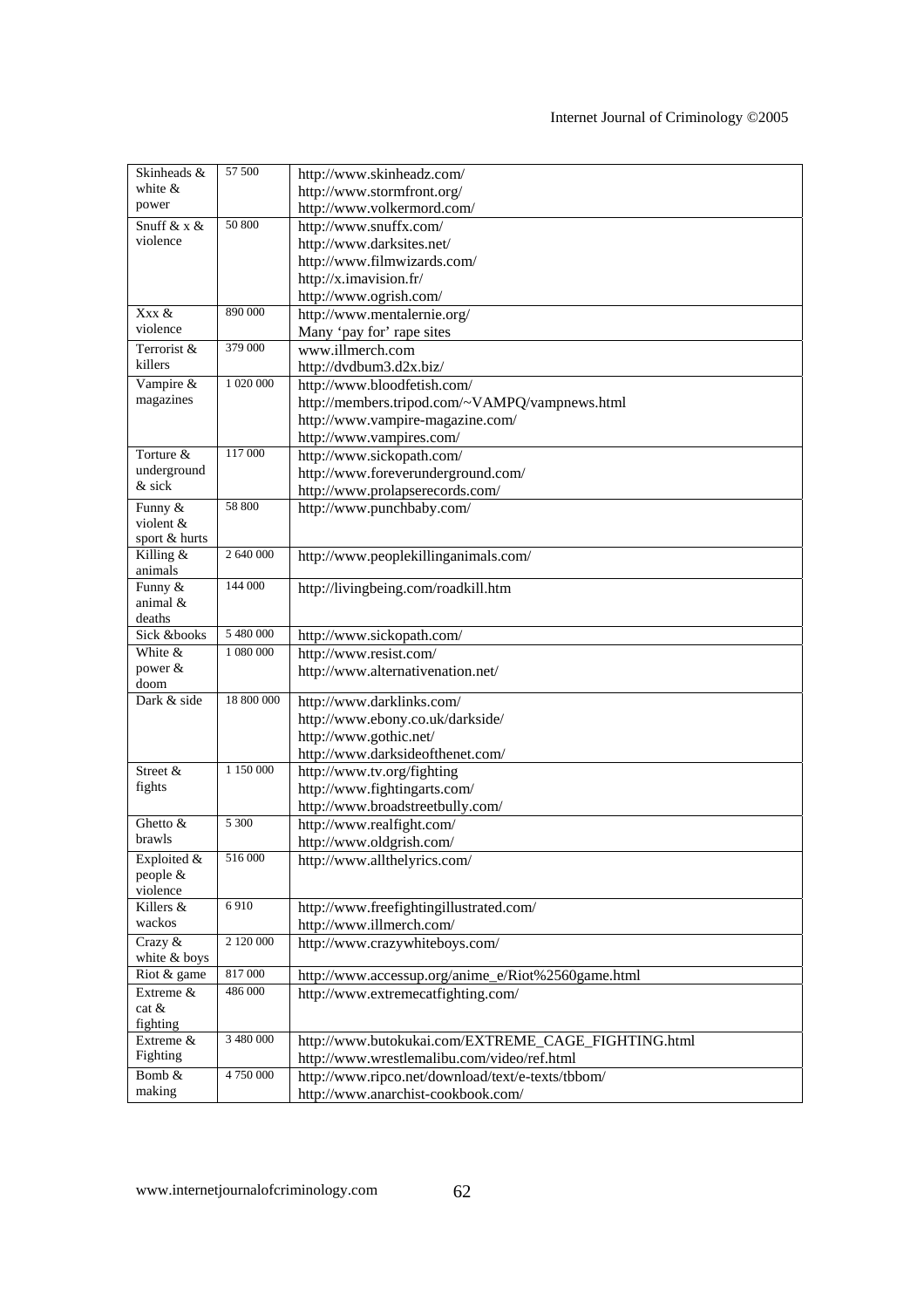### **Appendix C – Results of the Content Analysis of the Sample**

The tables (C.1-7) in this Appendix are the results of the Content Analysis used to analyse the sample of websites for the study. Each of the following questions was investigated in each website. The results of which are given in the tables. The following pages provide a 'Key' to understanding the layout of the tables.

| Question to be investigated in each Website:                                                                                                                                                                                                                                                                                                                                                                                                                         | <b>Possible Answers Available</b>                                                                                                                                                                                                           |
|----------------------------------------------------------------------------------------------------------------------------------------------------------------------------------------------------------------------------------------------------------------------------------------------------------------------------------------------------------------------------------------------------------------------------------------------------------------------|---------------------------------------------------------------------------------------------------------------------------------------------------------------------------------------------------------------------------------------------|
| 1. How is the violent content advertised and marketed?                                                                                                                                                                                                                                                                                                                                                                                                               | $A1$ = Anarchist<br>$A2 = Animal$<br>$C =$ Combat<br>$D =$ Horrific<br>$H1 = Hateful$<br>$H2 =$ Humorous<br>$V =$ Sexual<br>$-$ U = Unrecognisable<br>$- M$ = Mixture of all<br>(See 'Results' for definitions of                           |
| 2. What violent commodities are available?                                                                                                                                                                                                                                                                                                                                                                                                                           | each group)<br>$-$ <b>F</b> = Film<br>$-G = Games$<br>$- I = \text{Images}$<br>$-L =$ Literature<br>$- M$ = Music<br>$A = Accessories$<br>$-Cl = Clothing$<br>$ V =$ Variety of all<br>(See 'Methodology' for<br>definitions of each group) |
| 3. Does this site have exclusively violent content?<br>4. Does this site provide a warning before before<br>entering as to any violent content?<br>5. Does this site have freely accessible violent<br>content?<br>6. Does this site directly retail violent commodities?<br>7. Does this site have sponsors to sustain it?<br>8. Does this site provide links to sites of similar<br>content or nature?<br>9. Does this site actively encourage 'offline' violence? | For all these questions the<br>answer is simply yes or no.<br>Therefore, in the tables:<br>$Yes = \bullet$<br>$No = A blank space$                                                                                                          |
| 10. If determinable, what is the country of origin for<br>this site?                                                                                                                                                                                                                                                                                                                                                                                                 | Countries<br>given<br>their<br>are<br>abbreviated initials, e.g. USA<br>and UK.<br>$U = An unknown Country.$                                                                                                                                |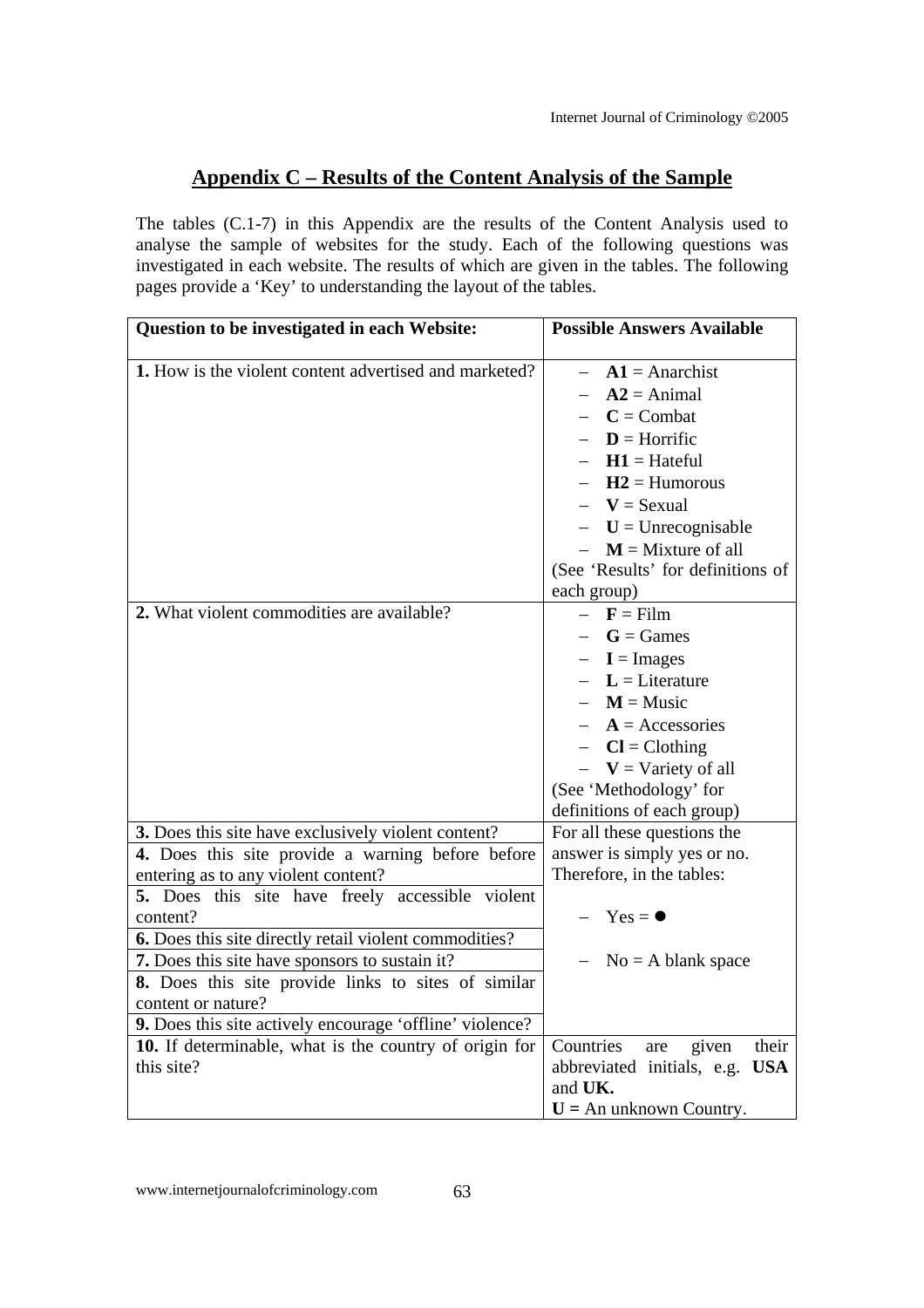# **Appendix C**

### **Key to understanding Tables' C.1 – 7.**

*Example Layout of Tables' C.1 – 7:* The table title

**Table C……:** results of the content analysis of websites: www……… - to – www………

| Website                                                                                                                        | <b>Question Number</b> |  |  |                      |  |   |  |   |   |                       |
|--------------------------------------------------------------------------------------------------------------------------------|------------------------|--|--|----------------------|--|---|--|---|---|-----------------------|
|                                                                                                                                |                        |  |  |                      |  | o |  | 8 | y | 10                    |
| www.websiteaddressgoeshere.com                                                                                                 | A <sup>1</sup>         |  |  |                      |  |   |  |   |   | USA                   |
| Address of website goes here<br>These questions are to analyse the website adjacent to<br>them and are set out above $(p. 68)$ |                        |  |  |                      |  |   |  |   |   |                       |
| Answer to question1<br>(The relevant questions for these numbers are set out above, p. 68)                                     |                        |  |  | Answer to question 5 |  |   |  |   |   | Answer to question 10 |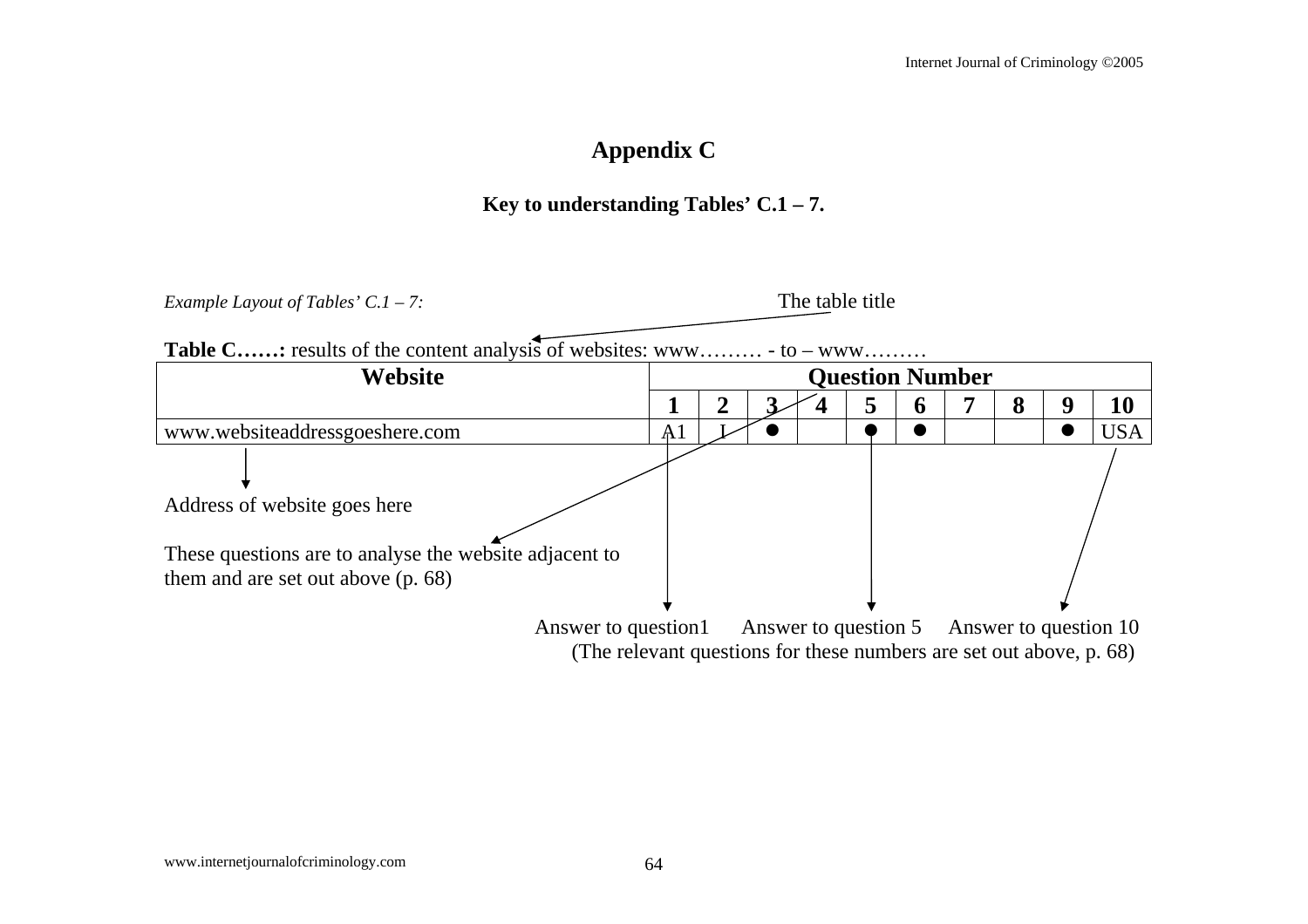| Table C.1 – The results of the content analysis of websites: http://backyardmania.tripod.com/ |                         |                   |           |           |           |           |           |           |           |             |  |  |  |  |
|-----------------------------------------------------------------------------------------------|-------------------------|-------------------|-----------|-----------|-----------|-----------|-----------|-----------|-----------|-------------|--|--|--|--|
| - to - http://www.angelfire.com/ky/bwa/                                                       |                         |                   |           |           |           |           |           |           |           |             |  |  |  |  |
| <b>Web Site</b>                                                                               | <b>Question</b>         |                   |           |           |           |           |           |           |           |             |  |  |  |  |
|                                                                                               | 1                       | $\overline{2}$    | 3         | 4         | 5         | 6         | 7         | 8         | 9         | <b>10</b>   |  |  |  |  |
| http://backyardmania.tripod.com/                                                              | $\overline{C}$          | F/I               | $\bullet$ |           | $\bullet$ |           |           |           |           | U           |  |  |  |  |
| http://cbw-ontario.tripod.com/                                                                | $\overline{C}$          | F/I               | $\bullet$ |           | $\bullet$ | $\bullet$ | $\bullet$ | $\bullet$ |           | Ca          |  |  |  |  |
| http://diehardrecords.net/Sub3/                                                               | H1                      | M                 | $\bullet$ | $\bullet$ |           | $\bullet$ |           |           |           | <b>USA</b>  |  |  |  |  |
| http://dir.thumbshots.net/Adult/Death_and_Gore/                                               | D                       | V                 | $\bullet$ |           | ●         |           | $\bullet$ |           |           | $\mathbf U$ |  |  |  |  |
| http://directory.google.com/Top/Adult/Death_and_Gore/                                         | D                       | $\mathbf V$       | $\bullet$ | $\bullet$ | $\bullet$ |           | $\bullet$ |           |           | $\mathbf U$ |  |  |  |  |
| http://dvdbum3.d2x.biz/                                                                       | M                       | ${\bf F}$         |           |           |           |           | $\bullet$ | $\bullet$ |           | <b>USA</b>  |  |  |  |  |
| http://livingbeing.com/roadkill.htm                                                           | A2                      |                   |           | $\bullet$ | $\bullet$ | $\bullet$ |           |           |           | <b>USA</b>  |  |  |  |  |
| http://members.fortunecity.com/usamakid/unreleased/                                           | D                       | I                 | $\bullet$ | $\bullet$ | $\bullet$ |           | $\bullet$ | $\bullet$ |           | <b>USA</b>  |  |  |  |  |
| http://members.tripod.com/~VAMPQ/vampnews.html                                                | D                       | F/L               | $\bullet$ | $\bullet$ | ●         |           |           |           |           | <b>UK</b>   |  |  |  |  |
| http://topsites.afraid.org/violent_comix.html                                                 | $\overline{\mathbf{V}}$ | F/IL              | $\bullet$ |           | $\bullet$ | $\bullet$ | $\bullet$ | $\bullet$ |           | <b>USA</b>  |  |  |  |  |
| http://very.net/~nikolai/nasty/                                                               | D                       | L                 | $\bullet$ | $\bullet$ | $\bullet$ |           |           |           |           | $\mathbf U$ |  |  |  |  |
| http://violent-wrestling.tripod.com/id2.html                                                  | $\overline{C}$          |                   | $\bullet$ |           | $\bullet$ |           | $\bullet$ |           |           | Ca          |  |  |  |  |
| http://vongfongtalim.filthserver.com/12374.html                                               | $\overline{\mathbf{V}}$ | F/I/L             | $\bullet$ | $\bullet$ | $\bullet$ | $\bullet$ | $\bullet$ |           |           | $\mathbf U$ |  |  |  |  |
| http://webhome.idirect.com/~boweevil/phillipinecocks.html                                     | A2                      | F/ I/L            | $\bullet$ |           | $\bullet$ | $\bullet$ | $\bullet$ |           |           | Ph          |  |  |  |  |
| http://wrestling.rubrieken.com/                                                               | $\overline{C}$          | $\mathbf V$       |           | $\bullet$ | ●         | $\bullet$ |           |           |           | Holl        |  |  |  |  |
| http://www.1underground.com/                                                                  | M                       | I                 |           |           | $\bullet$ | $\bullet$ | $\bullet$ | $\bullet$ |           | U           |  |  |  |  |
| http://www.accessup.org/anime_e/Riot%2560game.html                                            | A <sub>1</sub>          | $\mathbf G$       | $\bullet$ |           | $\bullet$ |           | $\bullet$ |           |           | Jap         |  |  |  |  |
| http://www.acclaimimages.com/search_terms/violence.html                                       | M                       |                   |           |           |           |           |           |           |           | Ca          |  |  |  |  |
| http://www.afunworld.com/animal-pictures/picture-587.htm                                      | H2                      | $\rm I/G/L$       |           |           |           | $\bullet$ | $\bullet$ | $\bullet$ |           | $\mathbf U$ |  |  |  |  |
| http://www.allthelyrics.com/                                                                  | M                       | L                 |           |           | $\bullet$ |           |           |           |           | U           |  |  |  |  |
| http://www.americancatfighting.com/                                                           | $\overline{\mathbf{V}}$ | ${\rm F}/{\rm I}$ | $\bullet$ |           | $\bullet$ | $\bullet$ | $\bullet$ |           |           | <b>USA</b>  |  |  |  |  |
| http://www.anarchist-cookbook.com/                                                            | A <sub>1</sub>          | L                 |           |           |           |           |           |           | $\bullet$ | <b>USA</b>  |  |  |  |  |
| http://www.anarchymag.org/                                                                    | A <sub>1</sub>          | L                 |           |           | ●         |           |           |           | $\bullet$ | <b>USA</b>  |  |  |  |  |
| http://www.angelfire.com/ky/bwa/                                                              | $\mathbf C$             | $\mathbf I$       | $\bullet$ |           |           |           |           |           |           | <b>USA</b>  |  |  |  |  |

# **Table C.1 – The results of the content analysis of websites: http://backyardmania.tripod.com/**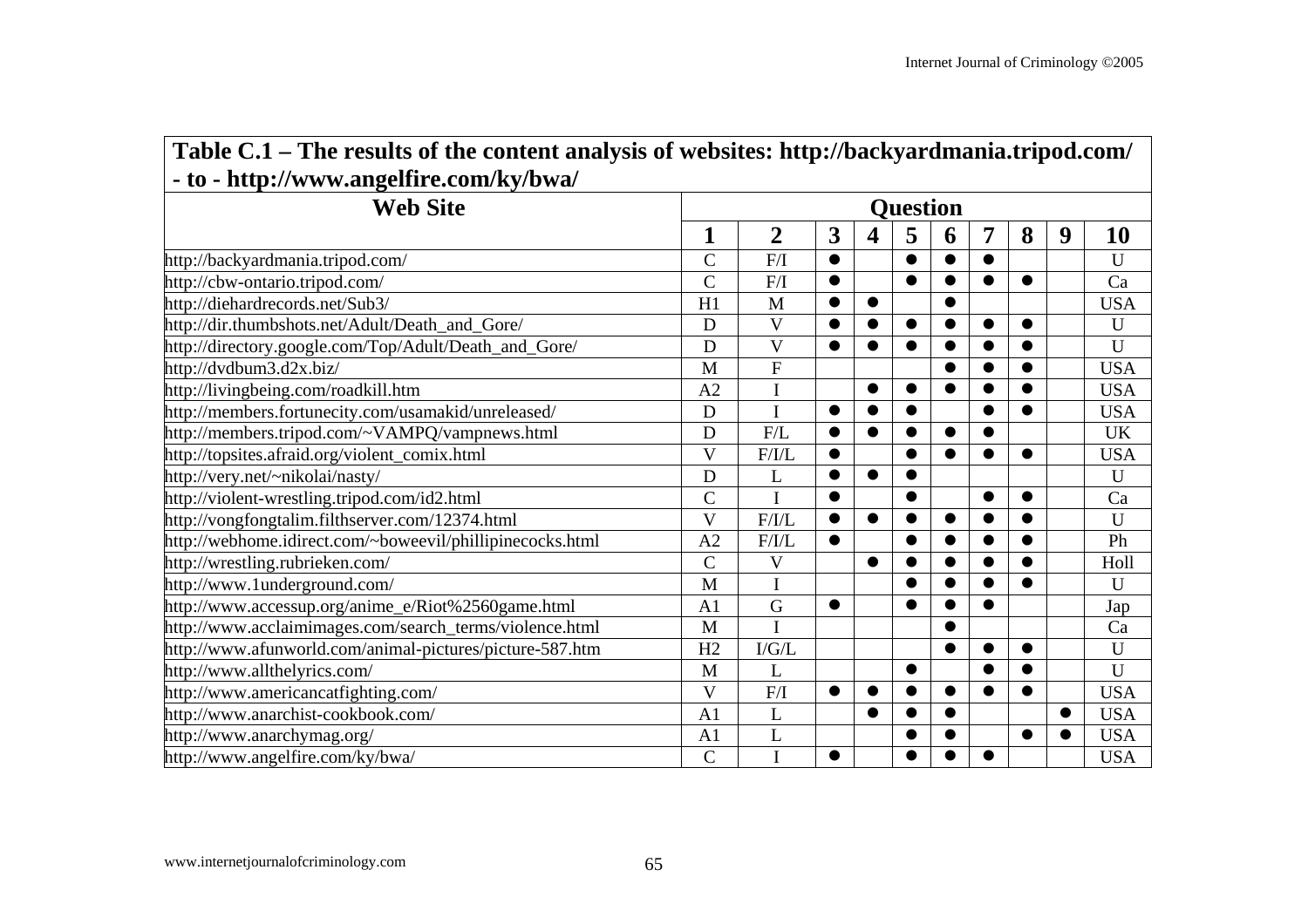÷

| Table C.2 – The results of the content analysis of websites:       |                         |                       |           |           |           |           |           |           |           |             |  |  |  |
|--------------------------------------------------------------------|-------------------------|-----------------------|-----------|-----------|-----------|-----------|-----------|-----------|-----------|-------------|--|--|--|
| http://www.angelfire.com/md2/xbw/ - to - http://www.choronzon.com/ |                         |                       |           |           |           |           |           |           |           |             |  |  |  |
| <b>Web Site</b>                                                    | <b>Question</b>         |                       |           |           |           |           |           |           |           |             |  |  |  |
|                                                                    | 1                       | $\overline{2}$        | 3         | 4         | 5         | 6         | 7         | 8         | 9         | 10          |  |  |  |
| http://www.angelfire.com/md2/xbw/                                  | $\overline{C}$          | I/C/A                 | $\bullet$ |           | $\bullet$ | $\bullet$ | $\bullet$ |           |           | <b>USA</b>  |  |  |  |
| http://www.angelfire.com/mi3/ewfwrestling/                         | $\overline{C}$          | F/I                   | $\bullet$ |           | $\bullet$ | $\bullet$ | $\bullet$ |           |           | <b>USA</b>  |  |  |  |
| http://www.ape-law.com/evilmonkey/vmcomix.htm                      | H2                      | L/I                   |           |           | ●         |           |           |           |           | $\mathbf U$ |  |  |  |
| http://www.atomfilms.com/af/home/index.html                        | M                       | ${\bf F}$             |           |           | $\bullet$ | $\bullet$ | $\bullet$ |           |           | <b>USA</b>  |  |  |  |
| http://www.atourhands.com/                                         | A <sub>2</sub>          |                       |           | $\bullet$ | $\bullet$ | $\bullet$ |           |           |           | <b>USA</b>  |  |  |  |
| http://www.backyardwrestling.com/                                  | $\overline{C}$          | F/G                   | $\bullet$ | $\bullet$ |           | $\bullet$ | $\bullet$ |           |           | <b>USA</b>  |  |  |  |
| http://www.beardyfreak.com/                                        | D                       | F/L                   | $\bullet$ |           | $\bullet$ |           | $\bullet$ |           |           | <b>UK</b>   |  |  |  |
| http://www.beatdownproductions.com/                                | M                       | F/L                   | $\bullet$ | $\bullet$ | $\bullet$ | $\bullet$ |           | $\bullet$ |           | <b>USA</b>  |  |  |  |
| http://www.bedead.com/                                             | D                       | F/I/L                 |           | ●         |           | ●         |           |           |           | $\mathbf U$ |  |  |  |
| http://www.bittercinema.com/                                       | D                       | L                     | $\bullet$ |           | $\bullet$ |           |           |           |           | UK          |  |  |  |
| http://www.blackmetal.co.uk/                                       | A <sub>1</sub>          | M                     |           |           |           |           |           |           |           | <b>UK</b>   |  |  |  |
| http://www.bloodfetish.com/                                        | D                       | L/I                   |           |           | $\bullet$ |           |           | $\bullet$ |           | <b>UK</b>   |  |  |  |
| http://www.blood-sports.net/                                       | $\overline{C}$          | G                     | $\bullet$ |           | $\bullet$ | $\bullet$ | $\bullet$ |           |           | $\mathbf U$ |  |  |  |
| http://www.bloody-disgusting.com/                                  | D                       | F/I/L                 | $\bullet$ |           | $\bullet$ | $\bullet$ |           | $\bullet$ |           | $\mathbf U$ |  |  |  |
| http://www.bofunk.com/readmore.php?news_id=391                     | H2                      | F/I                   |           |           | $\bullet$ |           | $\bullet$ |           |           | <b>USA</b>  |  |  |  |
| http://www.braindamagefilms.com/                                   | D                       | F/C                   | $\bullet$ |           |           | $\bullet$ |           |           |           | <b>USA</b>  |  |  |  |
| http://www.britain.tv/funnclips.shtml                              | H2                      | F/I                   |           |           | ●         | $\bullet$ | $\bullet$ |           |           | <b>UK</b>   |  |  |  |
| http://www.broadstreetbully.com/                                   | $\overline{C}$          | F/I/G                 | $\bullet$ |           | $\bullet$ |           |           |           |           | <b>USA</b>  |  |  |  |
| http://www.brutalviolence.com/                                     | $\overline{\mathbf{V}}$ | F/I                   | $\bullet$ |           |           |           |           |           |           | <b>USA</b>  |  |  |  |
| http://www.bumfights.com/                                          | C/H2                    | F/C                   | $\bullet$ |           | ●         |           |           |           | $\bullet$ | <b>USA</b>  |  |  |  |
| http://www.butokukai.com/EXTREME_CAGE_FIGHTING.html                | $\overline{C}$          | C/F/A                 | $\bullet$ |           |           |           |           |           |           | <b>USA</b>  |  |  |  |
| http://www.cadaver.org/                                            | D                       | F/I                   | $\bullet$ |           | $\bullet$ |           | $\bullet$ | ●         |           | <b>USA</b>  |  |  |  |
| http://www.celebritymorgue.com/                                    | D                       | I                     | $\bullet$ |           | $\bullet$ |           |           |           |           | <b>USA</b>  |  |  |  |
| http://www.choronzon.com/                                          | D                       | $\overline{\text{L}}$ |           | $\bullet$ |           |           |           |           |           | $\mathbf U$ |  |  |  |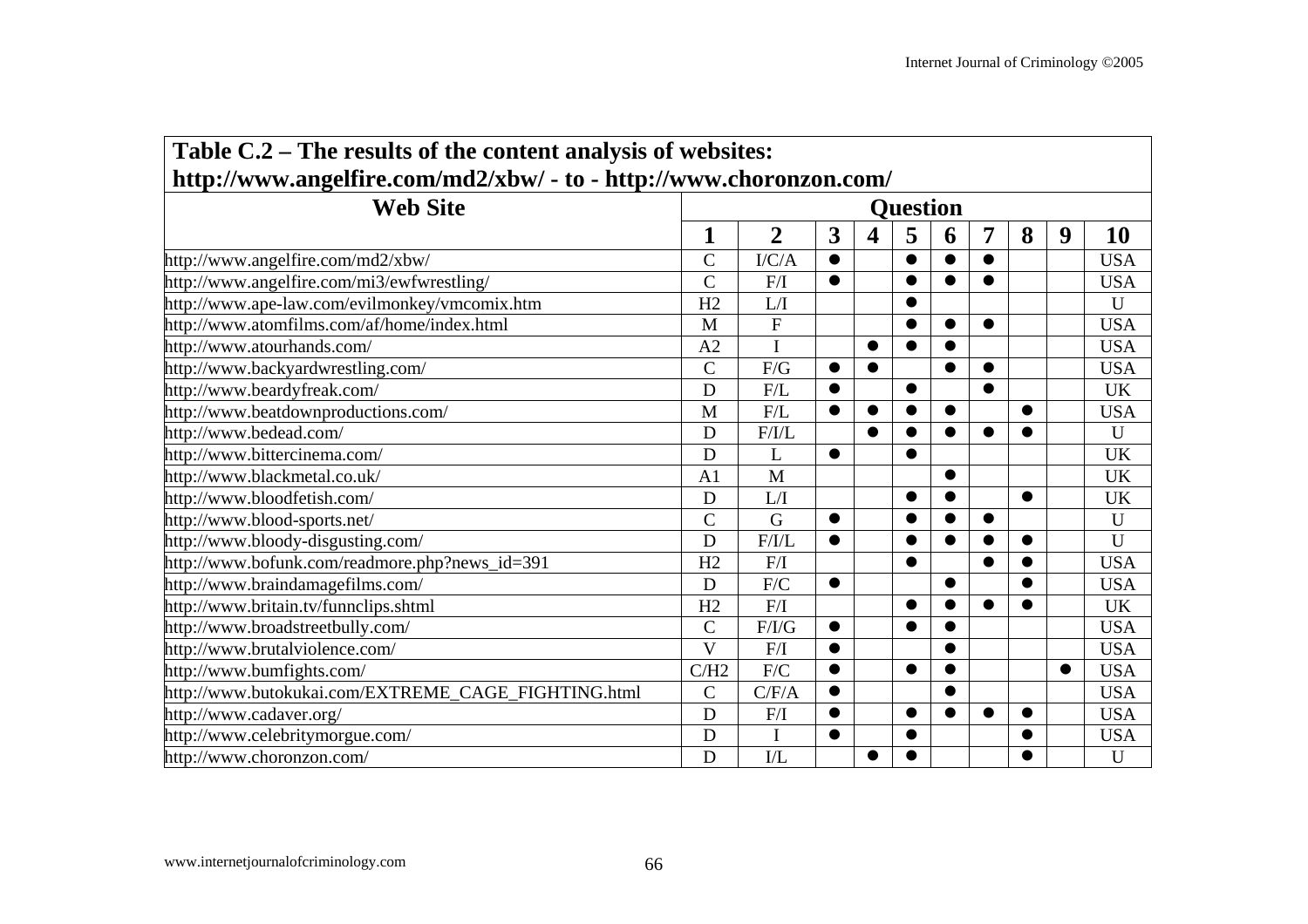| Table C.3 – The results of the content analysis of websites: http://www.cinemawasteland.com/ |
|----------------------------------------------------------------------------------------------|
| - to - http://www.fightnightthemovie.com/                                                    |

| Website                                                                      | <b>Ouestion</b> |                         |           |                         |           |           |           |           |           |             |  |  |  |  |
|------------------------------------------------------------------------------|-----------------|-------------------------|-----------|-------------------------|-----------|-----------|-----------|-----------|-----------|-------------|--|--|--|--|
|                                                                              | 1               | $\overline{2}$          | 3         | $\overline{\mathbf{4}}$ | 5         | 6         | 7         | 8         | 9         | 10          |  |  |  |  |
| http://www.cinemawasteland.com/                                              | D               | ${\bf F}$               |           |                         |           | ●         |           |           |           | <b>USA</b>  |  |  |  |  |
| http://www.cinemaxs.co.uk/                                                   | D               | L                       | $\bullet$ |                         | $\bullet$ |           |           | $\bullet$ |           | <b>UK</b>   |  |  |  |  |
| http://www.combinedsafety.com/index.php/browse/training-fighting-<br>videos/ | $\mathcal{C}$   | C/L/F                   | $\bullet$ |                         |           | ●         |           |           | $\bullet$ | <b>USA</b>  |  |  |  |  |
| http://www.cooldudesandhotbabes.com/                                         | $\mathcal{C}$   | $\mathbf F$             | $\bullet$ |                         | $\bullet$ | $\bullet$ |           |           |           | Au          |  |  |  |  |
| http://www.corpseoftheweek.com/                                              | D               | <sup>T</sup>            | $\bullet$ |                         | $\bullet$ |           | $\bullet$ |           |           | U           |  |  |  |  |
| http://www.crazy-cards.com/violence/santa.html                               | H2              | G/I                     |           |                         | $\bullet$ | ●         | $\bullet$ |           |           | <b>USA</b>  |  |  |  |  |
| http://www.crazywhiteboys.com/                                               | $\mathcal{C}$   | F/C                     | $\bullet$ |                         | $\bullet$ | $\bullet$ |           |           | $\bullet$ | <b>USA</b>  |  |  |  |  |
| http://www.crime-scene-photos.com/                                           | D               | I                       |           |                         | $\bullet$ | ●         | $\bullet$ |           |           | U           |  |  |  |  |
| http://www.crimethroughtime.com/                                             | D               | $\rm I/L$               |           |                         | $\bullet$ | $\bullet$ |           |           |           | <b>UK</b>   |  |  |  |  |
| http://www.darklinks.com/                                                    | D               | $\overline{\mathbf{V}}$ |           |                         | $\bullet$ | ●         |           |           |           | U           |  |  |  |  |
| http://www.darklyrics.com/                                                   | D               | M/L                     | $\bullet$ |                         | $\bullet$ |           | $\bullet$ |           |           | Rus         |  |  |  |  |
| http://www.darksideofthenet.com/                                             | D               | F/L/I/C                 |           | $\bullet$               | $\bullet$ | $\bullet$ | $\bullet$ |           |           | U           |  |  |  |  |
| http://www.darksites.com/                                                    | D               | $\mathbf V$             |           |                         | $\bullet$ | ●         | $\bullet$ |           |           | U           |  |  |  |  |
| http://www.darksites.net/                                                    | D/V             | V                       | ●         |                         | $\bullet$ |           | $\bullet$ |           |           | U           |  |  |  |  |
| http://www.ebony.co.uk/darkside/                                             | D               | L/I                     | ●         |                         | $\bullet$ |           |           |           |           | UK          |  |  |  |  |
| http://www.elfrigo.org/flash/pong.htm                                        | H2              | $\mathbf{F}$            | $\bullet$ |                         | $\bullet$ |           |           |           |           | U           |  |  |  |  |
| http://www.everwonder.com/david/worldofdeath/                                | D               | F/I                     | $\bullet$ |                         | $\bullet$ | $\bullet$ | $\bullet$ | $\bullet$ |           | <b>USA</b>  |  |  |  |  |
| http://www.ewm.itgo.com/                                                     | $\overline{C}$  | $\overline{IF}$         |           |                         | $\bullet$ |           | $\bullet$ |           |           | <b>USA</b>  |  |  |  |  |
| http://www.extremecatfighting.com/                                           | C/V             | F/I/C                   |           |                         | $\bullet$ | $\bullet$ |           |           |           | <b>USA</b>  |  |  |  |  |
| http://www.extremeviolence.cjb.net/                                          | D               | M                       |           |                         | $\bullet$ | ●         | $\bullet$ |           |           | Ger         |  |  |  |  |
| http://www.fearfulfilms.com/                                                 | D               | F/L                     | ●         |                         | $\bullet$ |           | ●         |           |           | $\mathbf U$ |  |  |  |  |
| http://www.fightingtosa.com/                                                 | A2              | F/I                     |           |                         | $\bullet$ | $\bullet$ |           |           | $\bullet$ | Kor         |  |  |  |  |
| http://www.fightnightthemovie.com/                                           | $\overline{C}$  | ${\bf F}$               |           |                         |           |           |           |           |           | U           |  |  |  |  |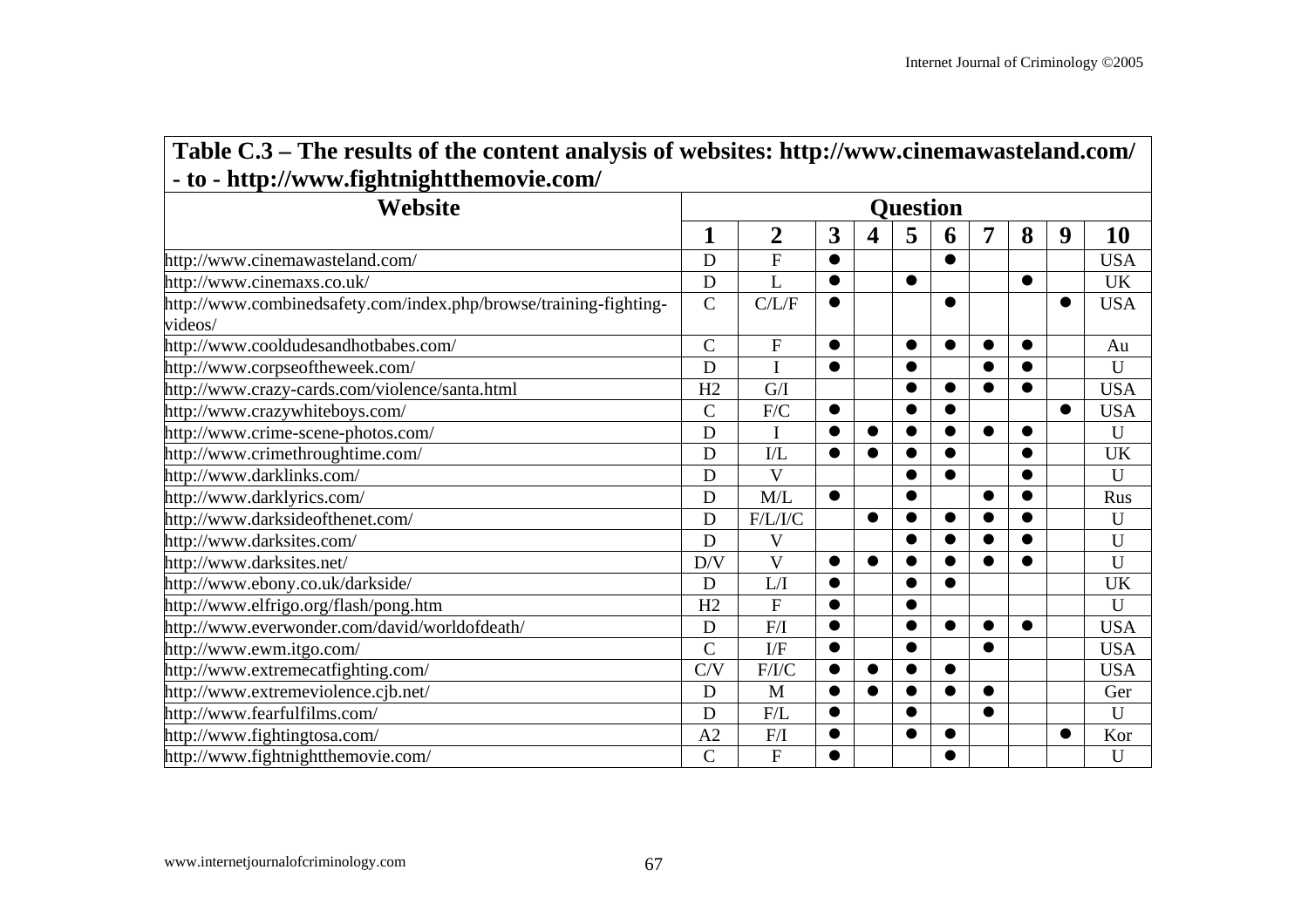| Website                                                        | <b>Question</b>         |                         |              |           |           |           |           |           |   |             |  |  |  |
|----------------------------------------------------------------|-------------------------|-------------------------|--------------|-----------|-----------|-----------|-----------|-----------|---|-------------|--|--|--|
|                                                                | 1                       | $\overline{2}$          | $\mathbf{3}$ | 4         | 5         | 6         | 7         | 8         | 9 | 10          |  |  |  |
| http://www.filmwizards.com/                                    | D                       | $\overline{F}$          |              |           |           | $\bullet$ | $\bullet$ |           |   | <b>USA</b>  |  |  |  |
| http://www.findadeath.com/                                     | D                       | $\overline{\text{IL}}$  | $\bullet$    |           | $\bullet$ | $\bullet$ |           |           |   | <b>USA</b>  |  |  |  |
| http://www.flameboycomics.com/                                 | D                       | L/I                     | 0            | $\bullet$ | $\bullet$ |           |           |           |   | U           |  |  |  |
| http://www.forcedexistence.com/                                | D                       | Ī                       | $\bullet$    | $\bullet$ | $\bullet$ | $\bullet$ |           | $\bullet$ |   | <b>USA</b>  |  |  |  |
| http://www.foreverunderground.com/                             | D                       | M/A                     | $\bullet$    |           | $\bullet$ | $\bullet$ |           |           |   | <b>USA</b>  |  |  |  |
| http://www.freddark.net/                                       | D                       | M/A                     |              |           | $\bullet$ |           |           | $\bullet$ |   | U           |  |  |  |
| http://www.freefightingillustrated.com/                        | $\overline{C}$          | ${\bf F}$               | $\bullet$    |           |           | ●         | $\bullet$ |           |   | <b>USA</b>  |  |  |  |
| http://www.freeyourmindproductions.com/                        | H1                      | M                       |              |           | $\bullet$ | $\bullet$ |           | $\bullet$ |   | <b>USA</b>  |  |  |  |
| http://www.gamealbum.com/keyword/violence/                     | M                       | G                       |              |           | ●         | ●         |           |           |   | <b>USA</b>  |  |  |  |
| http://www.gamevil.com/eng/violencecombat.html                 | H2                      | G                       |              |           |           | ●         | $\bullet$ |           |   | <b>UK</b>   |  |  |  |
| http://www.geocities.com/bkdeadlysniper/DeathMain.html/        | D                       | I                       | $\bullet$    |           | $\bullet$ |           | $\bullet$ |           |   | U           |  |  |  |
| http://www.geocities.com/schoolgirlsadist/dreamypsychosis.html | $\overline{\mathbf{V}}$ | $\rm I/M$               | $\bullet$    |           | $\bullet$ |           | $\bullet$ | $\bullet$ |   | $\mathbf U$ |  |  |  |
| http://www.geocities.com/simesgreen/ev/                        | H2                      | G                       | $\bullet$    |           | $\bullet$ |           | $\bullet$ |           |   | <b>UK</b>   |  |  |  |
| http://www.girlswithguns.org/                                  | $\overline{C}$          | F/L                     | $\bullet$    |           | $\bullet$ |           | $\bullet$ |           |   | <b>USA</b>  |  |  |  |
| http://www.goofball.com/INC20001130120230                      | H2                      | $\mathbf{I}/\mathbf{L}$ |              |           | $\bullet$ | $\bullet$ | $\bullet$ | ●         |   | U           |  |  |  |
| http://www.goregasm.com/                                       | V                       | $\mathbf{I}/\mathbf{F}$ | $\bullet$    |           | $\bullet$ | ●         |           |           |   | U           |  |  |  |
| http://www.gorezone.net/                                       | D                       | F/L                     | $\bullet$    |           | $\bullet$ |           | $\bullet$ | $\bullet$ |   | <b>UK</b>   |  |  |  |
| http://www.gothic.net/                                         | D                       | L/I                     |              |           | $\bullet$ | $\bullet$ | $\bullet$ | $\bullet$ |   | U           |  |  |  |
| http://www.happykipper.com/                                    | H2                      | G                       |              |           | $\bullet$ |           | $\bullet$ |           |   | U           |  |  |  |
| http://www.hbdub.com/index.shtml                               | $\mathcal{C}$           | F/I                     | $\bullet$    |           | $\bullet$ | $\bullet$ |           | $\bullet$ |   | <b>USA</b>  |  |  |  |
| http://www.headwound.com/                                      | D                       | I                       | $\bullet$    | $\bullet$ | $\bullet$ | $\bullet$ | $\bullet$ | $\bullet$ |   | U           |  |  |  |
| http://www.heaven666.org/videos.php                            | V                       | F/I                     |              |           | $\bullet$ |           |           |           |   | U           |  |  |  |
| http://www.hellsheadbangers.com/                               | D                       | M/C                     | $\bullet$    | $\bullet$ |           | ●         |           |           |   | <b>USA</b>  |  |  |  |
| http://www.horrorfind.com/                                     | D                       | V                       |              |           |           |           |           |           |   | U           |  |  |  |

# **Table C.4 – The results of the content analysis of websites: http://www.filmwizards.com/ - to -**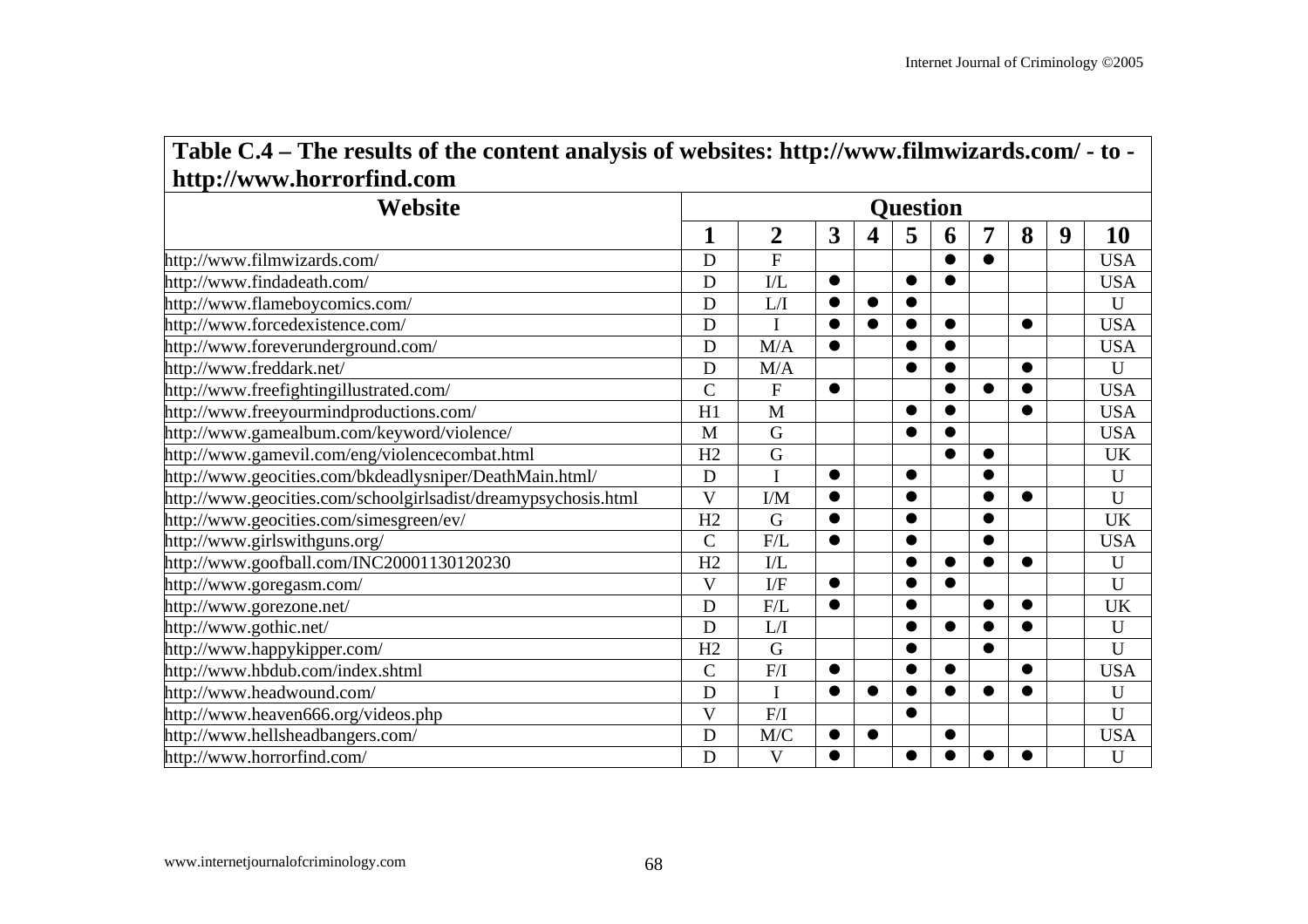| Website                                              | <b>Ouestion</b>         |                           |           |           |           |           |           |           |           |              |  |  |  |
|------------------------------------------------------|-------------------------|---------------------------|-----------|-----------|-----------|-----------|-----------|-----------|-----------|--------------|--|--|--|
|                                                      | 1                       | $\overline{2}$            | 3         | 4         | 5         | 6         | 7         | 8         | 9         | 10           |  |  |  |
| http://www.horrorseek.com/                           | D                       | $\overline{\mathbf{V}}$   | $\bullet$ |           | $\bullet$ |           |           |           |           | U            |  |  |  |
| http://www.illmerch.com                              | $\overline{C}$          | F/C                       | $\bullet$ |           |           | ●         | $\bullet$ |           |           | <b>USA</b>   |  |  |  |
| http://www.infrarot.de/                              | D                       | M                         | $\bullet$ |           |           | ●         | $\bullet$ |           |           | Ger          |  |  |  |
| http://www.joked.com/                                | H2                      | I/F                       |           |           | $\bullet$ |           |           |           |           | U            |  |  |  |
| http://www.lazaruscorporation.co.uk/                 | D                       | I/L                       |           |           | ●         | $\bullet$ |           |           |           | <b>UK</b>    |  |  |  |
| http://www.littlemidgets.com/                        | $\overline{\mathbf{V}}$ | I/L/F/M                   |           | $\bullet$ | $\bullet$ |           | $\bullet$ |           |           | U            |  |  |  |
| http://www.live4metal.com/                           | A <sub>1</sub>          | M                         |           |           | ●         |           |           | ●         |           | <b>UK</b>    |  |  |  |
| http://www.mdickie.com/                              | $\overline{C}$          | G                         | $\bullet$ |           | $\bullet$ |           |           |           |           | <b>USA</b>   |  |  |  |
| http://www.meatoraccident.co.uk/                     | D                       | I                         | $\bullet$ | $\bullet$ | $\bullet$ | $\bullet$ | $\bullet$ | $\bullet$ |           | <b>UK</b>    |  |  |  |
| http://www.mentalernie.org/sickmovies_violence.shtml | D                       | $\overline{F}$            |           | $\bullet$ | ●         |           | ●         |           |           | U            |  |  |  |
| http://www.metal-observer.com/                       | A <sub>1</sub>          | M                         | $\bullet$ |           | $\bullet$ | $\bullet$ | $\bullet$ |           |           | Ger          |  |  |  |
| http://www.micetrap.net/                             | H1                      | M                         | $\bullet$ |           |           |           |           |           |           | <b>USA</b>   |  |  |  |
| http://www.milius-web.de/vf/                         | D                       | M                         |           |           | $\bullet$ | $\bullet$ |           |           |           | Ger          |  |  |  |
| http://www.newdarkages.com/welcome.htm               | H2                      | $\overline{F}$            |           |           | $\bullet$ |           |           |           |           | Au           |  |  |  |
| http://www.ogrish.com/                               | D                       | F/I/C                     | $\bullet$ | $\bullet$ | $\bullet$ | $\bullet$ | $\bullet$ | $\bullet$ |           | <b>USA</b>   |  |  |  |
| http://www.oldgrish.com/                             | D                       | F/I                       | $\bullet$ |           | ●         | ●         |           |           |           | <b>USA</b>   |  |  |  |
| http://www.oobdoo.com/directory/Adult/DeathandGore/  | D                       | $\overline{\mathbf{V}}$   | $\bullet$ | $\bullet$ | ●         | $\bullet$ | $\bullet$ | ●         |           | $\mathbf{U}$ |  |  |  |
| http://www.peoplekillinganimals.com/                 | A <sub>2</sub>          | $\rm I/F/ C$              |           | $\bullet$ | $\bullet$ | $\bullet$ |           | ●         |           | <b>USA</b>   |  |  |  |
| http://www.politrix.org/                             | A <sub>1</sub>          | F/I                       |           | $\bullet$ | $\bullet$ |           |           |           |           | <b>USA</b>   |  |  |  |
| http://www.portaldapereba.hpg.ig.com.br/             | D                       | ${\rm F}/{\rm I}$         | $\bullet$ |           | $\bullet$ |           |           |           |           | Por          |  |  |  |
| http://www.prolapserecords.com/                      | A <sub>1</sub>          | M                         |           |           |           | $\bullet$ |           | $\bullet$ |           | Au           |  |  |  |
| http://www.punchbaby.com/                            | M                       | F/I                       |           |           | $\bullet$ |           |           |           |           | U            |  |  |  |
| http://www.ragingrooster.com/                        | A <sub>2</sub>          | $\boldsymbol{\mathrm{F}}$ | $\bullet$ |           | $\bullet$ |           |           |           |           | <b>USA</b>   |  |  |  |
| http://www.realfight.com/                            | $\mathcal{C}$           | $\mathbf F$               | $\bullet$ |           |           | $\bullet$ |           |           | $\bullet$ | <b>USA</b>   |  |  |  |

# **Table C.5 – The results of the content analysis of websites: http://www.horrorseek.com/ - to -**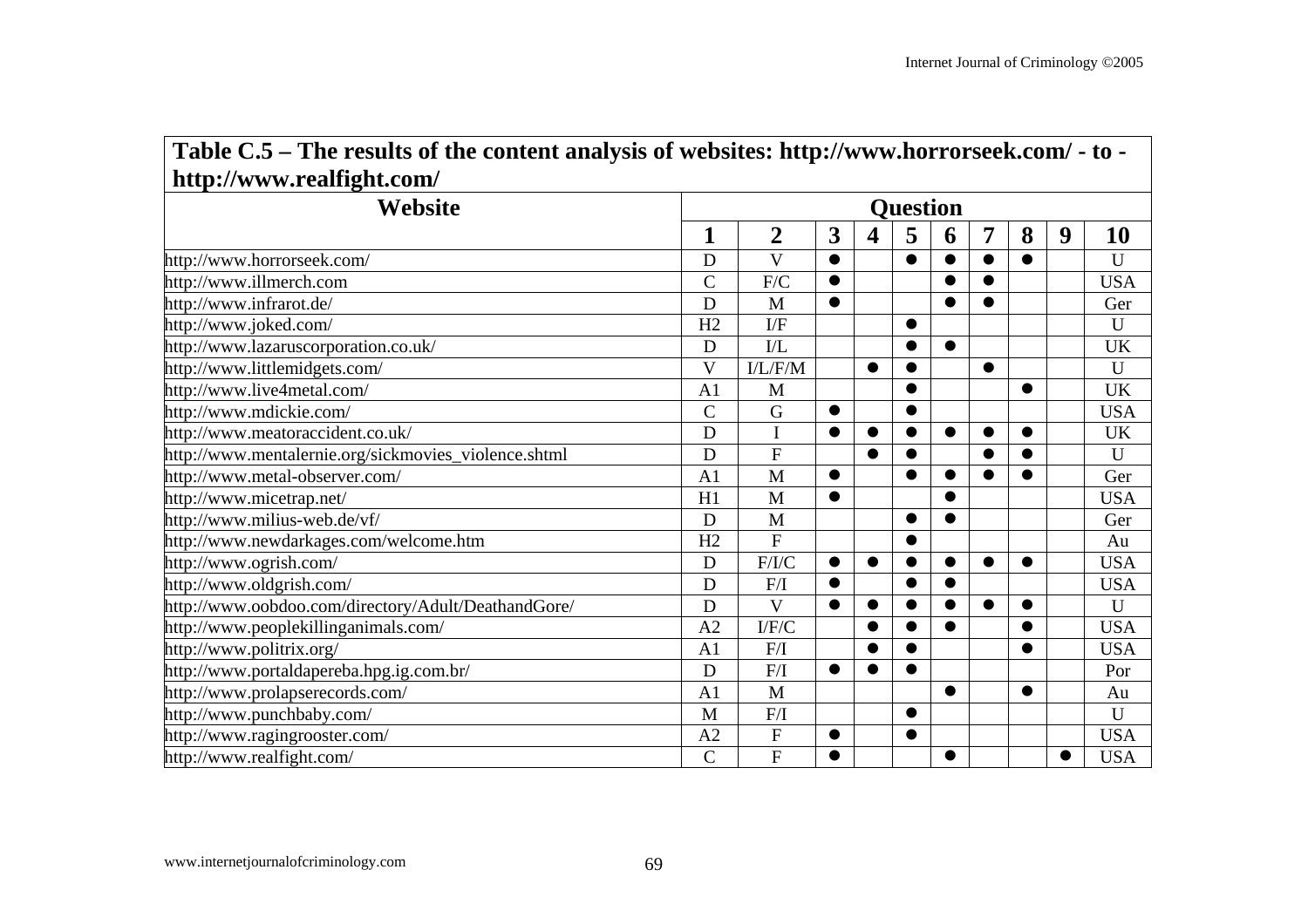| Website                                           | <b>Ouestion</b> |                         |           |           |           |           |           |           |           |              |  |  |
|---------------------------------------------------|-----------------|-------------------------|-----------|-----------|-----------|-----------|-----------|-----------|-----------|--------------|--|--|
|                                                   | 1               | $\overline{2}$          | 3         | 4         | 5         | 6         | 7         | 8         | 9         | 10           |  |  |
| http://www.realfighting.com/                      | $\overline{C}$  | F/L                     | $\bullet$ |           | $\bullet$ | $\bullet$ | $\bullet$ |           |           | <b>USA</b>   |  |  |
| http://www.redstream.org/                         | M               | M                       |           |           |           |           |           |           |           | <b>USA</b>   |  |  |
| http://www.resistance.com/                        | H1              | M                       | $\bullet$ |           | $\bullet$ | $\bullet$ |           | $\bullet$ |           | <b>USA</b>   |  |  |
| http://www.ripco.net/download/text/e-texts/tbbom/ | A <sub>1</sub>  | L                       | $\bullet$ | $\bullet$ | $\bullet$ |           |           |           | $\bullet$ | <b>USA</b>   |  |  |
| http://www.rotten.com/                            | D               | F/I/C                   | $\bullet$ |           | $\bullet$ | $\bullet$ |           |           |           | <b>USA</b>   |  |  |
| http://www.royprettyboyshaw.com/                  | $\overline{C}$  | L                       | $\bullet$ | ●         |           |           |           | $\bullet$ |           | <b>UK</b>    |  |  |
| http://www.sabong.net.ph/                         | A <sub>2</sub>  | F/I                     | $\bullet$ |           | $\bullet$ | $\bullet$ | $\bullet$ | $\bullet$ |           | Ph           |  |  |
| http://www.satansempire.net/                      | D               | F/I                     | $\bullet$ |           | $\bullet$ |           |           |           |           | Ger          |  |  |
| http://www.sexgoremutants.f9.co.uk/               | D               | ${\bf F}$               | $\bullet$ | ●         |           | $\bullet$ |           | $\bullet$ |           | <b>UK</b>    |  |  |
| http://www.sexstump.com/                          | M               | I                       |           | $\bullet$ | $\bullet$ |           |           | $\bullet$ |           | <b>USA</b>   |  |  |
| http://www.shock-o-rama.com/                      | D               | $\overline{\mathrm{F}}$ | $\bullet$ |           |           |           | $\bullet$ |           |           | <b>USA</b>   |  |  |
| http://www.skinheadz.com/                         | H1              | $\overline{\mathbf{V}}$ | $\bullet$ |           | $\bullet$ |           |           |           | $\bullet$ | <b>USA</b>   |  |  |
| http://www.sluttywrestlers.com/?wm_login=ntpdsv   | V/C             | F/I                     |           | $\bullet$ |           | $\bullet$ |           |           |           | U            |  |  |
| http://www.smyw.com/                              | D               |                         |           |           | $\bullet$ |           | $\bullet$ | $\bullet$ |           | <b>USA</b>   |  |  |
| http://www.snuffx.com/                            | D               | $\overline{I}$          |           | $\bullet$ | $\bullet$ | $\bullet$ | $\bullet$ | $\bullet$ | ●         | $\mathbf U$  |  |  |
| http://www.spydercorner.org/                      | D               | I                       | $\bullet$ | $\bullet$ | $\bullet$ |           |           | $\bullet$ |           | $\mathbf{U}$ |  |  |
| http://www.stormfront.org/                        | H1              | $\overline{\mathbf{V}}$ | $\bullet$ |           | $\bullet$ | $\bullet$ |           | $\bullet$ |           | <b>USA</b>   |  |  |
| http://www.teratism666.com/                       | D/H1            | M                       | $\bullet$ | $\bullet$ | $\bullet$ | $\bullet$ |           | $\bullet$ |           | <b>USA</b>   |  |  |
| http://www.thanatos.net/                          | D               | $\mathbf I$             | $\bullet$ |           |           |           |           |           |           | <b>USA</b>   |  |  |
| http://www.theflashgames.com/Fighting_Games.html  | $\overline{C}$  | G                       |           |           | $\bullet$ | $\bullet$ |           | $\bullet$ |           | <b>USA</b>   |  |  |
| http://www.therealfightclub.co.uk/                | $\overline{C}$  | $\mathbf{A}$            | $\bullet$ |           |           | $\bullet$ |           |           | $\bullet$ | <b>UK</b>    |  |  |
| http://www.tv.org/fighting                        | $\overline{C}$  | ${\bf F}$               |           |           |           |           |           |           |           | <b>USA</b>   |  |  |
| http://www.ufcfightnews.com/                      | $\overline{C}$  | $\overline{\mathsf{V}}$ | $\bullet$ |           | $\bullet$ |           | ●         |           |           | <b>USA</b>   |  |  |
| http://www.unearthlypossessions.com/              | D               | M                       | $\bullet$ |           |           |           |           |           |           | <b>USA</b>   |  |  |

# **Table C.6 – The results of the content analysis of websites: http://www.realfighting.com - to -**